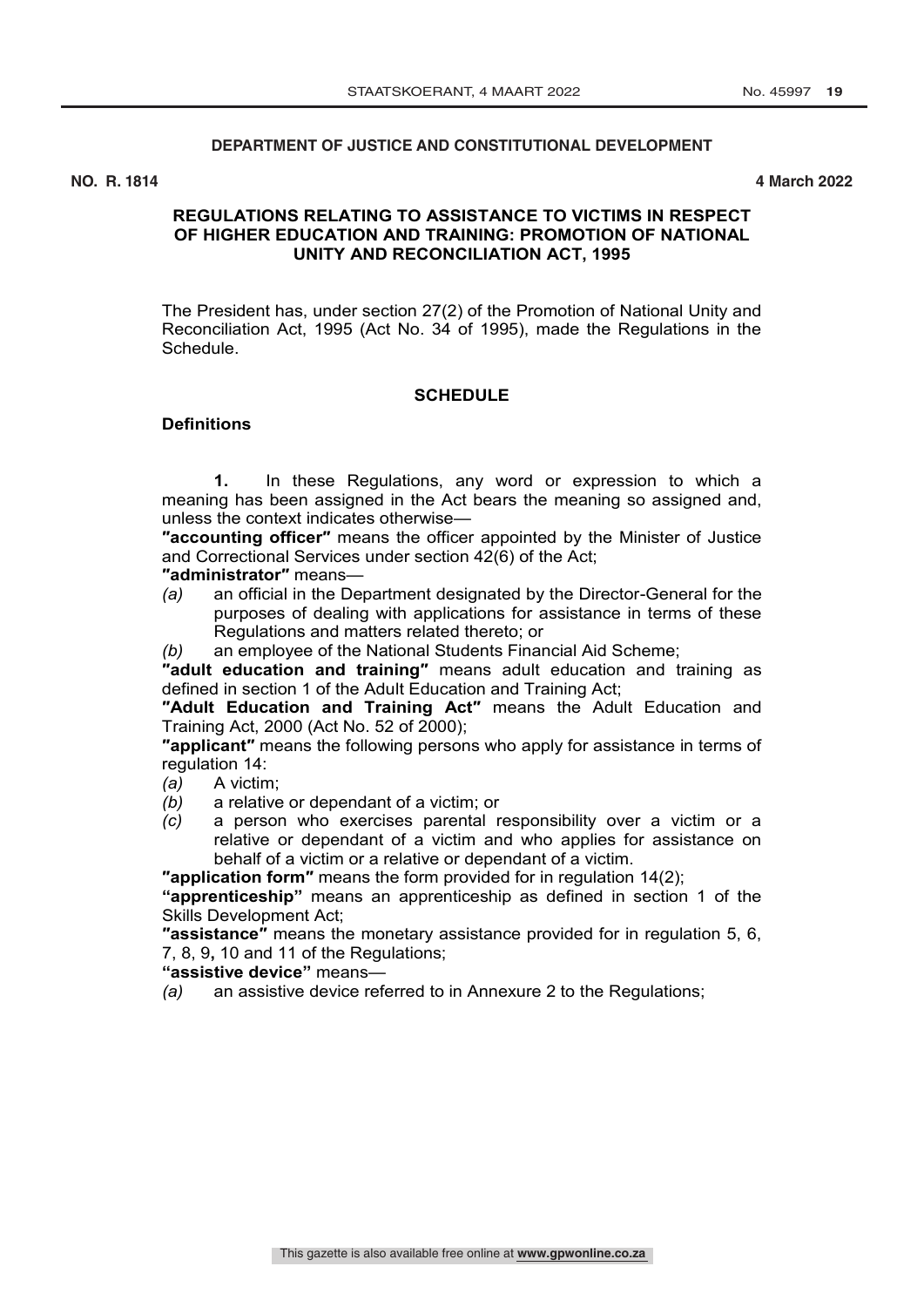- *(b)* an assistive device approved by the administrator in terms of regulation 10(5)**;**
- (*c*) in the case of an electronic assistive device, the software required for the proper functioning of the assistive device; and
- (*d*) any upgrades or repairs of an assistive device required on an annual basis,

but excludes a laptop, unless the beneficiary, due to his or her disability, needs a laptop with special requirements which exceeds the amount provided for in regulation 9(1)(*b*);

**″beneficiary″** means a victim or a relative or dependant of a victim in respect of whom an application for assistance has been approved;

**"centre″** means a centre as defined in section 1 of the Adult Education and Training Act;

**″college″** means a college as defined in section 1 of the Further Education and Training Colleges Act;

**"COVID-19"** means the Novel Coronavirus (2019-nCov2) which is an infectious disease caused by a virus that has previously not been scientifically identified in humans, which emerged during 2019 and was declared a global pandemic by the World Health Organisation in 2020;

**″days″** means calendar days;

**″dedicated official″** means an official in the Department of Justice and Constitutional Development designated by the Director-General of that Department for the purposes of verifying the status of an applicant in terms of regulation 16;

**"Department"** means the Government department responsible for higher education and training at national level;

**"device"** includes—

- (a) accessories, equipment, an instrument, a tool or any other similar item or article and protective gear or clothes; and
- (*b*) in the case of an electronic device, the software required for the proper functioning of the device,

but excludes an assistive device required by a person with a disability.

**"Director-General"** means the Director-General of the Department of Higher Education and Training;

**"disability'** means—

- *(a)* a disability recognised in the United Nations Convention on the Rights of Persons with Disabilities (2007);
- *(b)* a disability contemplated in the White Paper on the Rights of Persons with Disabilities issued by the Minister of Social Development in Government Notice No. 230 in *Government Gazette* No. 3221212 dated 21 March 2019; and
- *(c)* any chronic illness or chronic medical condition which manifests as a physical, mental, intellectual or sensory impairment which limits substantially the person's daily functioning and severely impacting on the teaching and learning process of the person;

**″fees″** includes—

- *(a)* money paid or payable by a person in relation to the attendance of or participation in—
	- (i) a learning and training programme offered by a centre, to a learner;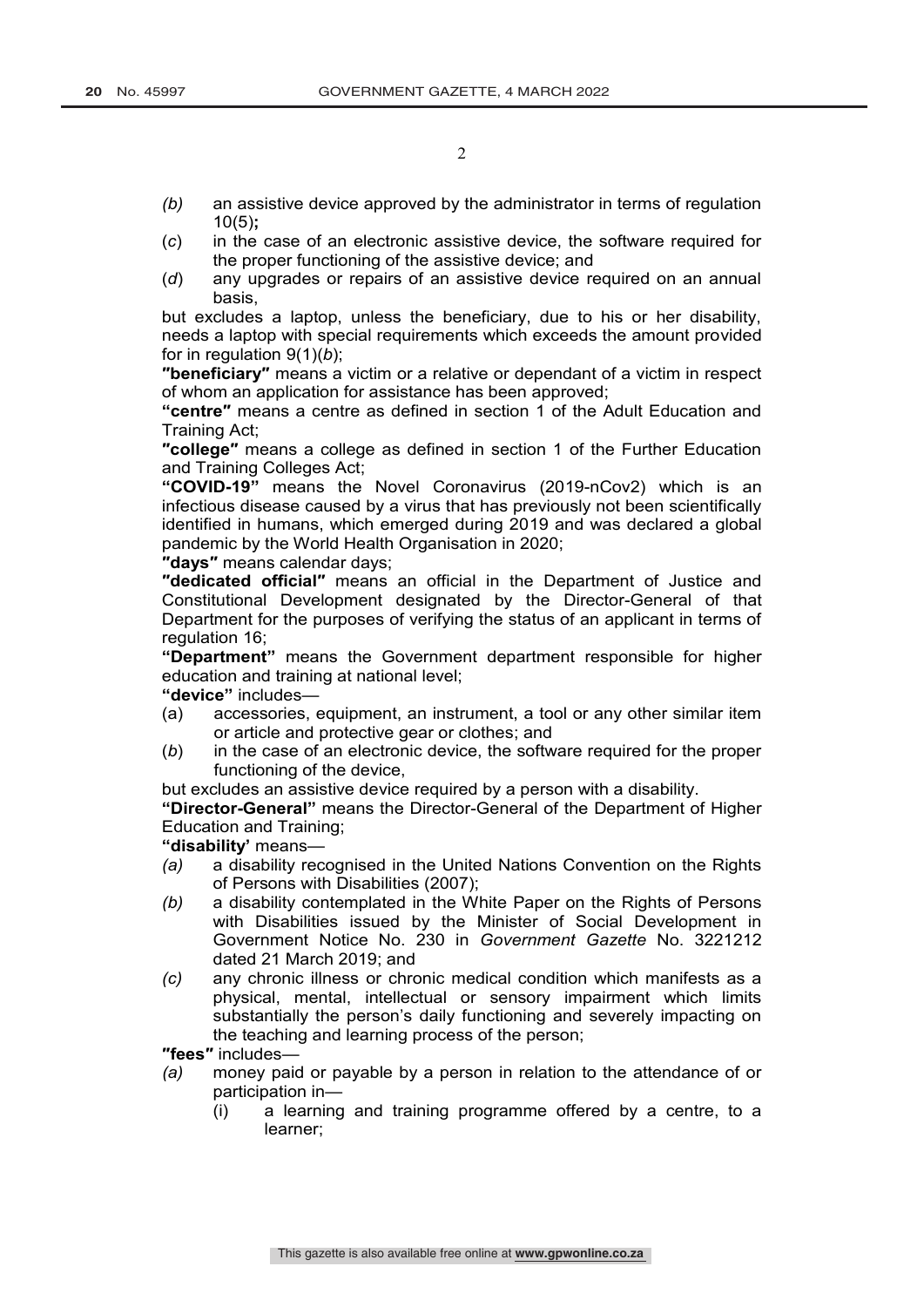- (ii) a learning and training programme offered by a college, to a student;
- (iii) a learning programme offered by a higher education institution, to a student; or
- (iv) a learnership or apprenticeship offered by a college to a learner;
- *(b)* any fee for registration;
- *(c)* administrative costs;
- *(d)* costs relating to student counselling;
- *(e)* tuition fees; and
- *(f)* costs relating to work placement;

**"Fund"** means the Fund established under section 42(1) of the Act;

**″fund administrator″** means the officer designated by the Minister of Justice and Correctional Services under section 42(5) of the Act;

**″further education and training″** means further education and training as defined in section 1 of the Further Education and Training Colleges Act;

**″Further Education and Training Colleges Act″** means the Further Education and Training Colleges Act, 2006 (Act No. 19 of 2006);

**″higher education″** means higher education as defined in section 1 of the Higher Education Act;

**″Higher Education Act″** means the Higher Education Act, 97 (Act No. 101 of 1997);

**″higher education and training″** means—

- *(a)* adult education and training;
- *(b)* further education and training; and
- *(c)* higher education;

## **″higher education and training institution″** means—

- *(a)* a centre;
- *(b)* a college; or
- *(c)* a higher education institution;

**″higher education institution″** means a higher education institution as defined in section 1 of the Higher Education Act;

- **″household″** means the following persons who live together:
- *(a)* A person married to a victim under any law, custom or belief;
- *(b)* a child of a victim or an adopted child of a victim;
- *(c)* a grandchild of a victim;
- *(d)* the parents of a victim; and
- *(e)* the grandparents of a victim;

**"'human support'** for the purposes of regulation 11 means a service rendered by a sighted guide, note taker, tutor, carer or sign language interpreter to a beneficiary with a disability;

**″learner″** means—

- *(a)* a learner as defined in section 1 of the Adult Education and Training Act; and
- *(b)* a learner as defined in section 1 of the Skills Development Act;

**"learnership"** means a learnership as contemplated in the Skills Development Act but excludes a skills programme;

**"Minister"** means the Cabinet member responsible for higher education and training at national level;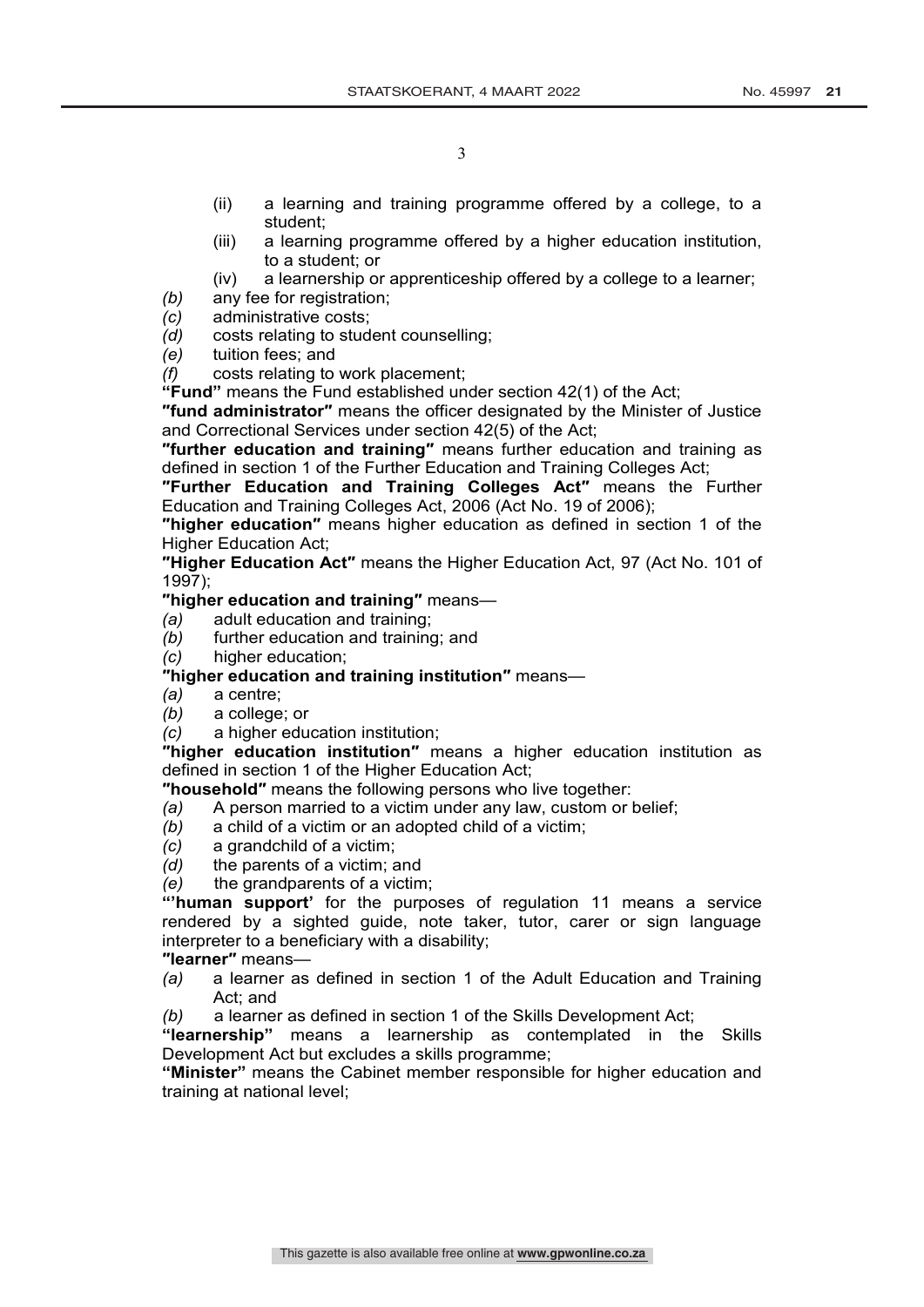**″National Student Financial Aid Scheme″** means the juristic person established by section 3 of the National Student Financial Aid Scheme Act, 1999 (Act No. 56 of 1999);

**″organ of state″** means an organ of state as defined in section 239 of the Constitution of the Republic of South Africa, 1996;

**″private higher education and training institution″** means—

- *(a)* a private centre as defined in the Adult Education and Training Act;
- *(b)* a private college as defined in the Further Education and Training Colleges Act; or
- *(c)* a private higher education institution as defined in the Higher Education Act;

## **″public higher education and training institution″** means—

- *(a)* a public centre as defined in the Adult Education and Training Act;
- *(b)* a public college as defined in the Further Education and Training Colleges Act; or
- *(c)* a public higher education institution as defined in the Higher Education Act;

**″qualification″** means a qualification as defined in section 1 of the National Qualifications Framework Act, 2008 (Act No. 67 of 2008);

## **″relative or dependant of a victim″** means**—**

- *(a)* a parent of, or somebody who exercises or exercised parental responsibility over a victim;
- *(b)* a person married to a victim under any law, custom or belief;
- *(c)* a child of a victim or an adopted child of a victim; and
- *(d)* any person to whom a victim has or had a legal or customary duty to support;

**″skills development″** means skills development as contemplated in the Skills Development Act;

**″Skills Development Act″** means the Skills Development Act, 1998 (Act No. 97 of 1998);

**″Social Assistance Act″** means the Social Assistance Act, 2004 (Act No. 19 of 2004);

**″student″** means a student as defined in the Higher Education Act and the Further Education and Training Colleges Act;

**″the Act″** means the Promotion of National Unity and Reconciliation Act, 1995 (Act No. 34 of 1995);

**″victim″** means a person contemplated in the definition of "victim" in section 1 of the Act, and who has been found by the Truth and Reconciliation Commission to be a victim, in accordance with the provisions of the Act;

**″vulnerable household″** means a household, which at the date of the application for assistance, consists of four or more members and where—

- *(a)* the majority of the members of the household is over the age of 65 years;
- *(b)* the majority of the members of the household is receiving social assistance in terms of the Social Assistance Act;
- *(c)* one of the members of the household, irrespective of his or her age, is physically or mentally disabled as contemplated in section 9 of the Social Assistance Act;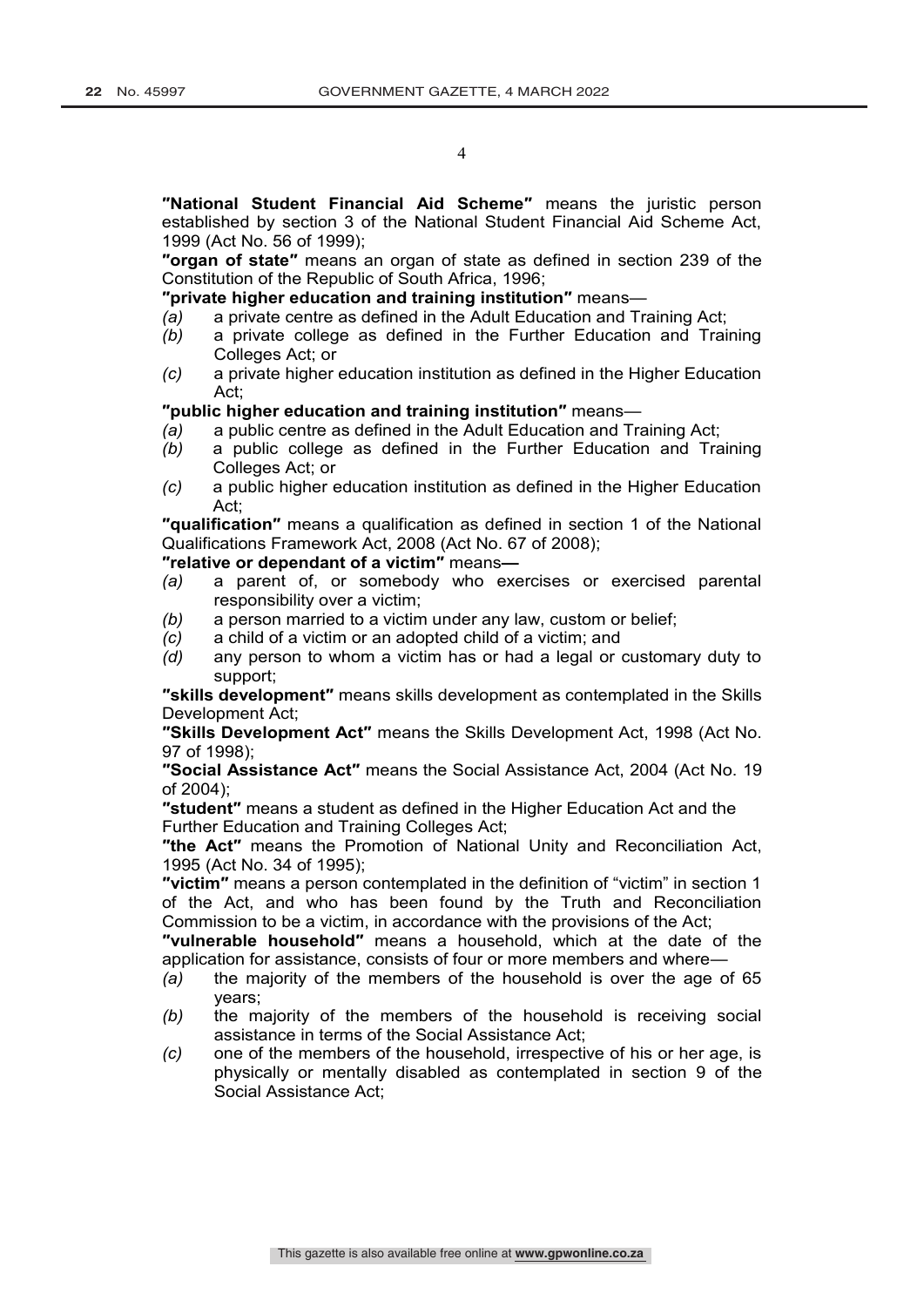- *(d)* one of the members of the household, who is under the age of 18 years, must work in order to contribute to the income of the household due to the limited income of that household; or
- *(e)* only one member of the household is working; and

**"work placement"** means work placement as contemplated in the Skills Development Act.

## **Objects and application of Regulations**

**2.** (1) The objects of these Regulations are to—

- *(a)* provide assistance in respect of adult education and training, further education and training, higher education and skills development, to victims and relatives and dependant of victims who meet the conditions, criteria and requirements set out in these Regulations; and
- *(b)* extend and supplement in respect of victims and relatives and dependants of victims, to the extent provided for in these Regulations, the assistance provided by organs of state, including the National Student Financial Aid Scheme and an institution as contemplated in the Skills Development Act, in respect of higher education and training to members of the public in general.

(2) Assistance to a victim or a relative or dependant of a victim may only be provided in respect of higher education and training offered at a public higher education and training institution.

(3) Assistance to a victim or a relative or dependant of a victim may, subject to regulations 2(6), 5(3), 6(2), 7(2) and 8(3), be provided in respect of more than one category of assistance referred to in regulations 5, 6, 7, 8, 9, 10 and 11.

(4) Assistance to a victim or a relative or dependant of a victim may be provided in respect of full-time or part-time studies or distance learning, provided that no assistance in respect of accommodation and transport may be provided in the case of distance learning.

(5) Assistance may only be provided to a victim or a relative or dependant of a victim for the purposes of obtaining a qualification.

(6) Assistance may only be provided in respect of an undergraduate qualification.

(7) The period determined by the Department or a higher education and training institution for the completion of a qualification for which a victim or a relative or dependant of a victim is enrolled is not affected by the period of assistance provided for in these Regulations.

## **Authority responsible for application of Regulations**

**3.** (1) *(a)* The Director-General is, subject to paragraph *(b),* responsible for the application of these Regulations.

*(b)* The Director-General: Justice and Constitutional Development is responsible for the application of the Regulations in respect of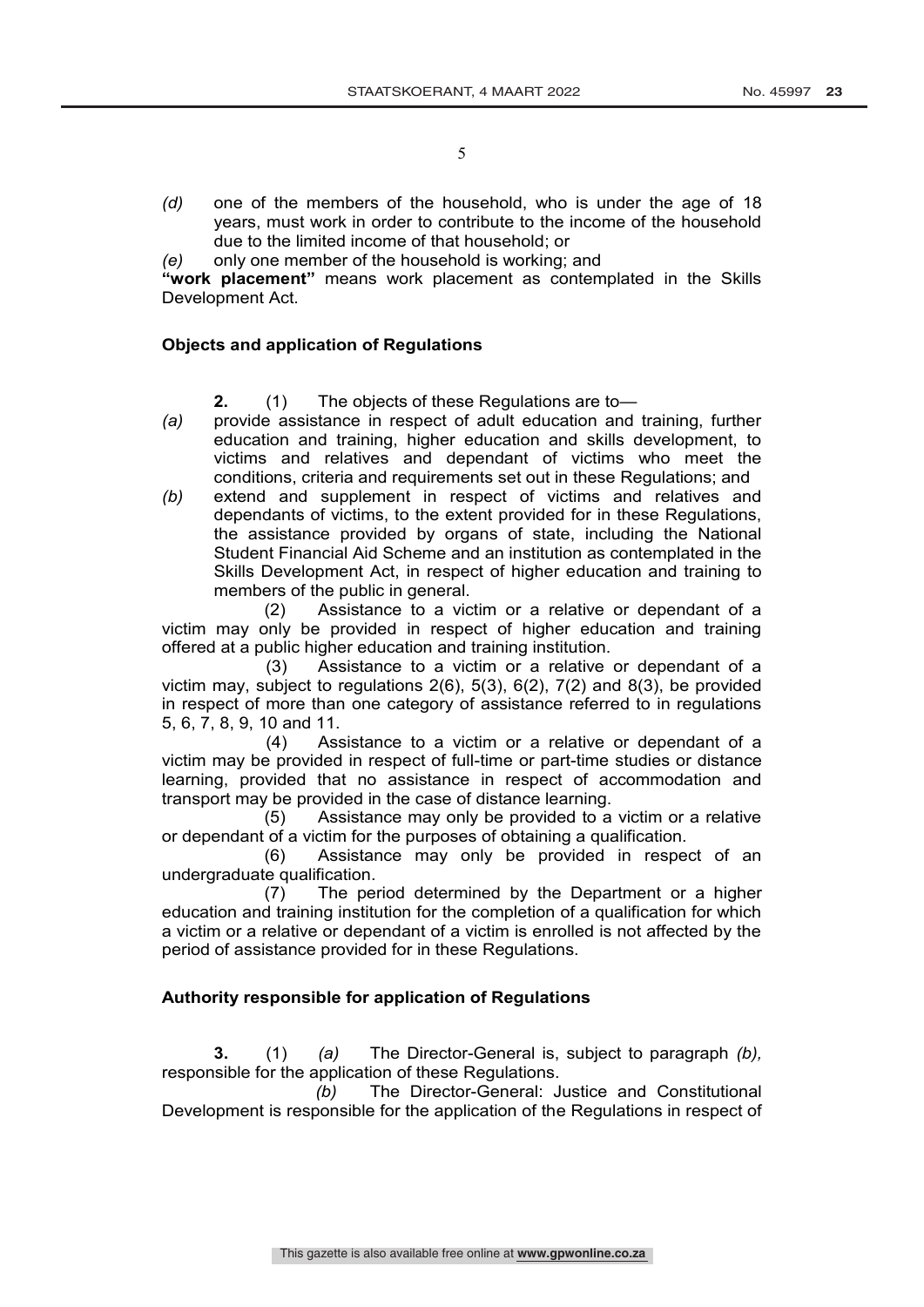matters which are the responsibility of the dedicated official and the fund administrator.

(2) The Director-General may delegate the application of these Regulations to the National Student Financial Aid Scheme.

(3) The Department is responsible for the payment of any fees charged by the National Student Financial Aid Scheme for the application of these Regulations, if the application thereof is delegated to that Scheme.

## **Amount available for assistance**

**4.** (1) Subject to subregulation (2), the accounting officer must, in consultation with the Director-General, determine annually in writing, by not later than 21 November of every year, the amount available for the next year for assistance in terms of these Regulations.

(2) The accounting officer must, in determining the amount, take into account—

- *(a)* the amount which is still available in the Fund;
- *(b)* existing commitments of the Fund;
- *(c)* other forms of reparation to victims, which were approved by Parliament in terms of section 27(2) of the Act and which are under consideration by the Department of Justice and Constitutional Development, which must be paid from the Fund;
- *(d)* the amount paid out as assistance during the previous year, if applicable;
- *(e)* the number of beneficiaries assisted the previous year, if applicable; and
- *(f)* the number of applicants who met the criteria set out in regulation 14(1) but who have not received assistance as a result of the application of the most deserving criterium, as set out in regulation 14(3), if applicable.

(3) The accounting officer may, on good cause shown and subject to the availability of funds, at the request of the Director-General, increase the amount determined in terms of subregulation (1)*(a)* for assistance for an academic year.

## **Assistance in respect of adult education and training**

**5.** (1) Assistance in the following forms may be provided in respect of adult education and training:

- *(a)* Payment of the actual fees charged by an institution to complete the General Education and Training Certificate; and
- *(b)* payment of a transport allowance of R5 141,00 per academic year despite the fact that a learner could not attend the learning centre the whole year in 2022 due to COVID-19: Provided that any part of the allowance not used for transport purposes must be used for any expenses incurred by a learner for purposes of remote learning.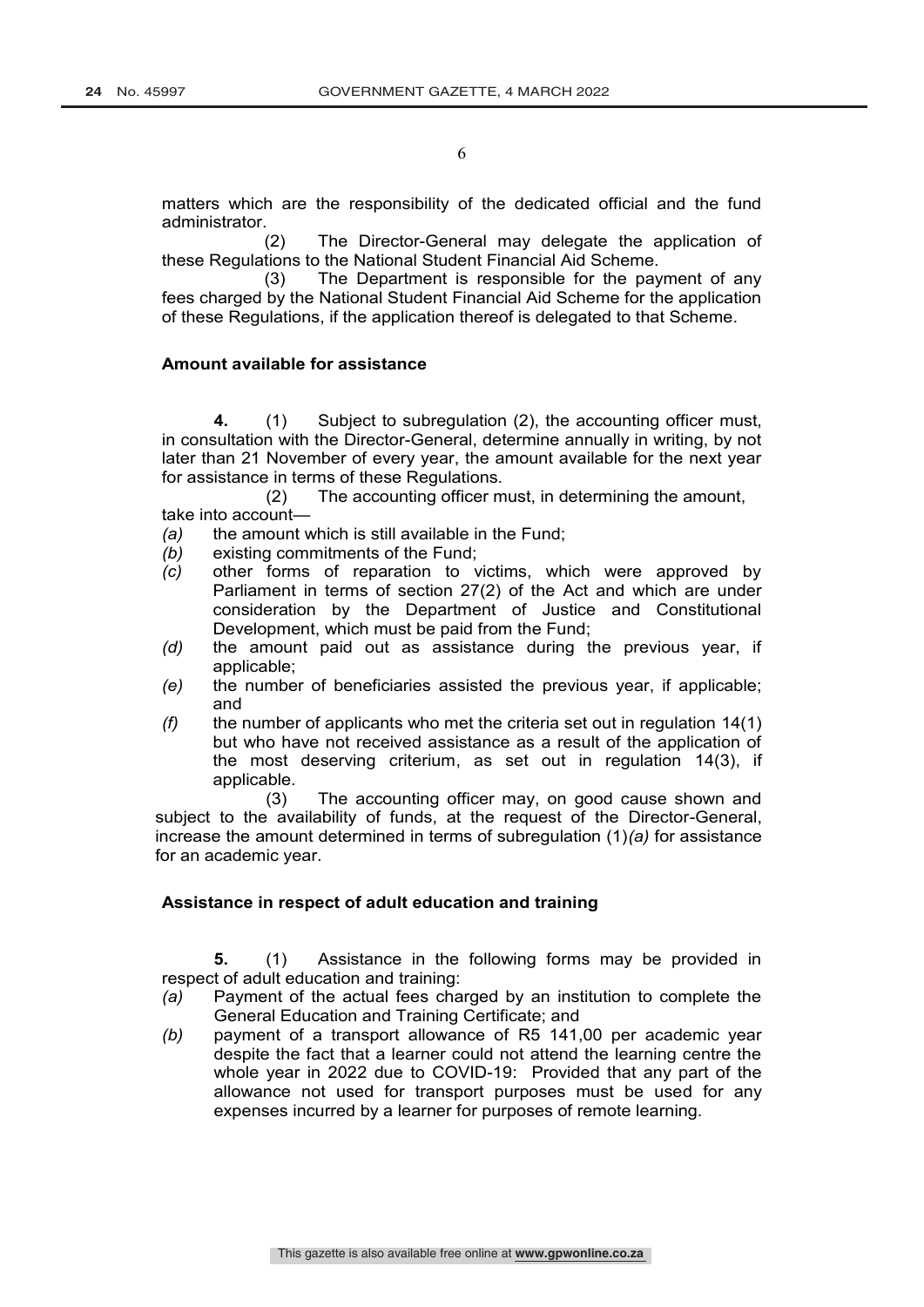(2) The assistance provided for in subregulation (1*)(a)* may only be—

*(a)* used to pay fees and to purchase textbooks; and

*(b)* paid over a period of three years.

(3) The transport allowance provided for in subregulation (1)*(b)* may only be paid for a period not exceeding three years.

## **Assistance in respect of further education and training**

**6.** (1) Assistance in the following forms may be provided in respect of further education and training:

- *(a)* Payment of the actual fees charged by and institution per academic year in respect of the National Certificate in respect of the National Certificate Vocational exit qualification offered by a college or in respect of the National N Diploma offered by a college;
- *(b)* payment of a boarding allowance, not exceeding an amount of R27 420,00 per academic year;
- *(c)* payment of a transport allowance of R10 283,00 per academic year; and
- *(d)* payment of an allowance of R5 141,00 per academic year, for the purchasing of textbooks.

(2) The allowances in respect of boarding and transport provided for in subregulation (1)*(b)* and *(c)* must be paid to a beneficiary despite the fact that a beneficiary did not need accommodation or transport for purposes of attending the college for the whole academic year due to COVID-19: Provided that any part of the allowances not used for boarding and transport purposes must be used for any expenses incurred by a beneficiary for purposes of remote learning.

(3) The amounts provided for in subregulation (1) may be

paid—

- *(a)* (i) for a period not exceeding four years in respect of the National Certificate Vocational exit qualification offered by a college on a full-time basis; or
	- (ii) for a period not exceeding five years in respect of the National Certificate Vocational exit qualification offered by a college on a part-time basis or through distance learning; or
- *(b)* (i) for a period not exceeding 30 months in respect of the National N Diploma in Business studies offered by a college on a full-time basis; or
	- (ii) for a period not exceeding four years in respect of the National N Diploma in Business studies offered by a college on a parttime basis or through distance learning; and
- *(c)* (i) for a period not exceeding 21 months in respect of the National N Diploma in Engineering studies offered by a college on a fulltime basis; or
	- (ii) for a period not exceeding three years in respect of the National N Diploma in Enginering studies offered by a college on a parttime basis or through distance learning.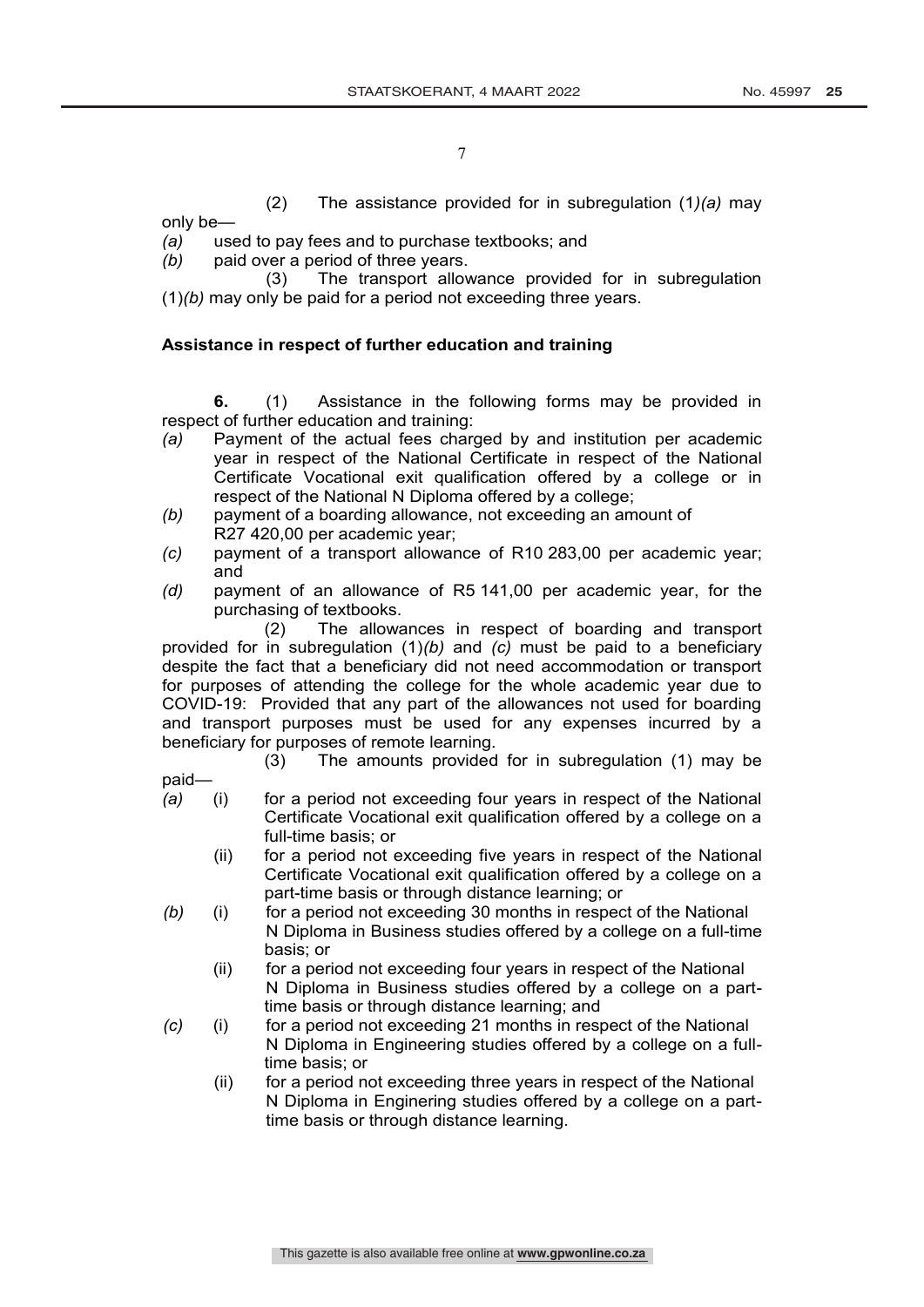(4) Assistance in respect of transport may only be paid if a beneficiary has to travel to and from the college.

(5) Assistance in respect of accommodation may only be provided if—

*(a)* the beneficiary does not reside with his or her family;

- *(b)* the beneficiary has to pay for accommodation; and
- *(c)* the beneficiary has to hire accommodation due to the distance between his or her place of residence and the location of the college or the unavailability of public transport directly from his or her place of residence to the college.

## **Assistance in respect of higher education**

**7.** (1) Assistance in the following forms may be provided in respect of higher education:

- *(a)* Payment of the actual fees charged by an institution per academic year in respect of a qualification offered by a higher education institution;
- *(b)* payment of a boarding allowance, not exceeding an amount of R53 128,00 per academic year;
- *(c)* payment of a transport allowance of R8 570,00 per academic year; and
- *(d)* payment of an allowance of R8 570,00 per academic year, for the purchasing of textbooks.

(2) The allowances in respect of boarding and transport provided for in subregulation (1)*(b)* and *(c)* must be paid to a beneficiary despite the fact that a beneficiary did not need accommodation or transport for purposes of attending the higher education institution for the whole academic year due to COVID-19: Provided that any part of the allowances not used for boarding and transport purposes must be used for any expenses incurred by a beneficiary for purposes of remote learning.

(3) The amounts provided for in subregulation (1) may only be paid for a period not exceeding 5 years.

(4) Assistance in respect of accommodation may only be paid if—

- *(a)* the beneficiary does not reside with his or her family;
- *(b)* the beneficiary has to pay for accommodation; and
- *(c)* the beneficiary has to hire accommodation due to the distance between his or her place of residence and the location of the higher education institution or the unavailability of public transport directly from his or her place of residence to the higher education institution.

## **Assistance in respect of skills development**

**8.** (1) Assistance in the following forms may be provided in respect of skills development:

*(a)* Payment of the actual fees charged by an institution to complete a learnership;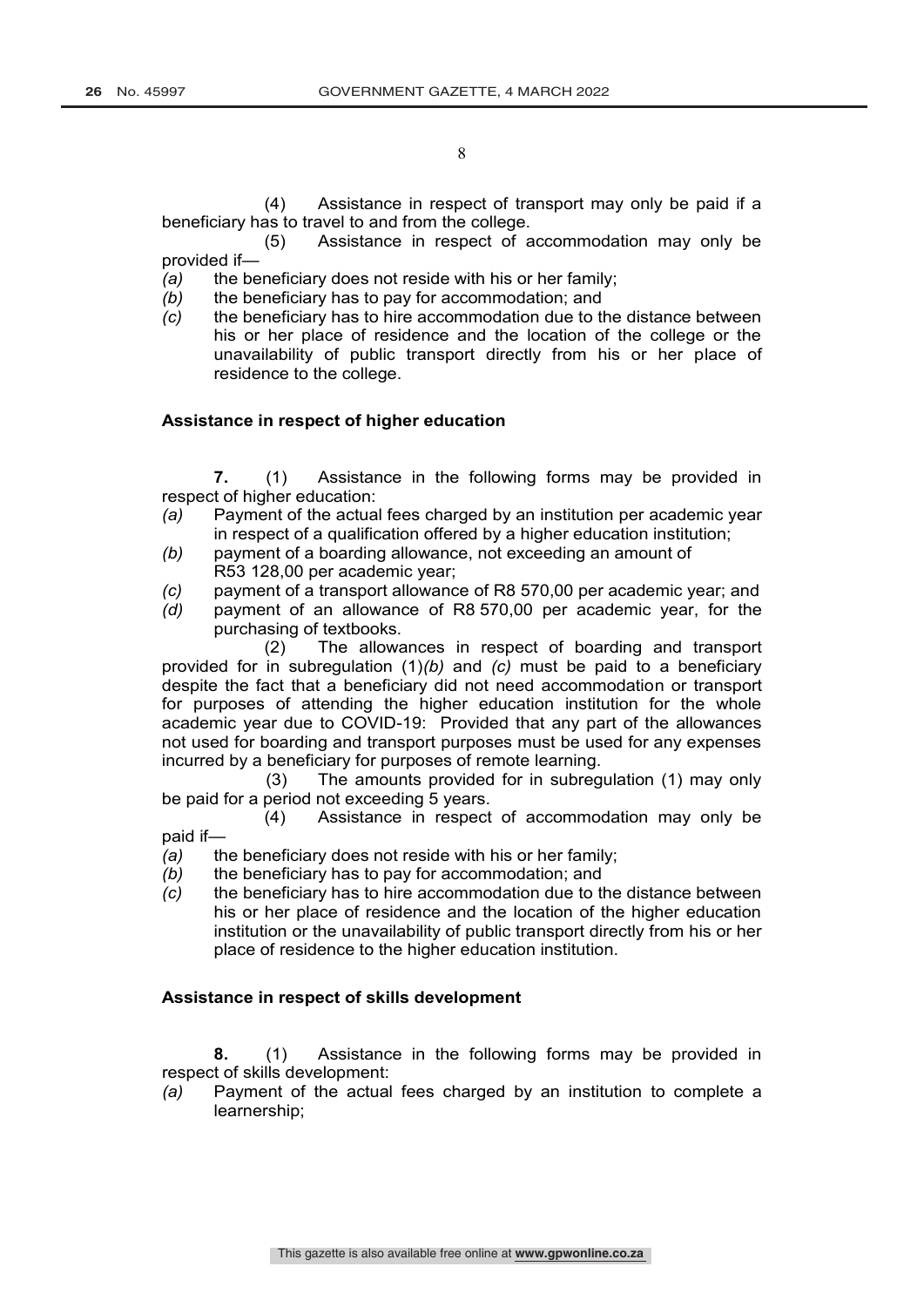- *(b)* payment of the actual fees charged by an institution to complete an apprenticeship; and
- *(c)* payment of an allowance of R2 570,00 per month.
- (2) The allowance provided for in subregulation (1)*(c)* may only be paid-
- *(a)* during the work experience component of the learnership or apprenticeship; and
- *(b)* if a learner complies with the conditions relating to the payment of the allowance as stipulated in the learnership agreement provided for in section 21 of the Skills Development Act.
- (3) The allowance provided for in subregulation (1)*(c)* may only be paid for a period not exceeding-
- *(a)* 21 months in respect of a learnership; and
- *(b)* 36 months in respect of an apprenticeship.

## **Other forms of assistance**

**9.** (1) Assistance in the following forms may be provided in respect of further education and training, higher education and skills development:

- *(a)* Subject to subregulation (2), payment of an allowance of R23 508,00 per annum, for meals if the cost of the accommodation does not include the cost for meals; and
- *(b)* (i) payment of a once-off allowance not exceeding R10 285,00 to purchase a device; and
	- (ii) on submission of the motivation referred to in subregulation (4), payment of a once-off allowance not exceeding R4 407,00 to purchase a device that is compulsory for the programme, training or learning.

(2) The allowance provided for in subregulation (1)*(a)* may only be paid if the cost of accommodation does not include the cost for meals.

- (3) The allowance provided for in subregulation (1)*(a)* may be paid—
- *(a)* in the case of further education and training, for the periods referred to in regulation 6(2), subject to a maximum period of four years;
- *(b)* in the case of higher education, for a maximum period of four years; and
- *(c)* in the case of skills development, for the periods referred to in regulation 8(3).

(4) The allowance provided for in subregulation (1)*(b)*(ii) may only be paid if—

- *(a)* the head of the relevant department of the college or the higher education institution; or
- *(b)* the person in charge of the learnership or apprenticeship,

submits motivation on a letterhead of the college or institution concerned and certifies that the device is compulsory for the programme, training or learning.

(5) A beneficiary who received a device in terms of this regulation becomes the owner thereof.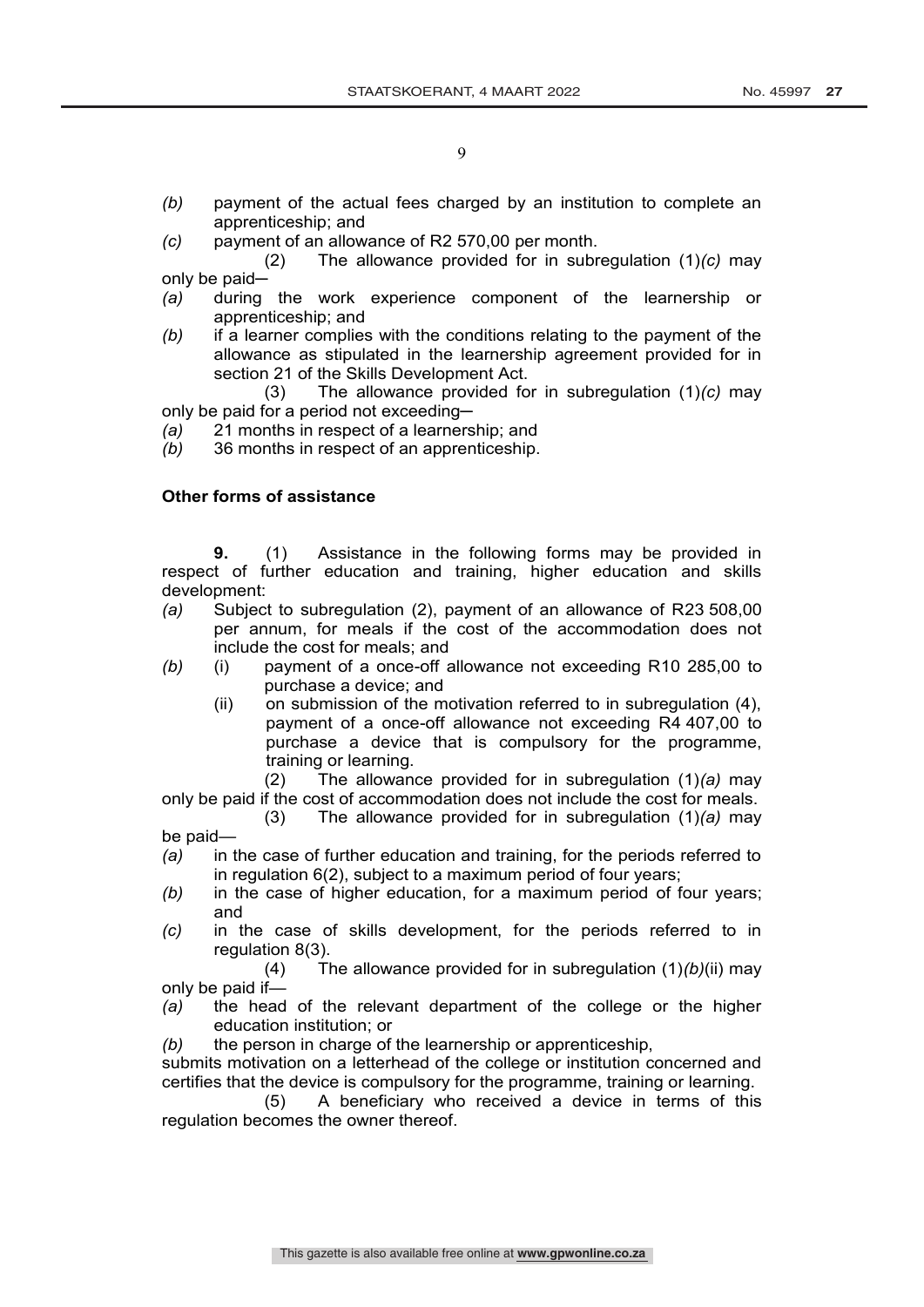(6) A beneficiary who received a device in terms of this regulation must ensure that the device is used for the purposes for which it is intended and that it is safeguarded against loss or damage at all times.

- (7) Subject to subregulation (8)—
- *(a)* a once-off amount not exceeding R65 000,00 may be paid to settle a debt, incurred prior to the 2015 academic year, of a victim or a relative or dependant of a victim, which is owed to a college or a higher education institution; and
- *(b)* the amount owed to a college or a higher education institution by a victim or a relative or dependant of a victim in respect of a fee debt incurred during the 2015 academic year and until the date of commencement of this paragraph, may be paid to the college or the higher education institution.

(8) The amount referred to in subregulation (7) may only be paid on submission of proof—

- *(a)* by the person in charge of finances of the relevant college or higher education institution of the debt and the amount thereof; and
- *(b)* by the head of the relevant college or the higher education institution that the victim or a relative or dependant of the victim will be allowed to register with the college or higher education institution in the next academic semester or year after the settlement.

## **Assistance relating to assistive device**

**10.** (1) *(a)* Assistance may be provided in the form of the payment of—

- (i) a once-off allowance to purchase an assistive device; and
- (ii) any fee charged for training on the operation of an assistive device by the supplier of the assistive device to a beneficiary with a disability, if such a beneficiary requires training.

(2) *(a)* The allowance provided for in subregulation (1)*(a)* may only be paid if the person does not already own or enjoy the use of an assistive device, irrespective of how it was acquired, unless the device is, in the opinion of the administrator, no longer effective due to technological advancements or any other reason which cannot be ascribed to the negligence on the side of the beneficiary having the device.

*(b)* The administrator must, in forming an opinion in terms of paragraph *(a)*, consult any person or institution having knowledge about the assistive device and its functioning, including any person or institution appearing on the list of National Disability Organisations (February 2021) or the list of National Sectoral Organisations compiled by the Department of Social Development.

(3) The allowance provided for in subregulation (1)*(a)* may only be approved-

- *(a)* upon submission of a written assessment, corresponding substantially with Annexure C to these Regulations, completed by a registered medical doctor or other appropriately qualified professional; and
- *(b)* a statement by a person in paragraph *(a)* contemplated—
	- (i) indicating the reasons why the beneficiary requires the device;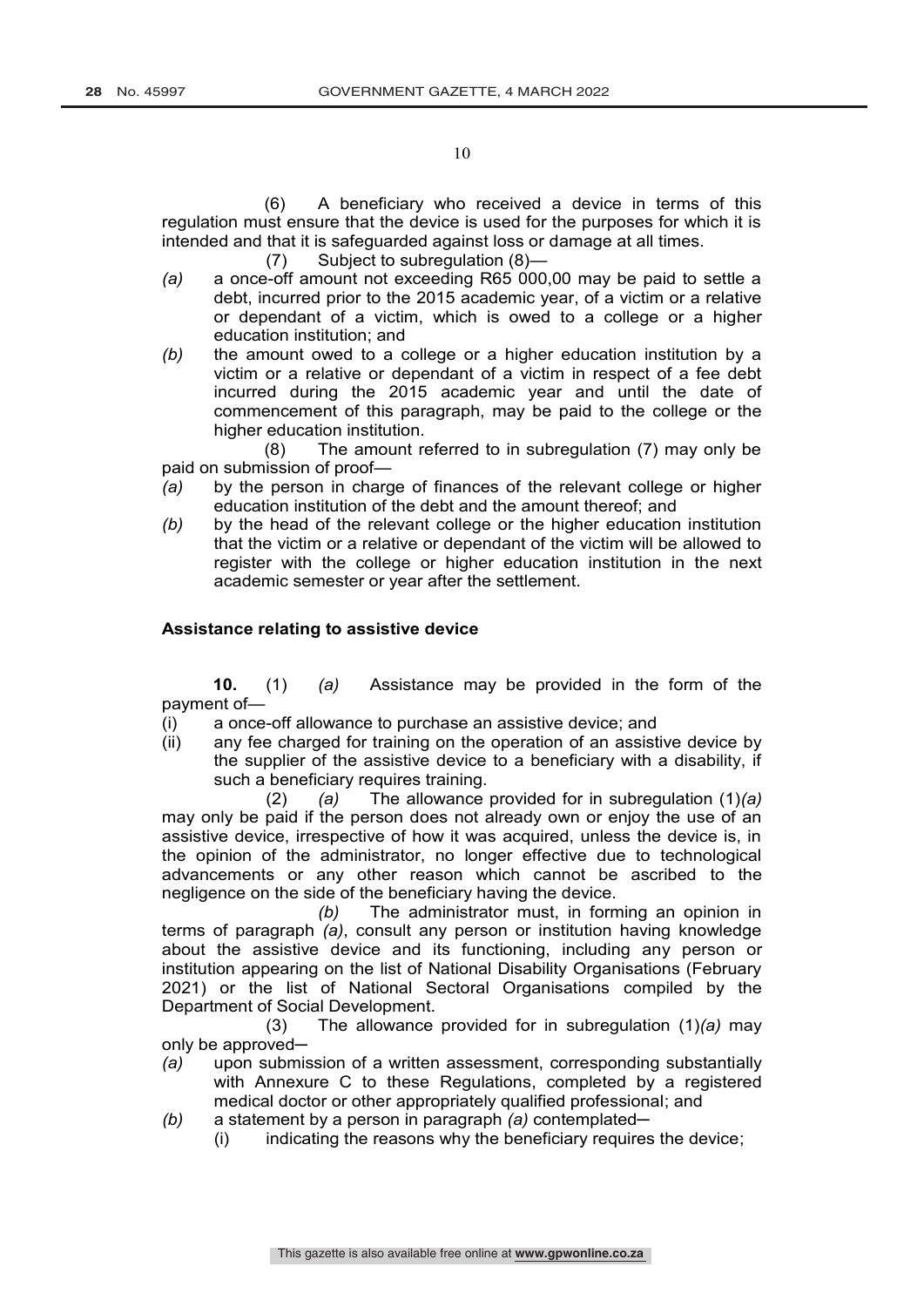- (ii) indicating that he or she would benefit from the device;<br>(iii) indicating how he or she would benefit from the device.
- indicating how he or she would benefit from the device.

(4) The allowance provided for in subregulation (1) may only be approved if the assistive device—

- *(a)* will facilitate access to teaching and learning resources;
- *(b)* is relevant to the beneficiary's disability, as set out in Annexure B to these Regulations*;* and
- *(c)* is required in order to study for the particular qualification.

(5) The administrator may, if a beneficiary with a disability requires a device referred to in paragraph *(b)* of the definition of assistive device, approve such a device if the administrator, after having—

- *(a)* received an assessment referred to in subregulation (3)*(a)*;
- *(b)* considered the factors referred to in subregulation (4); and
- *(c)* consulted an organization or any person having knowledge about the particular form of disability and the the device required to assist such a person, including the persons and institutions referred to in subregulation (2)*(b)*,

is of the opinion that the device in question is necessary.

(6) Any assistive device provided for in this regulation may only be purchased with the approval of the—

- *(a)* fund administrator, if the total cost of an assistive device in respect of a particular beneficiary does not exceed R45 349,00; or
- *(b)* accounting officer, if the total cost of an assistive device in respect of a particular beneficiary exceeds R45 349,00.

(7) *(a)* Despite subregulation (1)*(a)*, but subject to subparagraphs *(b)* and *(d),* an assistive device which has been stolen or damaged after it was provided to the beneficiary with a disability but during the period of training, learning or education of the beneficiary for which assistance is provided in terms of the Regulations, may be replaced under exceptional circumstances at the expense of the Fund.

*(b)* An assistive device referred to in subparagraph *(a)* may only be replaced—

- (i) if, in the opinion of the administrator, the beneficiary has at all times been diligent in the safekeeping and the handling of the assistive device; and
- (ii) with the approval of the fund administrator.

*(c)* The administrator may, in forming an opinion in terms of paragraph *(b)*(i)─

- (i) consult an organization or any peron or institution referred to in subregulation (2)*(b)*, having knowledge abut the effects of the disability of the beneffciary whose assistive device was stolen or damaged;
- (ii) have regard to the disability of the beneficiary; and
- (iii) the circumstances under which the theft has been committed or damage has taken place.

*(d)* An assistive device referred to in subparagraph *(a)* may only be replaced upon submission by the beneficiary with the disability of supporting documents, including an affidavit and, in the case where the assistive device was stolen, proof that a complaint has been lodged at a police station.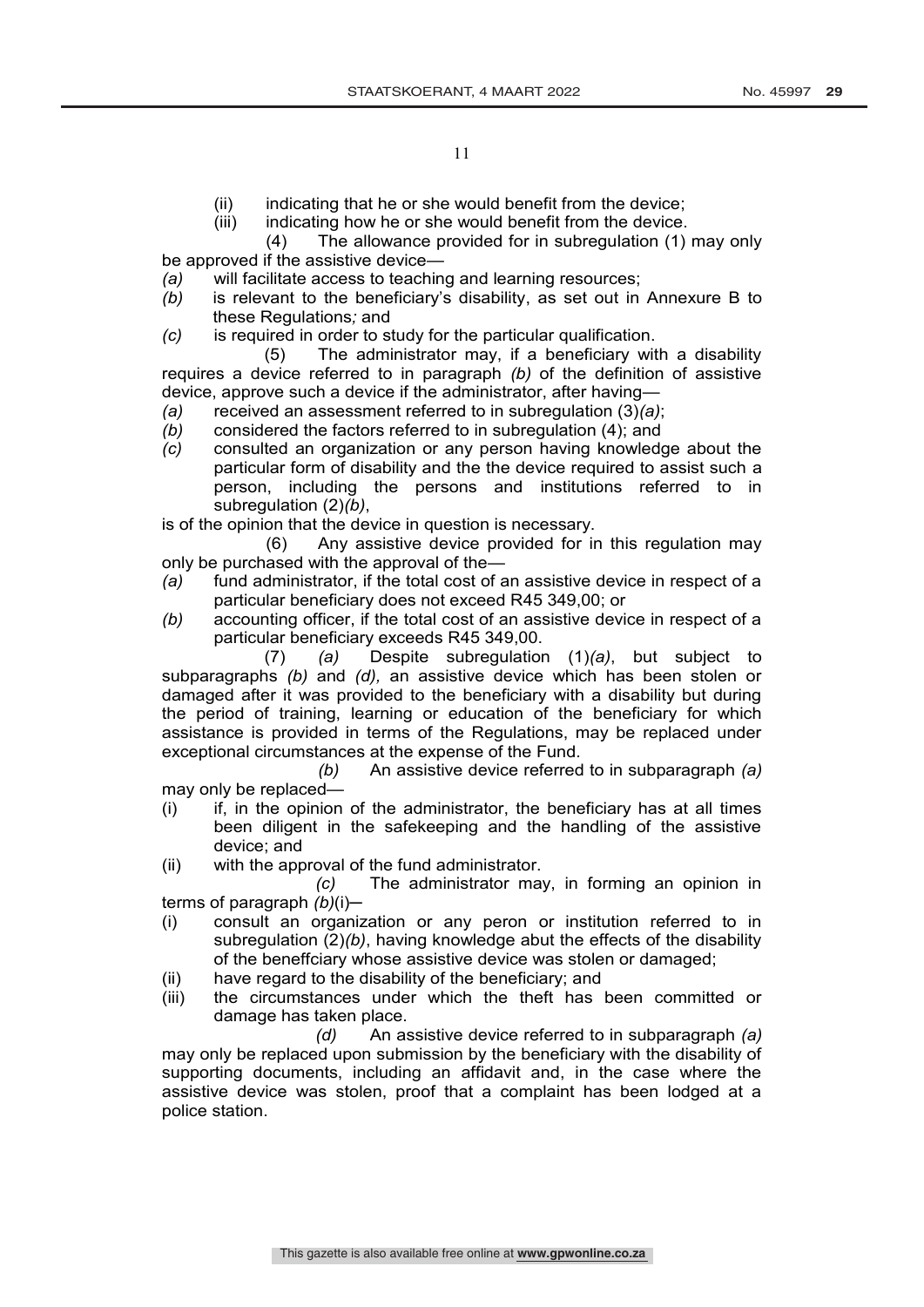(8) An assistive device may only be purchased from a supplier which has been accredited with the Higher and Further Education Disability Services Association.

(9) A beneficiary with a disability who received an assistive device in terms of this regulation becomes the owner thereof.

(10) A beneficiary who received an assistive device in terms of this regulation must ensure that the device is used for the purposes for which it is intended and that it is safeguarded against loss or damage at all times.

## **Assistance relating to human support**

**11.** (1) Subject to subregulation (3), assistance may be provided in the form of the payment of an allowance not exceeding R60 466,00 per annum for human support to be rendered to a beneficiary with a disability.

(2) A person who renders human support to a beneficiary with a disability in terms of this regulation, may be paid an amount similar to— *(a)* the boarding allowance provided for in regulation 6 or 7; and

*(b)* the meal allowance provided for in regulation 9(1)*(a),*

if a person who renders human support has to stay with the beneficiary due to the nature of the disability of the beneficiary.

(3) *(a)* The allowance provided for in subregulation (1) may only be approved if in the opinion of the administrator the form of human support requested by a beneficiary with a disability—

(i) will facilitate access to teaching and learning resources;

(ii) is relevant to the beneficiary's disability*;* and

(iii) is required in order to study for the particular qualification.

*(b)* The administrator must, in forming an opinion in terms of paragraph *(a),* consult an organisation or any person or institution referred to in subregulation 10(2)*(b)* having knowledge about the disability of the beneficiary requesting human support and the form of human support.

## **Amounts payable**

**12.** The accounting officer must, by not later than 28 February 2022—

*(a)* publish the amounts payable in the *Gazette*; and

*(b)* in writing inform the Director-General of these, who must make this information available on the website of the Department.

## **Conditions for assistance**

**13.** (1) A victim or a relative or dependant of a victim may, subject to regulation 15(2)*(b)* and the availability of money in the Funds, receive assistance provided for in these Regulations if, at the date of the application for assistance—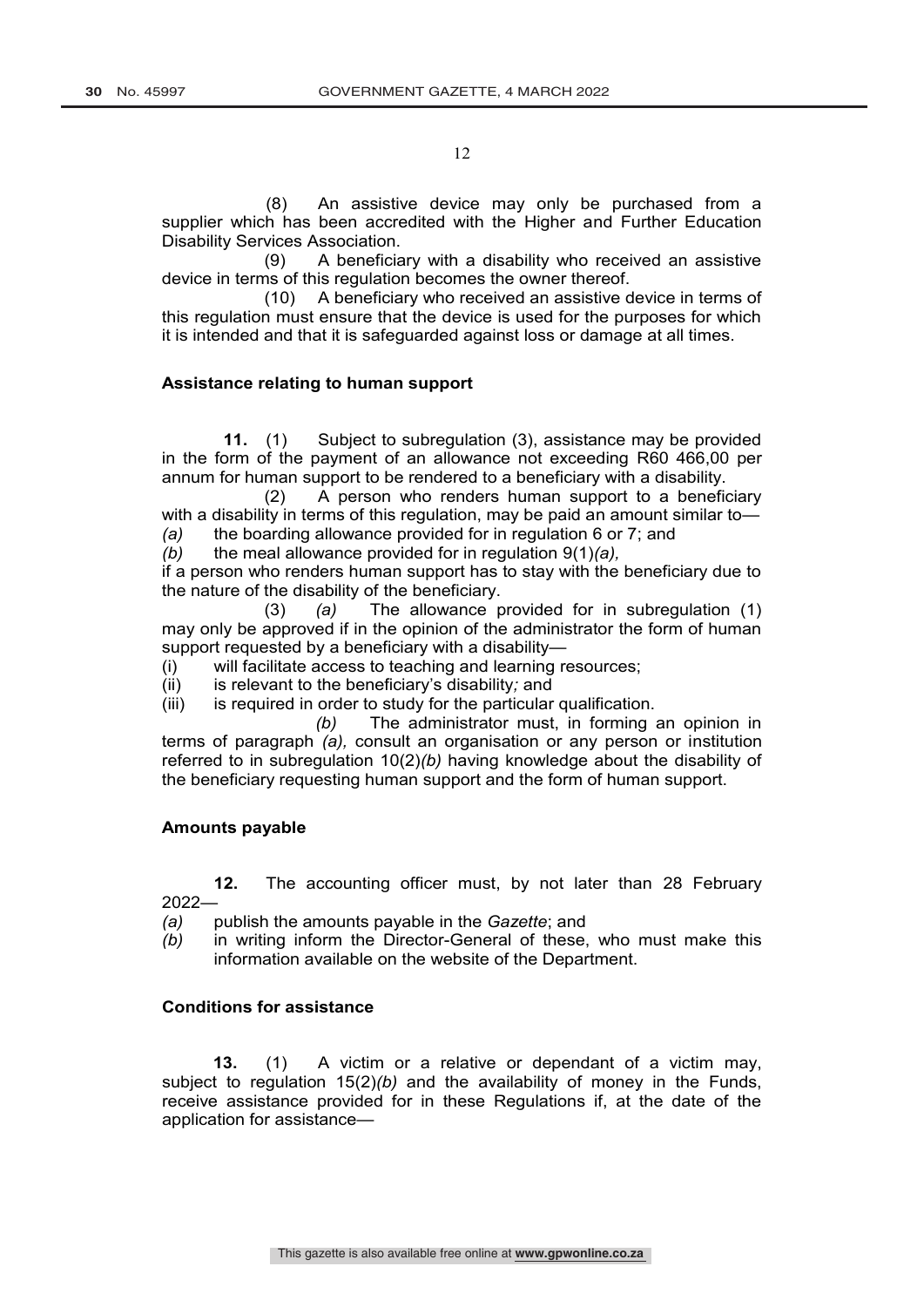- *(a)* the annual gross income of the household of which he or she is a member, does not exceed R339 337,00; or
- *(b)* he or she qualifies as a member of a vulnerable household.

(2) The annual gross income of the household is the total amount in cash or otherwise, received by or accrued to or in favour of the household, irrespective of the source and nature thereof.

(3) *(a)* The administrator must, if there are insufficient funds available for a particular year to provide assistance to all the victims and relatives or dependant of the victims—

(i) in respect of whom applications for assistance were submitted before the cut-off date referred to in regulation 13(3)*(b)*; and

(ii) who meet the conditions referred to in subregulation (1),

determine which applications are the most deserving.

*(b)* In determining which applications are the most deserving, the administrator must take into account—

- (i) the annual gross income of the household of which the victim or a relative or dependant of a victim is a member;
- (ii) the number of members of the household;
- (iii) the number of members of the household contributing to the income of the household;
- (iv) the level of education of the victim or a relative or dependant of a victim, where an application of a person with a lower level of education is regarded as more deserving;
- (v) whether the victim or a relative or dependant of a victim is physically or mentally disabled as contemplated in section 21 of the Social Assistance Act; and
- (vi) the amount of financial aid, assistance or concession provided for in regulation 14(4) received by the victim or a relative or dependant of a victim, if applicable.
	- (4) A victim or a relative or dependant of a victim who—
- *(a)* has received assistance in terms of these Regulations;
- *(b)* wishes to receive further assistance to complete his or her studies; and
- *(c)* complies, subject to subregulation (1), with all the conditions, criteria and requirements contained in these Regulations,

receives priority over any other applicant, if there are insufficient funds available in a particular year.

## **Application for assistance**

- **14.** (1) The following persons may apply for assistance:
- *(a)* A victim;
- *(b)* a relative or dependant of a victim; or
- *(c)* a person who exercises parental responsibility over a victim or a relative or dependant of a victim on behalf of a victim or a relative or dependant of a victim.

(2) *(a)* An application for assistance must correspond substantially with Form 1 of Annexure A.

*(b)* The application form must be available on the websites of the Department and the Department of Justice and Constitutional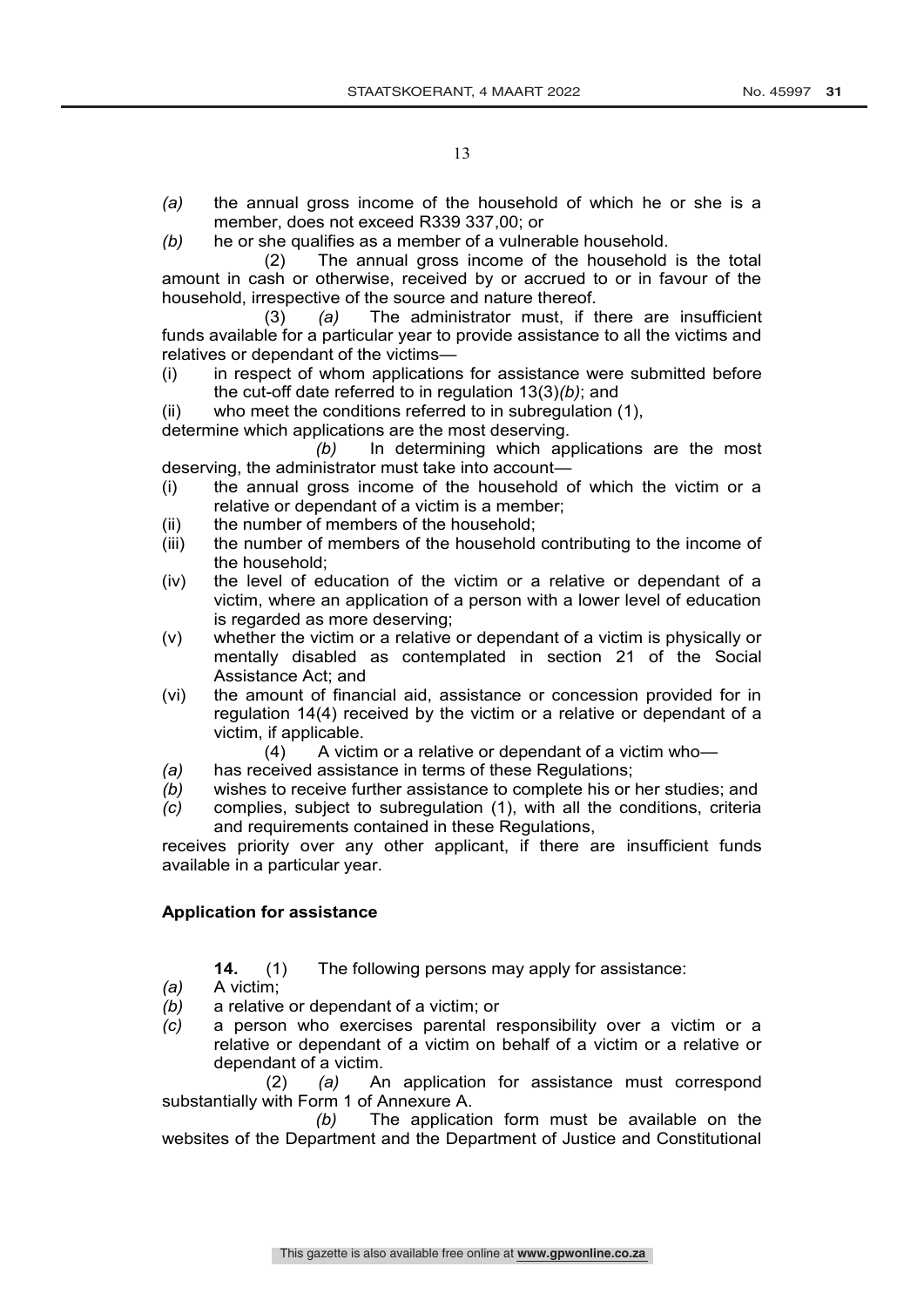Development and at the offices of the dedicated official, the fund administrator and the administrator.

(3) *(a)* An application for assistance must be made annually and be submitted to the dedicated official on or before the cut-off dates provided for in paragraph *(b).*

*(b)* The cut-off date for the submission of the applications for assistance for 2022 is four months after the commencement of these Regulations.

(*c)* An application for assistance submitted after the cut-off date as provided for in paragraph *(b)* may be considered if the applications submitted on or before the cut-off date have been disposed of and if funds for the particular year are still available.

(4) *(a)* A person who applies for assistance must disclose any financial aid, assistance or concession received or to be received by the victim or the relative or dependant of the victim for the particular year for which assistance is applied from organs of state, including the National Student Financial Aid Scheme, or an institution contemplated in the Skills Development Act, or from his or her employer.

*(b)* Any amount so received, must be calculated and deducted from the amount for which the beneficiary qualifies in terms of these Regulations.

*(c)* A beneficiary who received any financial aid, assistance or concession from an organ of state, including the National Student Financial Aid Scheme, or an institution contemplated in the Skills Development Act, or from his or her employer, subsequent to the approval of his or her application for assistance must in writing disclose that fact to the administrator.

*(d)* Any amount received as referred to in paragraph *(c)*, must be calculated and deducted from the amount which must still be paid to the beneficiary or for which the beneficiary may qualify in terms of these Regulations in respect of the next year.

(5) The application form must be signed by the person who completes it and, if the form is not completed by a victim or a relative or dependant of the victim, it must also be countersigned by the victim or a relative or dependant of the victim if he or she is able to do so.

(6) *(a)* The documents required in the application form must be attached to the application form.

*(b)* The administrator may refuse to consider an application if the documents required in the application form are not attached, but only after the administrator has taken reasonable steps in assisting the applicant to obtain these documents.

(7) The banking details of the persons and institutions to which the fees, the transport allowance, boarding allowance, allowance in respect of the purchasing of the text books and the allowance provided for in regulation 8(1)*(c)* must be paid, as required in the application form, must be confirmed by the bank by affixing the official stamp of the bank.

(8) The application form must, after completion, be submitted to the dedicated official electronically or by facsimile or registered post.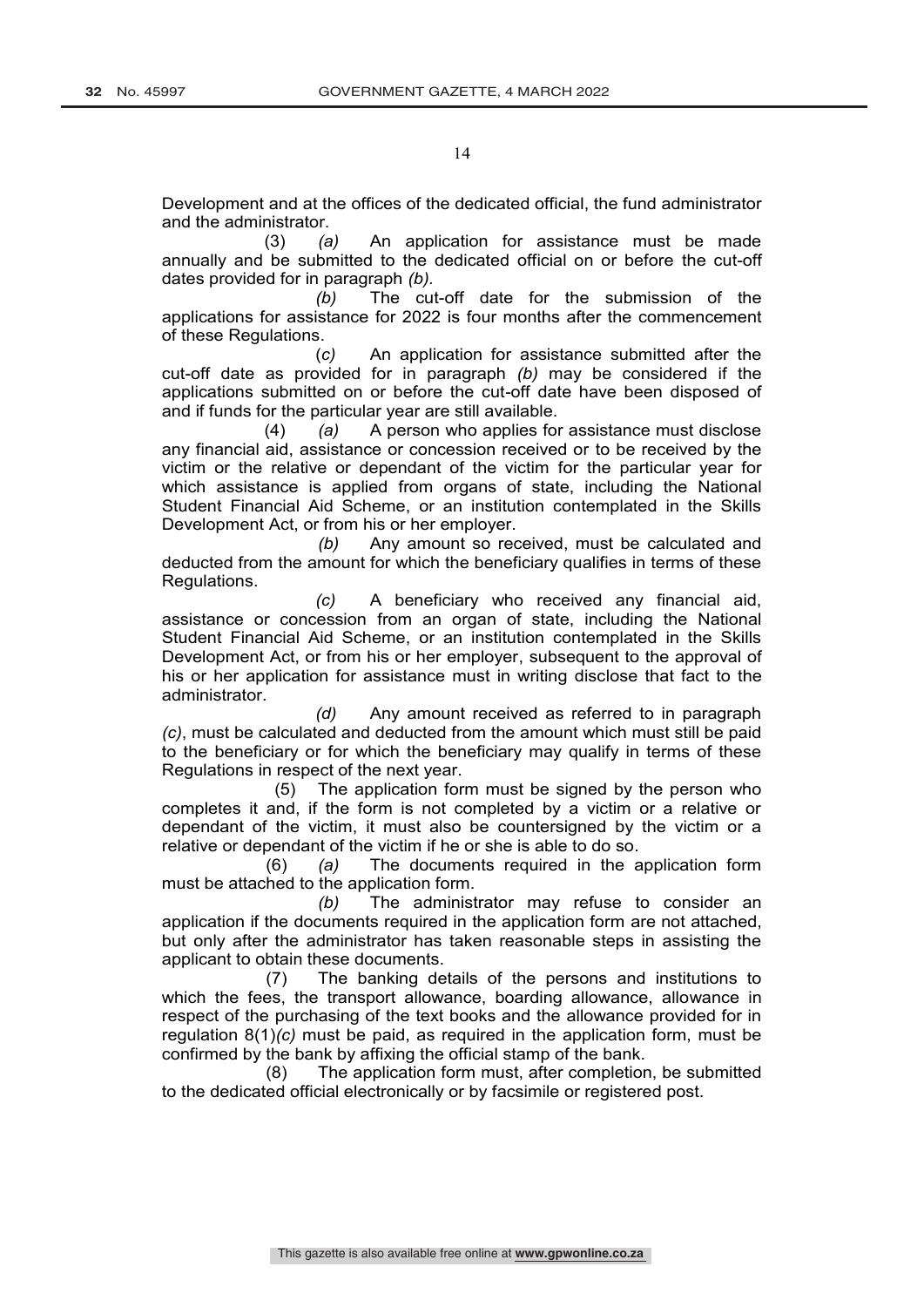## **Subsequent application for assistance**

**15.** (1) A victim or a relative or dependant of a victim who applied for assistance in terms of these Regulations for a particular year but whose application was not approved due to non-compliance with the conditions, criteria and requirements provided for in these Regulations, may apply for assistance in respect of any other subsequent year.

(2) *(a)* A victim or a relative or dependant of a victim who received assistance in terms of these Regulations for a particular year, and who wishes to receive further assistance in 2022 to complete his or her studies, does not have to re-apply for further assistance but must complete Form 3 in the Annexure and submit it to the dedicated official in the manner provided for in regulation 14(8).

*(b)* The conditions, criteria and requirements provided for in these Regulations, excluding the conditions in regulation 13(1)*(b)*, are applicable to a victim or a relative or dependant of a victim referred to in paragraph *(a).*

*(c)* The dedicated official does not have to comply with regulation 19(1) in respect of a victim or a relative or dependant of a victim referred to in paragraph *(a).*

*(d)* The procedures set out in regulations 17 and 18 are applicable in respect of any subsequent request for assistance.

## **Verification of status of applicant**

**16.** (1) Subject to subregulation (2), the dedicated official must within 30 days after receipt of an application form—

- *(a)* in respect of every application form received, verify whether the person indicated as a victim in the application form, is a victim; and
- *(b)* in addition, where applicable, verify whether the person indicated in the application form as a relative or dependant of a victim, is a relative or dependant of a victim.

(2) *(a)* The dedicated official may, in order to verify the information referred to in subregulation (1)—

- (i) require the applicant to provide additional information or documentation regarding the application; or
- (ii) obtain the required information or documentation from any other person or institution.

*(b)* Where the dedicated official requires additional information, the 30-day period referred to in subregulation (1) must be calculated from the date of receipt of the additional information.<br>(3) (a) The dedicated official must comple

(3) *(a)* The dedicated official must complete a certificate that corresponds substantially with Form 2 of Annexure A, if he or she finds that the person applying for assistance is a victim or a relative or dependant of a victim.

*(b)* The dedicated official must, if he or she receives an application for assistance from a victim or a relative or dependant of a victim in respect of whom a certificate provided for in paragraph *(a)* has already been issued previously, submit a certified copy thereof to the administrator together with the application.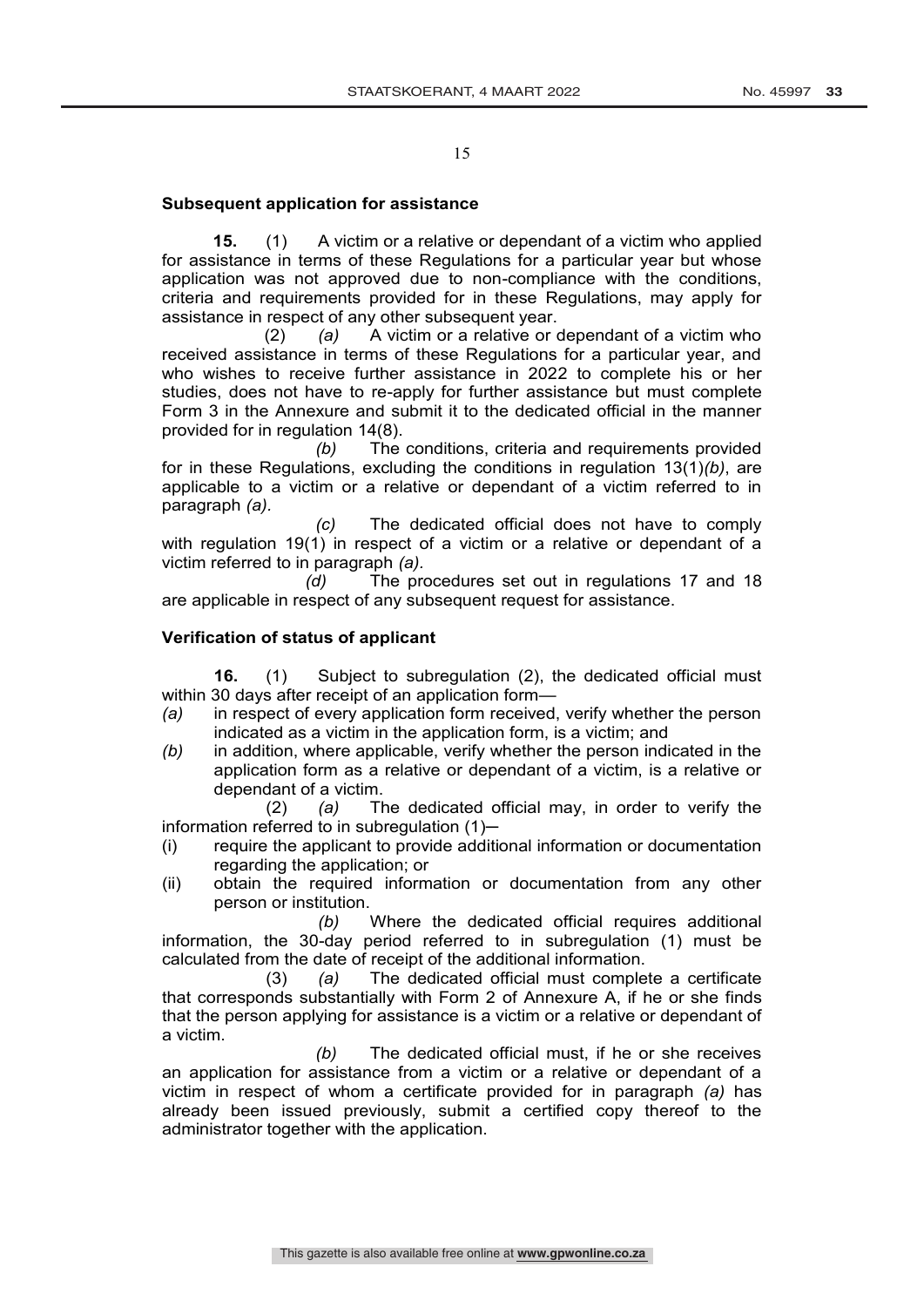*(c)* The dedicated official must follow the procedure provided for in regulation 23(3), if he or she intends making a finding that the applicant is not a victim or a relative or dependant of a victim.

*(d)* The provisions of regulation 18(4) and (5) apply with the necessary changes required by the context in respect of decisions of the dedicated official under this regulation.

*(e)* The dedicated official must not submit an application to the administrator for consideration if the dedicated official finds that the applicant is not a victim or a relative or dependant of a victim.

(4) The dedicated official must upon completion of the certificate provided for in subregulation (3)*(a)*, submit the application form, the attachments thereto and the certificate to the administrator and inform the applicant in writing thereof.

## **Processing of application for assistance**

**17.** (1) The administrator must, on receipt of the completed application form and the certificate provided for in regulation 16(3)—

*(a)* forthwith, for the purposes of the speedy processing of the application and rendering of assistance, obtain any further information or documentation or clarify any uncertainties with regard to the information in the application form; and

*(b)* satisfy himself or herself that—

- (i) the assistance applied for falls within the ambit of these Regulations;
- (ii) the conditions, criteria and requirements as provided for in these Regulations have been complied with or met;
- (iii) a decision has not already been made in respect of the beneficiary for the particular year in respect of which the assistance is applied for, with reference to the register referred to in regulation 22(4) or any other document containing information in this regard; and
- (iv) there are sufficient funds available to provide the assistance applied for.

(2) The administrator must, for the purposes of this regulation, consider the application for assistance, where applicable, on the basis of documentary proof, including an affidavit if no other documentary proof is available.

## **Decision on application for assistance**

**18.** (1) The administrator may not make any decision regarding an application for assistance before the expiry of the cut-off date referred to in regulation 14(3)*(b).*

(2) *(a)* The administrator must make a decision regarding an application—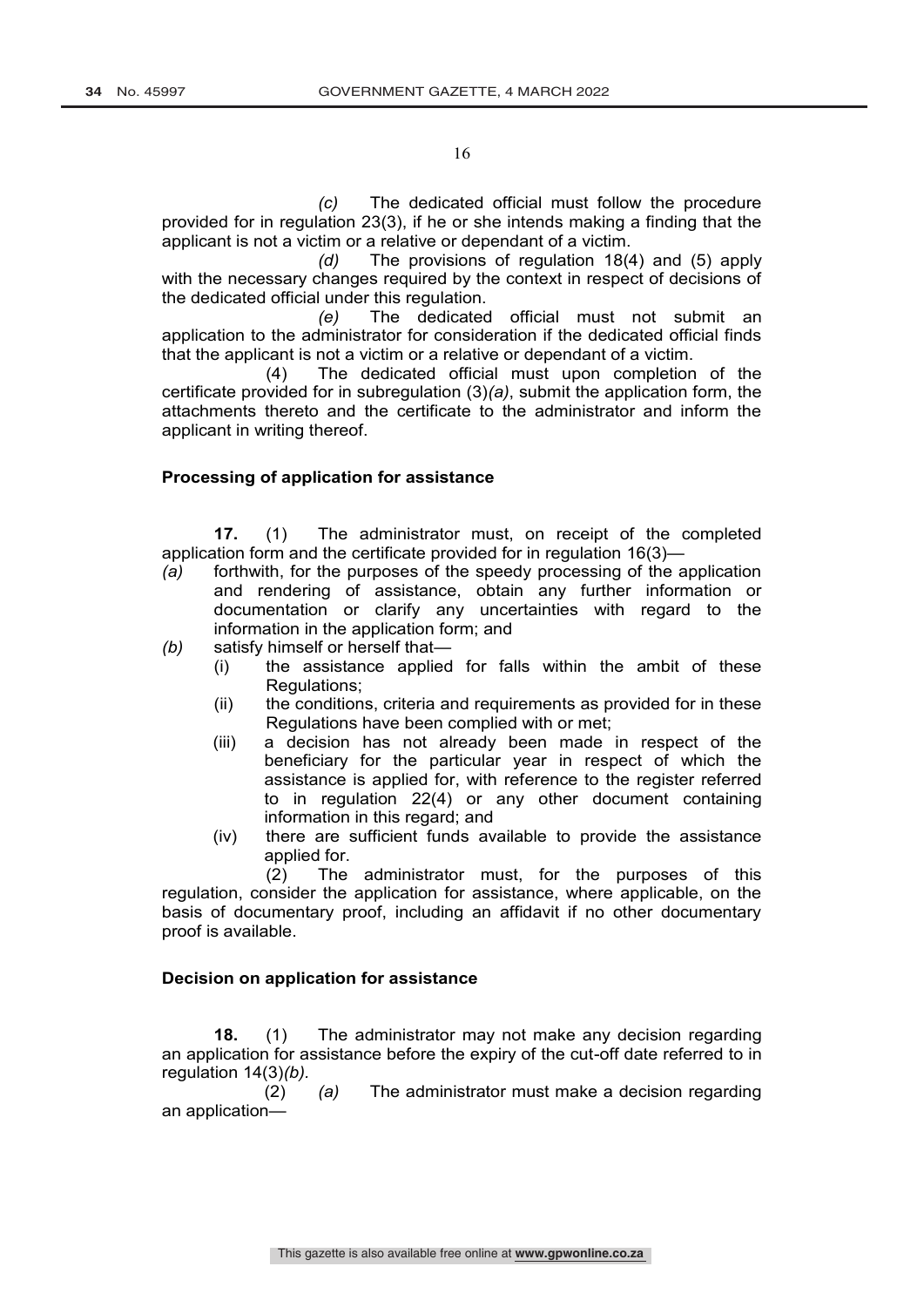- (i) submitted on or before the cut-off date referred to in regulation  $14(3)(b)$ —
	- (*aa*) within 60 days after the expiry of the cut-off date; or
	- (*bb*) within 60 days after receipt of the application form from the dedicated official in terms of regulation 16(4),

whichever date is the lastest; or

(ii) submitted after the cut-off date referred to in regulation 14(3)*(b),* within 60 days after receipt of the application form from the dedicated official in terms of regulation 16(4).

*(b)* The time period referred to in paragraph *(a)* may, if the administrator has acted—

- (i) in terms of regulation 17(1)*(a)*, be extended for a period equivalent to the period required to receive the additional information or clarify the uncertainty; and
- (ii) in terms of subregulation (3)*(a)*, be extended for a period equivalent to the period calculated from the date of that notice until the date specified in that notice within which the applicant may respond.

(3) *(a)* The administrator must, if he or she intends to refuse an application for assistance, notify the applicant in writing of the intention and the disqualifying factor and invite the applicant to respond thereto in the manner and before the date specified by the administrator in the notice.

*(b)* The date specified by the administrator in the notice referred to in paragraph *(a)* must allow for a period of at least 40 days for the applicant to respond.

*(c)* The administrator may, if no response has been received after the expiry of the date specified in the notice, make a decision in respect of the application for assistance.

*(d)* The administrator must, if a response is received from the applicant, upon receipt thereof, consider that response and make a decision in respect of the application for assistance.

- (4) The administrator must in writing—
- *(a)* record the decision;
- *(b)* record the reasons for the decision;
- *(c)* record the amount to be paid; and
- *(d)* record the calculations made, including the calculations if any deductions are made in terms of regulation 14(4)*(b)* or *(d).*

(5) The administrator must, within seven days after a decision has been made, inform the applicant orally, if his or her contact particulars are available, and in writing—

- *(a)* of the decision;
- *(b)* of the amount of the assistance to be provided;
- *(c)* about any deductions made; and
- *(d)* about his or her right to lodge representations in terms of regulation 23, should the applicant be aggrieved by any decision made by the administrator in terms of these Regulations.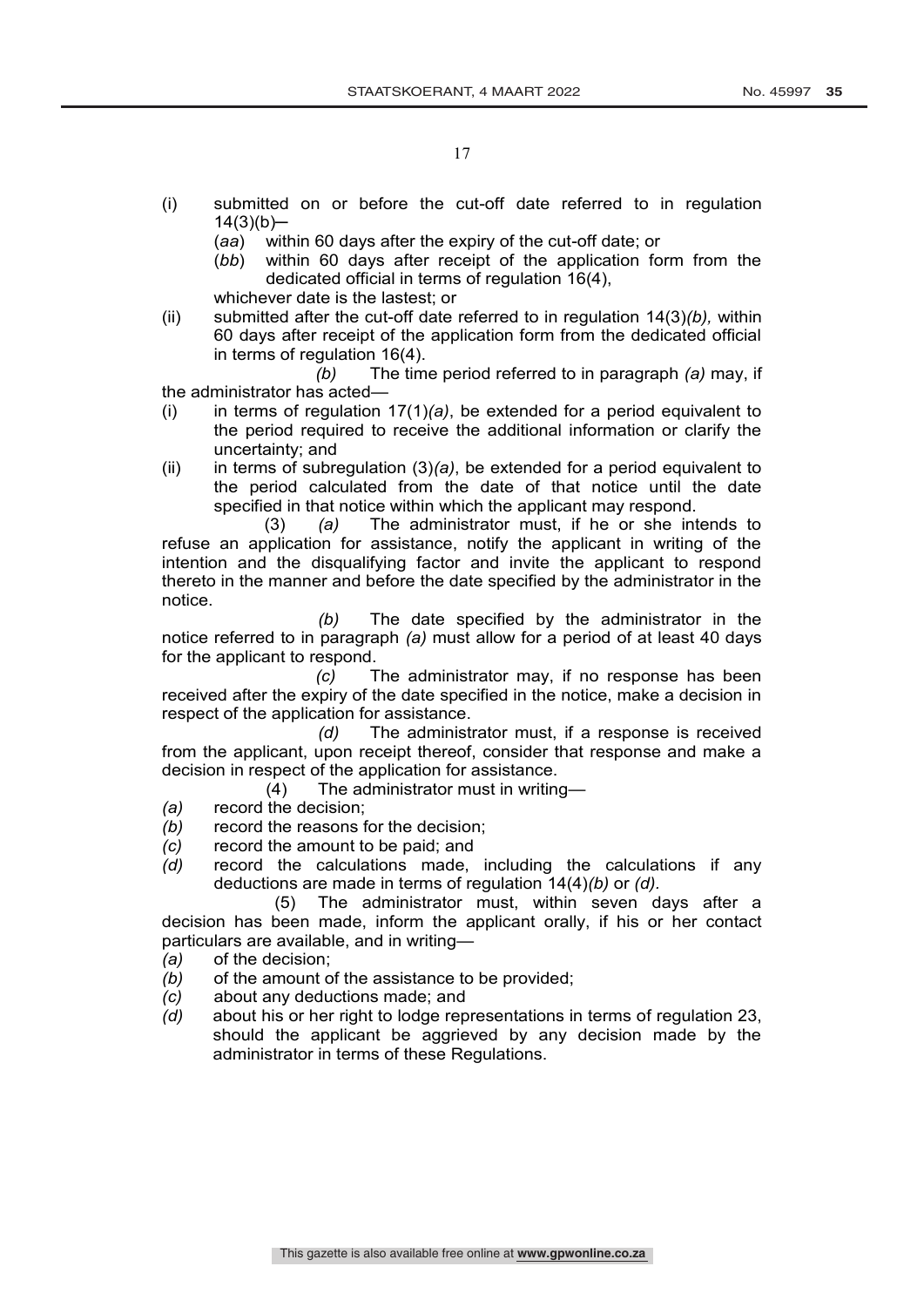#### **Payment of assistance**

**19.** (1) *(a)* The administrator must, if the application for assistance is approved, make arrangements with the persons or institutions to be paid regarding payment.

*(b)* The administrator must, before making any payment in terms of this regulation, enquire from the persons or institutions to be paid whether he or she is aware of any financial aid, assistance or concession referred to in regulation 14(4), received by the beneficiary.

*(c)* The administrator must, if it appears from the enquiry provided for in paragraph *(b)* that the beneficiary has received any financial aid, assistance or concession which has not been disclosed by the beneficiary, calculate such amount and deduct it from the amount for which the beneficiary qualifies in terms of these Regulations.

(*d)* The administrator must, before deducting the amount referred to in paragraph (*c*), give the beneficiary a reasonable opportunity to explain the receipt of the financial aid, assistance or concession.

(2) *(a)* Payment of assistance must be made—

(i) by electronic transfer; and

(ii) to the persons or institutions referred to in paragraph *(b).*

*(b)* The administrator must make payments in respect of the following expenses to the following persons:

- (i) Fees must be paid to the relevant centre, college, or the higher education institution;
- (ii) the boarding allowance must be paid to the person, institution or body responsible for the management and administration of the hostel or place where the beneficiary resides or boards;
- (iii) the transport allowance may be paid to the beneficiary or the person, institution or body providing transport to the beneficiary;
- (iv) assistance in respect of the purchasing of text books may be paid to the beneficiary or the person, institution or body supplying the goods;
- (v) the allowance provided for in regulation 8(1)*(c)* must be paid to the relevant college who must pay it over to the learner;
- (vi) the allowance in respect of meals may be paid to the beneficiary or the person, body or institution providing the meals;
- (vii) the assistance may be paid to the beneficiary or the person, body or institution supplying the device;
- (viii) the assistance provided for in regulation 9(7) must be paid to the relevant college or higher education institution;
- (ix) the allowance in respect of an assistive device provided for in regulation 10(1) may be paid to the person, body or institution supplying the device; and
- $(x)$  the allowance provided for regulation 11(1) may be paid to the person, body or institution rendering the service.

(3) The administrator must, when making payment, have regard to sound financial administrative principles, procedures and processes.

(4) The administrator may, on a regular basis, make a payment to the persons or institutions referred to in subregulation (2)*(b).*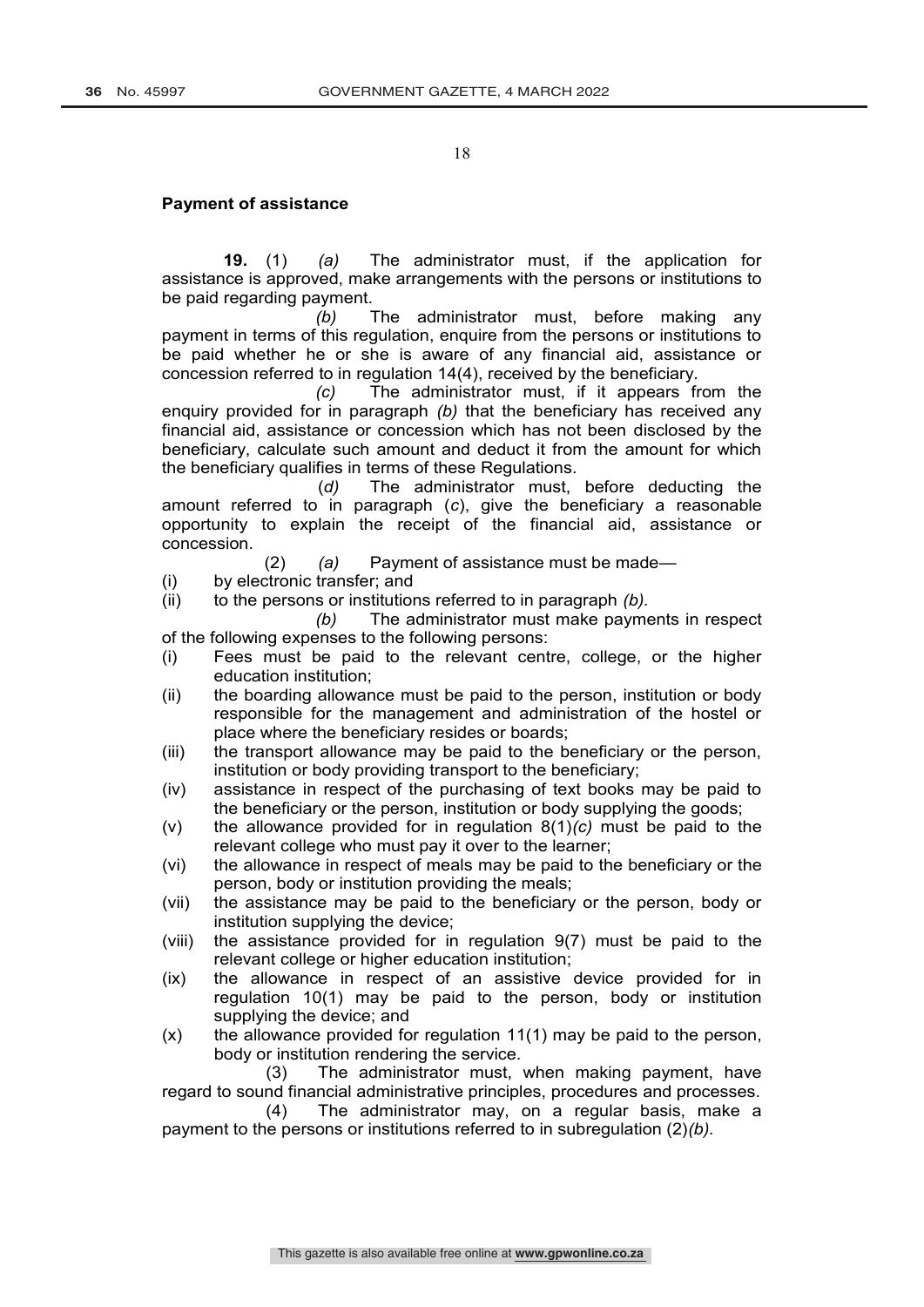(5) *(a)* The administrator may make an advance payment to a beneficiary in respect of the assistance provided for in subregulation  $(2)(b)(vi)$  and (ix) before a beneficiary has incurred any expenses in this regard, if it appears to the administrator to be advisable and, if, in the case of the assistance provided for in subregulation (2)*(b)*(ix), the administrator is satisfied, upon submission of proof by the beneficiary, that these expenses will be incurred.

*(b)* The administrator may make an advance payment in respect of the boarding allowances of a beneficiary if it appears to the administrator to be advisable and if he or she is satisfied, upon submission of proof, that these expenses will be incurred.

*(c)* A beneficiary who receives an advanced payment in terms of this regulation in respect of a boarding allowance or to purchase device must, within 30 days after having received an advanced payment, submit to the administrator proof of payment of the expense in respect of which an advanced payment was received.<br>(d) The administration

The administrator may not make any further payments or advanced payments in terms of this regulation if proof of payment of the expense in respect of which an advanced payment was made, has not been received as required by paragraph *(c)*.

*(e)* The administrator may, in writing, direct a beneficiary or a person who exercises parental responsibility over the beneficiary to refund any amount, which has been paid in advance in terms of this regulation, if the expenditure in respect of which the amount was paid, has not been incurred.

*(f)* The administrator may only give a direction referred to in paragraph *(e)*, if he or she is satisfied that the expenditure has not been incurred as a result of circumstances over which the beneficiary or person who exercises parental responsibility over the beneficiary had no control.

(6) *(a)* The administrator may, if assistance in respect of boarding is paid for the accommodation of a beneficiary at a place other than a hostel, on a regular basis request proof—

- (i) from the person who provides accommodation that the beneficiary is still residing or lodging there;
- (ii) from the person who provides accommodation, of the amount payable in respect of the accommodation of the beneficiary; and
- (iii) from the higher education institution that the beneficiary is still registered with the institution.

*(b)* The administrator may refuse to make any further payments relating to the accommodation of the beneficiary if proof of the facts referred to in paragraph *(a)* was requested but not submitted within the period specified by the administrator.

(7) The administrator may only make a payment to a person or an institution in respect of accommodation referred to in subregulation (6*)(a)*, upon receipt of documentary proof confirming—

*(a)* the amount to be paid;

*(b)* that the beneficiary is registered at the higher education and training institution;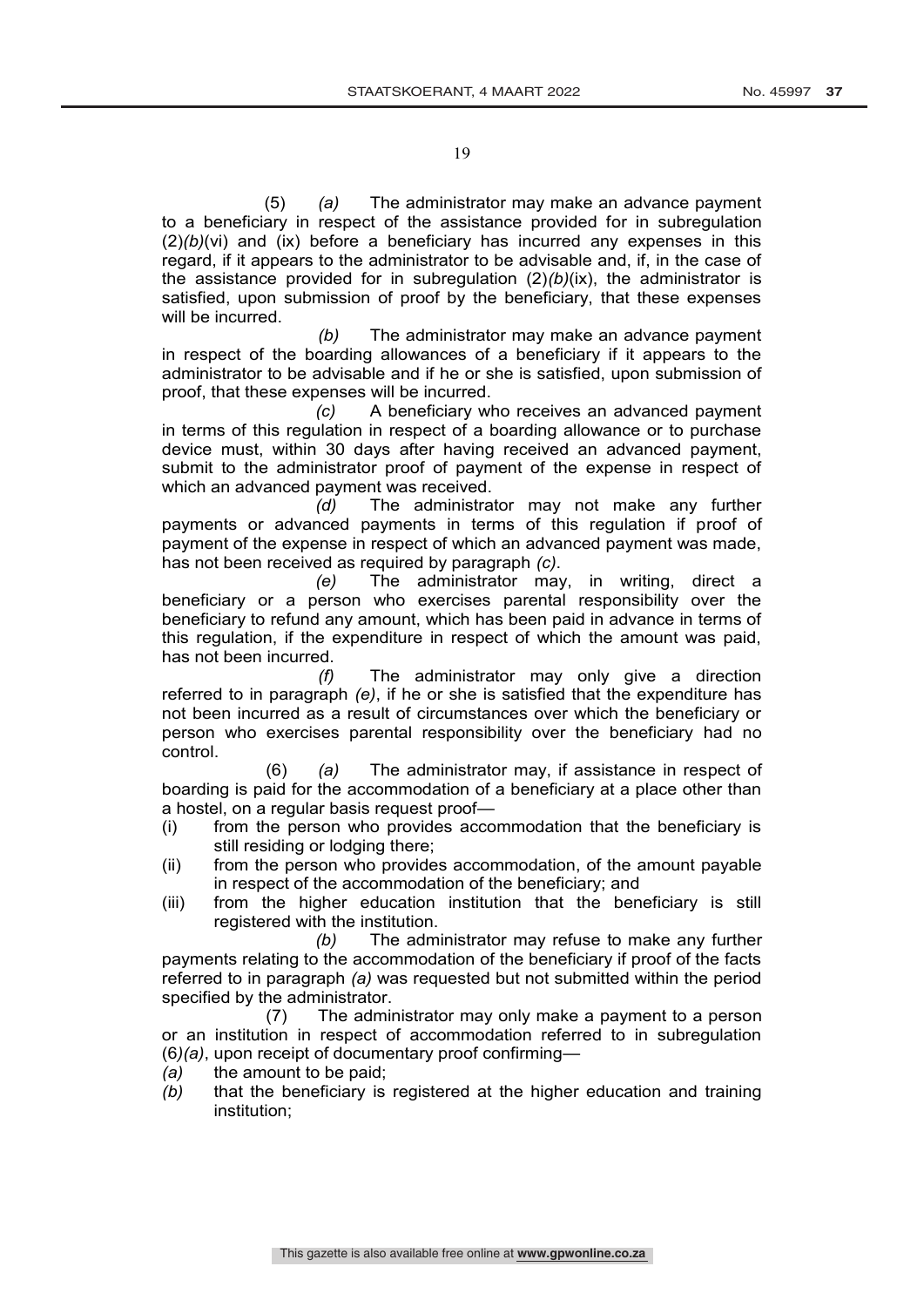- *(c)* if applicable, that the beneficiary hires accommodation at a place other than at a hostel; and
- *(d)* any other information which, in the opinion of the administrator, is necessary to ensure accountability.
	- (8) The administrator must—
- *(a)* retain proof of payments;
- *(b)* in writing inform the beneficiary and the person or institution to which a payment has been made of such payment; and
- *(c)* in writing inform the beneficiary that he or she must submit to the administrator a certified copy of his or her results provided by the institution which he or she attended, within two weeks after receipt thereof.

(9) The administrator must monitor the receipt of the records received and keep record thereof.

## **Extension of assistance due to COVID-19**

**20.** (1) The administrator may, if the 2022 academic year is extended to 2023 as a result of COVID-19, with the approval of the fund administrator, provide to beneficiaries, for the period for which the 2022 academic year is extended, the forms of assistance contemplated in these Regulations.

(2) The amount of assistance to be paid per month or part thereof by the administrator in respect of any form of assistance in terms of subregulation (1) must be determined by the administrator, in consultation with the fund administrator, by dividing the amounts determined in these Regulations by 21, excluding the assistance in respect of fees and textbooks.

## **Payment from Fund to Department**

**21.** (1) *(a)* The fund administrator must, for purposes of the payments to be made in terms of regulations 19 and 20, make regular advance payments to the Department.

*(b)* The fund administrator must make the first advance payment referred to in paragraph *(a)*, not later than 28 February 2022.

(2) The payments made by the fund administrator to the Department in a particular year may not exceed the amount determined by the accounting officer in terms of regulation 4(1).

## **Keeping of records and registers by dedicated official and administrator**

**22.** (1) The dedicated official must keep proper records of—

- *(a)* the persons who applied for assistance;
- *(b)* the information received in connection with the applications for assistance;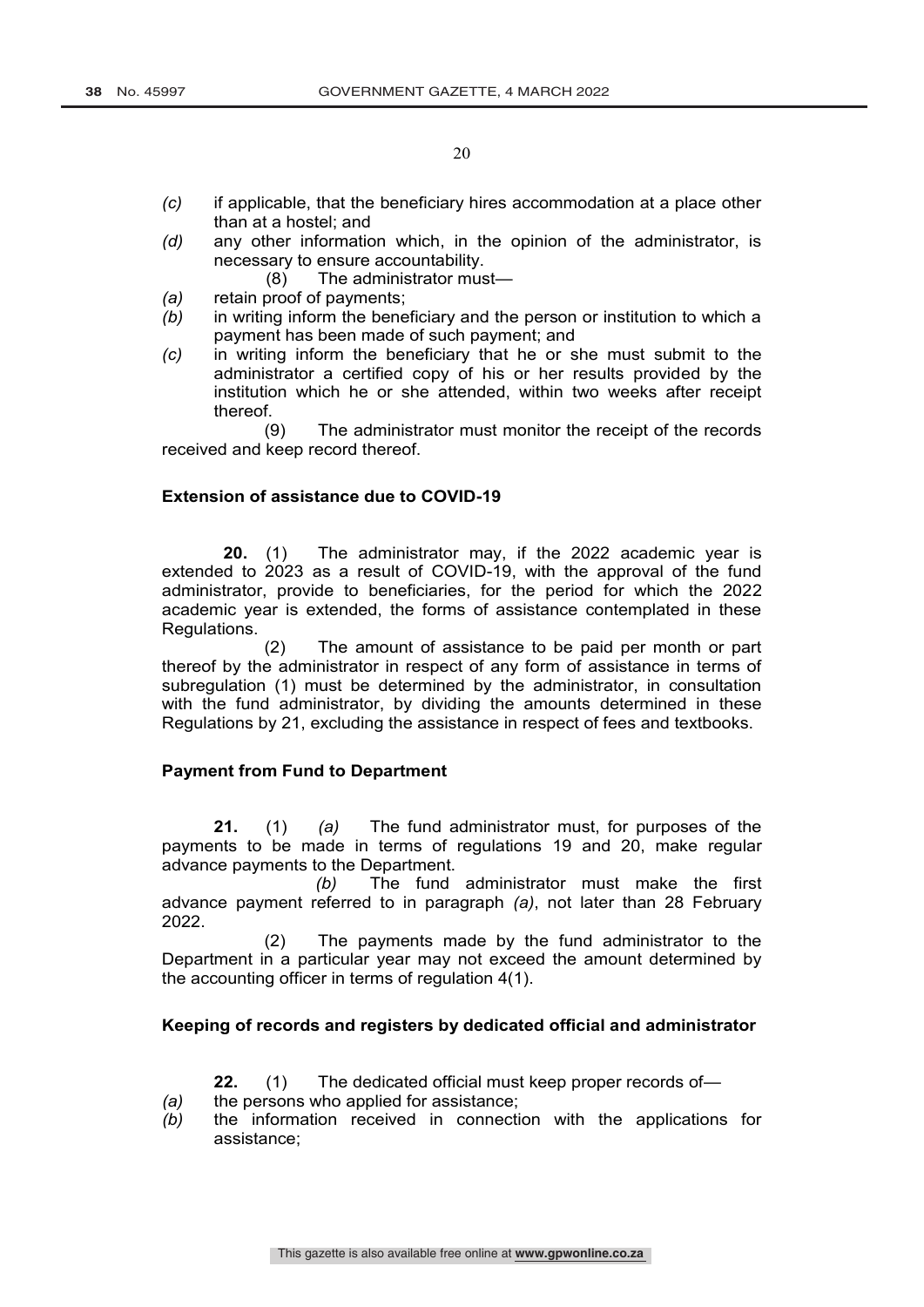- *(c)* the documents received in support of the applications for assistance; and
- *(d)* full particulars of the decisions made in respect of the applications received.

(2) The dedicated official must compile a register containing the following particulars in respect of every application for assistance received:

- *(a)* The name of the applicant;
- *(b)* the nature of assistance applied for;
- *(c)* the name of the victim or relative or dependant of a victim for who assistance is applied;
- *(d)* the year for which the assistance is applied; and
- *(e)* the decision made by the dedicated official in respect of the verification of the status in terms of regulation 16.
	- (3) The administrator must keep proper records of—
- *(a)* the applications received from the dedicated official;
- *(b)* the information received in connection with such applications;
- *(c)* the documents received in support of such applications;
- *(d)* the decisions made; and
- *(e)* the payments made.

(4) The administrator must compile a register containing the following particulars in respect of every payment made:

- *(a)* The name of the beneficiary in respect of whom the assistance is paid;
- *(b)* the nature of assistance;
- *(c)* the year for which the assistance is paid;
- *(d)* the date on which the amount was paid out;
- *(e)* the amount paid out; and
- *(f)* the particulars of the persons or institutions to whom payments have been made.

(5) The dedicated official and administrator must on a daily basis, excluding weekends, update the registers referred to in subregulations (2) and (4).

(6) The administrator must keep record of the information referred to in regulation 4(2)*(d)* to *(f)* and submit that information to the accounting officer at the end of August of each year.

## **Representations by aggrieved persons**

**23.** (1) *(a)* An applicant who is aggrieved by a decision of the dedicated official in respect of the verification of the status of the applicant in terms of regulation 14, may make representations to the Minister of Justice and Correctional Services.

*(b)* An applicant who is aggrieved by a decision of the administrator made in terms of these Regulations, may make representations to the Minister.

(2) The representations referred to in subregulation (1)—

- *(a)* may be made at any time but not later than 60 days after receipt of the notification of the decision of the dedicated official or the administrator;
- *(b)* must be in writing;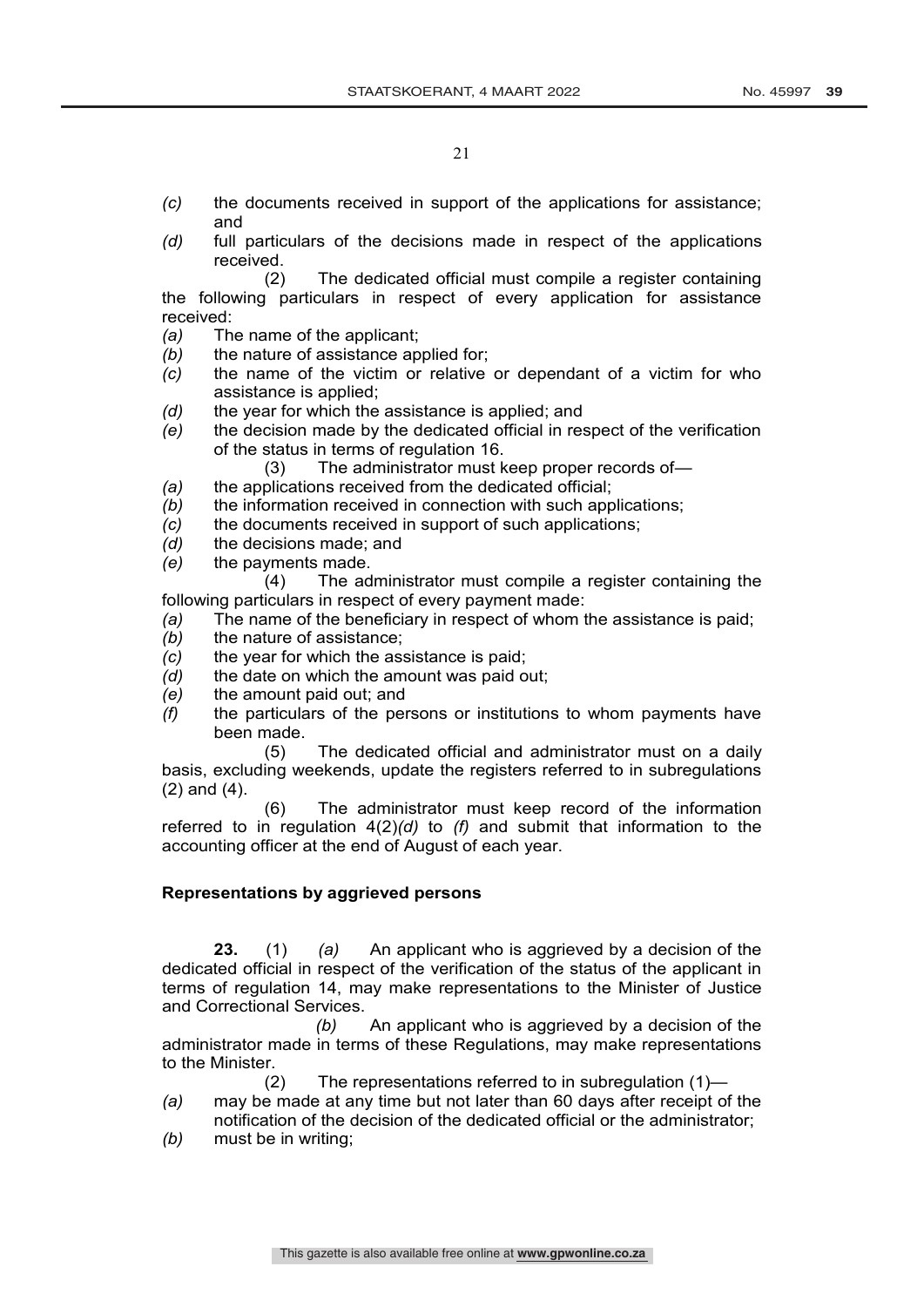- *(c)* must indicate the reasons why the person is aggrieved; and
- *(d)* must, where possible, be accompanied by documents supporting the reasons why the person is aggrieved.

(3) The representations must be submitted to the Minister or the Minister of Justice and Correctional Services, as the case may be, in one of the following ways:

- *(a)* By registered post;
- *(b)* by delivering them personally at the office of the Minister or the Minister of Justice and Correctional Services, as the case may be; or
- *(c)* by facsimile transmission, in which case proof of the transmission must be retained and the original thereof must be submitted by registered post.

## **Processing of representations**

**24.** (1) The dedicated official and the administrator must, immediately upon notification that representations have been made in terms of a regulation in respect of a decision taken by him or her, submit to the Minister or the Minister of Justice and Correctional Services, as the case may be, the documents in his or her possession relating to the decision, together with his or her reasons for the decision.

(2) The Minister or the Minister of Justice and Correctional Services, as the case may be, may, in order to make a finding regarding the representations, make any enquiries he or she deems fit.

(3) The Minister or the Minister of Justice and Correctional Services, as the case may be, must, as soon as circumstances permit, make a finding in regard to the representations and inform the person who made the representations orally, if the contact particulars of the person are available, and in writing of his or her finding.

## **Cession, assignment or attachment of benefits**

**25.** Despite any law to the contrary, any amount which has been paid or is to be paid as assistance in terms of these Regulations may not—

- *(a)* be ceded or assigned by a beneficiary or any other person or institution who received a payment in terms of these Regulations*;*
- *(b)* be attached under a judgment of a court of law; or
- *(c)* form part of the estate of the beneficiary or any other person or institution who received a payment in terms of these Regulations, should such estate be sequestrated.

## **Period of application**

**26.** (1) These Regulations apply for the 2022 academic year.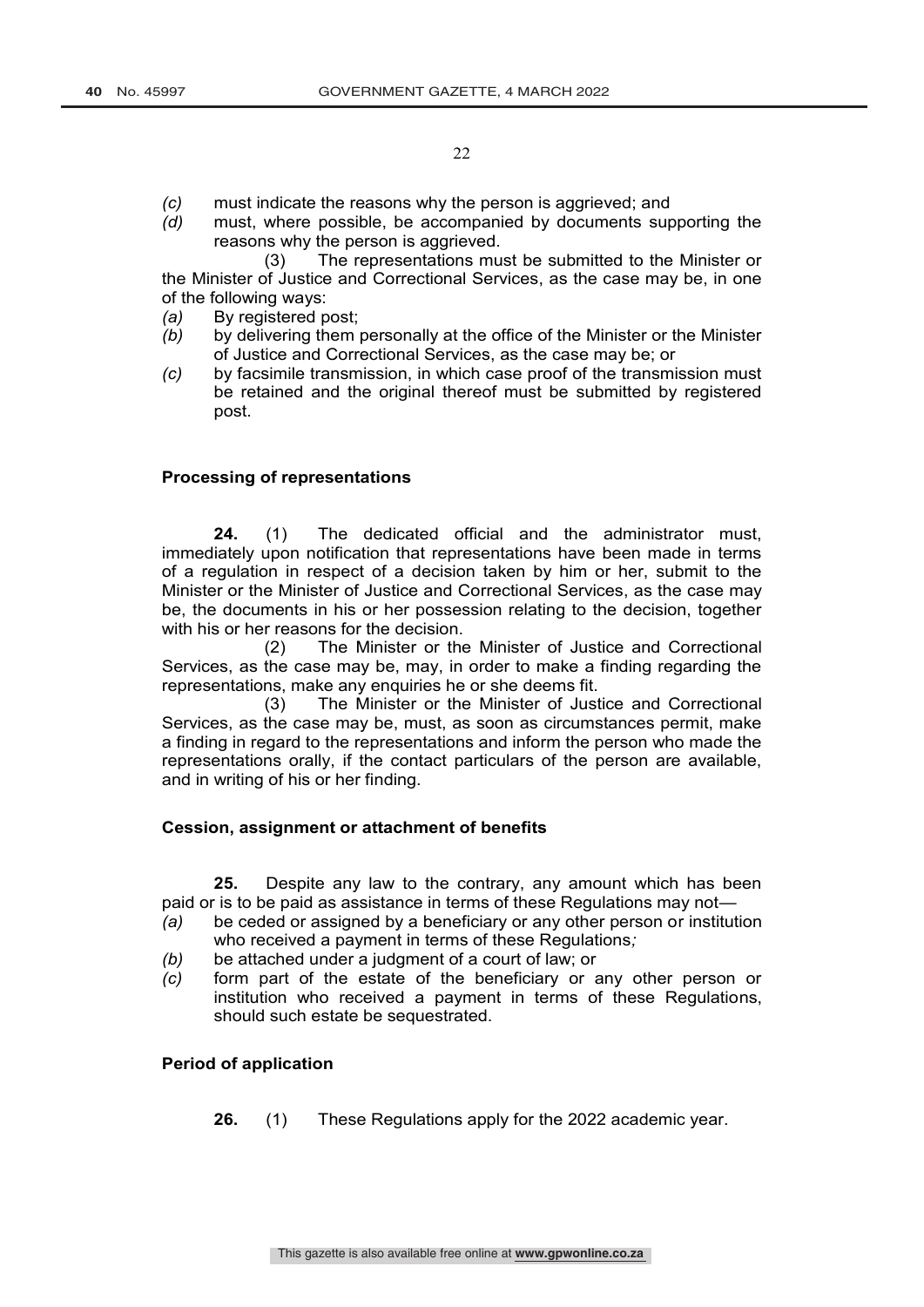(2) The dedicated official and administrator must, in respect of an application which was received by him or her for the 2022 academic year deal with the application for assistance irrespective if it is not finalised in 2022.

## **Transitional measures**

**27.** Regulation 2(2) is not applicable to a beneficiary who has registered with a private higher education and training institution before the date of amendment of that regulation.

## **Short title and commencement**

**28.** These Regulations are called the Regulations relating to Assistance to Victims in respect of Higher Education and Training, 2022 and will come into operation on publication in the *Gazette*.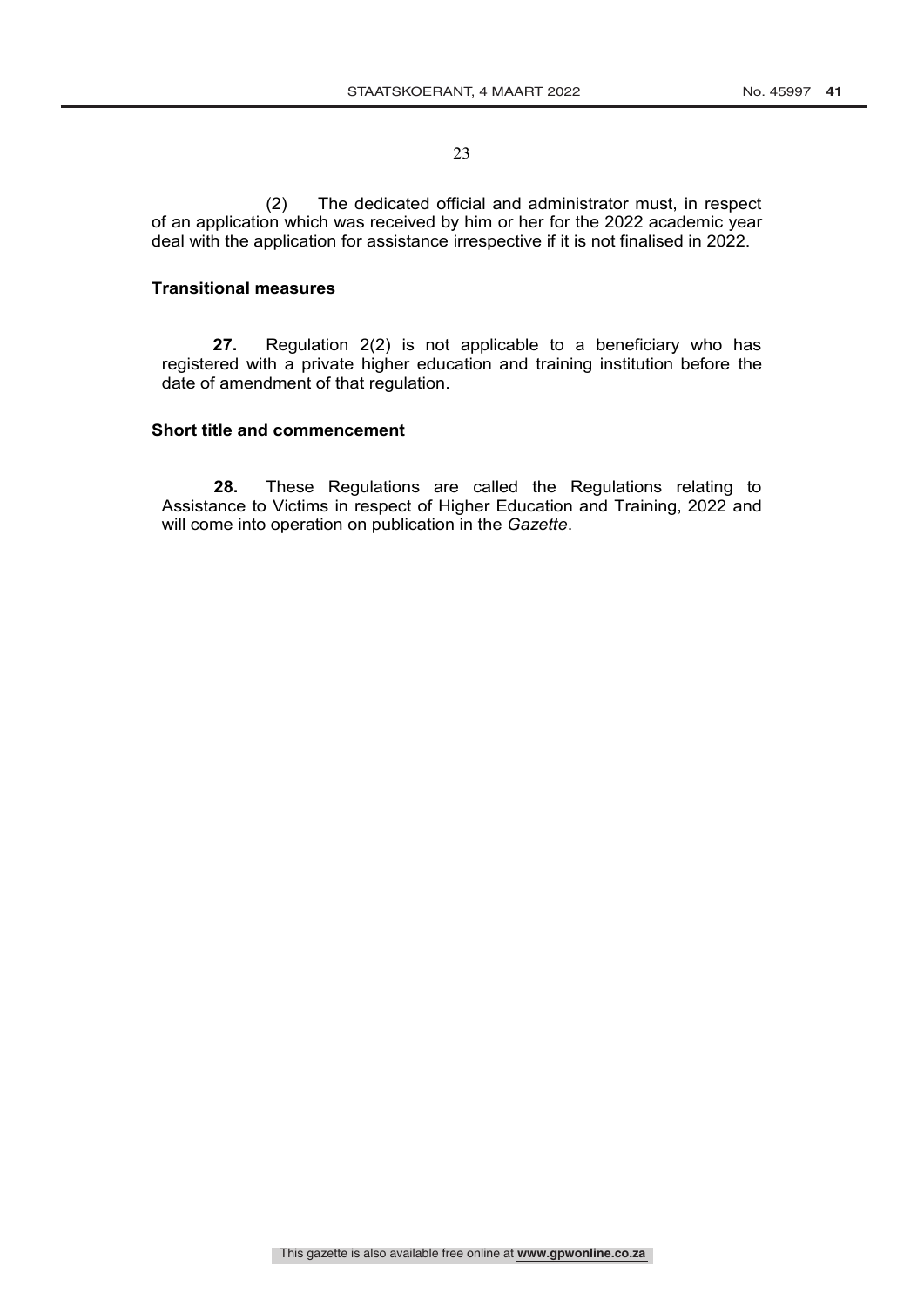### **ANNEXURE A**

#### **FORM 1**

## **APPLICATION FOR ASSISTANCE IN RESPECT OF HIGHER EDUCATION AND TRAINING**

[Regulation 14(2)*(a)]*

### **PROMOTION OF NATIONAL UNITY AND RECONCILIATION ACT, 1995 (ACT 34 OF 1995)**

## **READ THIS FIRST**

**Only a person who –**

(a) has been found by the Truth and Reconciliation Commission (TRC) to be a victim; or

(b) is a relative, such as the child, or a dependant of a victim, such as a grandchild or spouse, may request assistance.

To qualify for assistance-

(a) **the household** of which the person who needs assistance is a member, **must not earn more than R339 337,00 gross income per year; or**

(b)the person who needs assistance must be a **member of a vulnerable household.** 

A **household** consists of the spouse, children, grandchildren, parents and grandparents of a victim.

A **vulnerable household** is a household consisting of four or more members, where:

- \* the majority of members are over the age of 65 years;<br>\* \* the majority of members are resolution assistant
- the majority of members are receiving social assistance;
- \* one member is physically or mentally disabled;<br>\* and of the members is under the age of 21 years
- one of the members is under the age of 21 years and has to work; or
- only one of the members is working;

**Remember to attach the required documents** confirming the information given in this form, for example, certified copies of an identity book and proof of income, otherwise your application will not be considered.

|                                   | A. PARTICULARS OF PERSON WHO COMPLETES FORM                                                                                                                                                                                                                          |                                                                                                      |
|-----------------------------------|----------------------------------------------------------------------------------------------------------------------------------------------------------------------------------------------------------------------------------------------------------------------|------------------------------------------------------------------------------------------------------|
| $1.$ Title:                       |                                                                                                                                                                                                                                                                      | (Mr, Miss, Mrs, Dr)                                                                                  |
| 2. Surname:                       |                                                                                                                                                                                                                                                                      |                                                                                                      |
| 3. First Names:                   |                                                                                                                                                                                                                                                                      |                                                                                                      |
| 4. ID number:                     |                                                                                                                                                                                                                                                                      | 5. Date of birth:                                                                                    |
| 6. Gender:                        | *Male<br>/ Female                                                                                                                                                                                                                                                    |                                                                                                      |
| 7. Highest level of<br>Education: |                                                                                                                                                                                                                                                                      |                                                                                                      |
| 8. Contact details:               | * Home address<br>(State below the address where you live and to which mail may be<br>sent. If you do not have an address, state the address of another<br>person who can be contacted, e.g. place of worship, school,<br>community leader, etc)<br>* Postal address | / Home address of other person (if applicable):<br>/ Postal address of other person (if applicable): |
| Telephone Numbers:                | Home: (<br>Work: (                                                                                                                                                                                                                                                   | Cell no:                                                                                             |
|                                   | 9. (a) Are you completing this form on behalf of somebody else?                                                                                                                                                                                                      | $/$ No<br>*Yes                                                                                       |
|                                   |                                                                                                                                                                                                                                                                      |                                                                                                      |
|                                   | (b) If you are completing this form on behalf of somebody else, also complete part B (B1 & B2)                                                                                                                                                                       |                                                                                                      |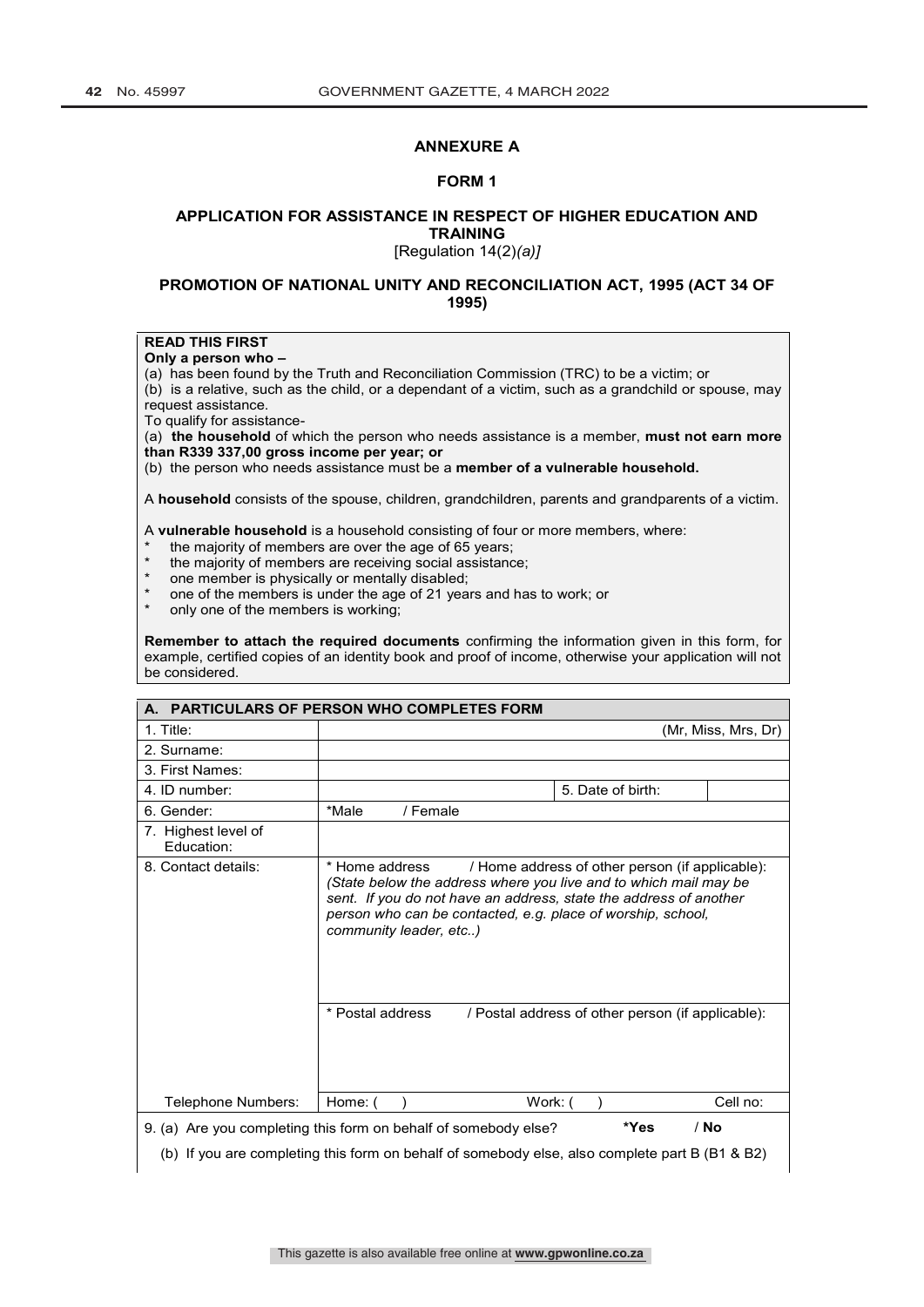| 25                                                                                                                                                                                     |      |        |
|----------------------------------------------------------------------------------------------------------------------------------------------------------------------------------------|------|--------|
| below.                                                                                                                                                                                 |      |        |
| 10. If you are applying for assistance, complete the following:                                                                                                                        |      |        |
| Are you a victim?<br>(a)                                                                                                                                                               | *Yes | $/$ No |
| If you are not a victim, state the full names and ID number of<br>(b)<br>the victim:                                                                                                   |      |        |
| If you are not a victim, are you a relative or dependant of a victim? *Yes<br>(C)<br>If you are a relative or dependant of a victim, what is your relationship with the victim:<br>(d) |      | / No   |
| (for eg: are you the spouse, child, grandchild or sibling of a victim)                                                                                                                 |      |        |
|                                                                                                                                                                                        |      |        |
| 11. (a) If you are applying for assistance, do you have any disability?:                                                                                                               | *Yes | / No   |
| (b) If yes, give details of the disability:                                                                                                                                            |      |        |
|                                                                                                                                                                                        |      |        |
|                                                                                                                                                                                        |      |        |
|                                                                                                                                                                                        |      |        |
| Signature                                                                                                                                                                              |      |        |
| Date                                                                                                                                                                                   |      |        |

| <b>B.1 PARTICULARS OF PERSON WHO NEEDS ASSISTANCE</b>                                                                                                                       |                                                                                                                                                                                                                                                                                        |                                                   |                   |      |                 |
|-----------------------------------------------------------------------------------------------------------------------------------------------------------------------------|----------------------------------------------------------------------------------------------------------------------------------------------------------------------------------------------------------------------------------------------------------------------------------------|---------------------------------------------------|-------------------|------|-----------------|
| <b>Complete</b> this part only if you are applying for assistance <b>on behalf of another person</b> . Indicate<br>here the particulars of the person who needs assistance. |                                                                                                                                                                                                                                                                                        |                                                   |                   |      |                 |
| 1. Title:                                                                                                                                                                   |                                                                                                                                                                                                                                                                                        |                                                   |                   |      | (Mr, Miss, Mrs) |
| 2. Surname:                                                                                                                                                                 |                                                                                                                                                                                                                                                                                        |                                                   |                   |      |                 |
| 3. First Names:                                                                                                                                                             |                                                                                                                                                                                                                                                                                        |                                                   |                   |      |                 |
| 4. ID number:                                                                                                                                                               |                                                                                                                                                                                                                                                                                        |                                                   | 5. Date of birth: |      |                 |
| 6. Gender:                                                                                                                                                                  | *Male<br>/ Female                                                                                                                                                                                                                                                                      |                                                   |                   |      |                 |
| 7. Highest level of<br>Education:                                                                                                                                           |                                                                                                                                                                                                                                                                                        |                                                   |                   |      |                 |
| 8. Contact details:                                                                                                                                                         | * Home address<br>(State below the address where the person who needs assistance lives<br>and to which mail may be sent. If he or she does not have an address,<br>state the address of another person who can be contacted, e.g. place<br>of worship, school, community leader, etc.) | / Home address of other person (if applicable):   |                   |      |                 |
|                                                                                                                                                                             | * Postal address                                                                                                                                                                                                                                                                       | / Postal address of other person (if applicable): |                   |      |                 |
| Telephone Numbers:                                                                                                                                                          | Home: (<br>$\rightarrow$                                                                                                                                                                                                                                                               | Work: (                                           | $\lambda$         |      | Cell no:        |
| 9. Is the person who needs assistance:                                                                                                                                      |                                                                                                                                                                                                                                                                                        |                                                   |                   |      |                 |
| (a) A victim?                                                                                                                                                               |                                                                                                                                                                                                                                                                                        |                                                   |                   | *Yes | $/$ No          |
| (b) If he or she is not a victim, state the full names and ID number of the                                                                                                 |                                                                                                                                                                                                                                                                                        |                                                   |                   |      |                 |

victim:……………….. (c) If he or she is not a victim, is he or she a relative or dependant of a victim? **\*Yes** / **No**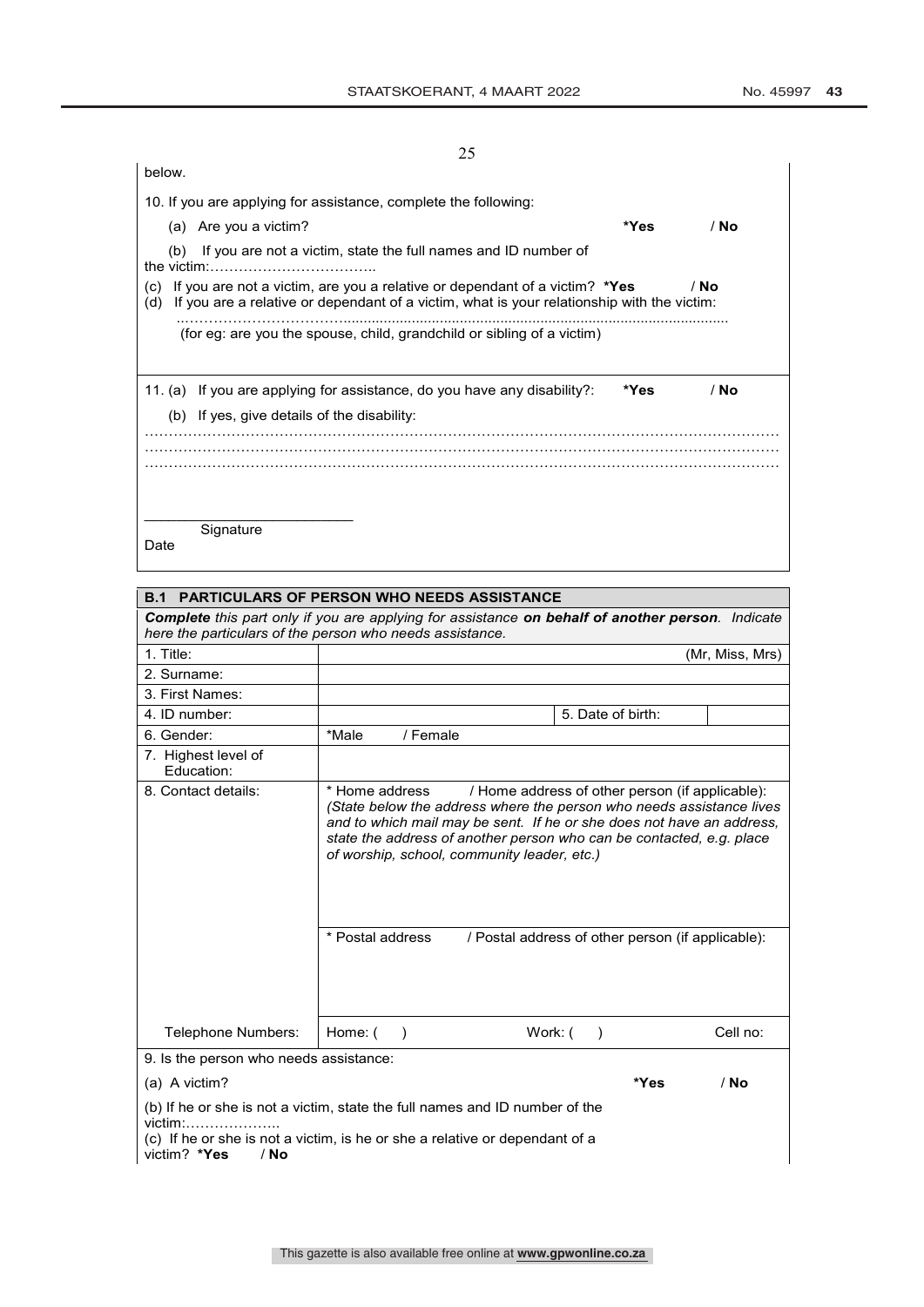$\overline{c}$ 

| ∠∪<br>If he or she is a relative or dependant of a victim, what is his or her relationship with the victim:<br>(d)                                                                                                                                                                                                                                                      |
|-------------------------------------------------------------------------------------------------------------------------------------------------------------------------------------------------------------------------------------------------------------------------------------------------------------------------------------------------------------------------|
| (for eg: are you the spouse, child, grandchild or sibling of a victim)                                                                                                                                                                                                                                                                                                  |
| / No<br>10. (a) Does the person who needs assistance have any disability?<br>*Yes                                                                                                                                                                                                                                                                                       |
| (b) If yes, give details of the disability:                                                                                                                                                                                                                                                                                                                             |
|                                                                                                                                                                                                                                                                                                                                                                         |
| Signature of the person completing the form<br>on behalf of the person who needs assistance<br>Date:                                                                                                                                                                                                                                                                    |
| <b>B.2 PARTICULARS OF FINANCIAL ASSISTANCE/AID/CONCESSIONS RECEIVED BY</b>                                                                                                                                                                                                                                                                                              |
| <b>PERSON WHO NEEDS ASSISTANCE</b>                                                                                                                                                                                                                                                                                                                                      |
| Complete this part only if the person who needs assistance has received any form of assistance<br>from the State, including NSFAS or an institution contemplated in the Skills Development Act or his<br>/ her employer, for example, a bursary or any discount or has been exempted from paying fees.<br>Indicate here the form of assistance and the amount received. |
| 1. Name of the institution / person who granted / is to grant the aid / assistance:                                                                                                                                                                                                                                                                                     |
|                                                                                                                                                                                                                                                                                                                                                                         |

2. The year for which aid / assistance was received or is to be received: ......................................

.............................................................................................................................................................. ……………………………………………………………………………………………………………………

………………………………….………………………………………………………………………………... ……………………………………………………………………………………………………………………

3. Nature and amount of the assistance / aid received or is to be received:

**(Attach documents to support the above information.) C. FORMS OF ASSISTANCE APPLIED FOR** *Note that assistance will only be provided in respect of programmes leading to a qualification. The*  forms of assistance include fees (registration costs, tuition fees, costs relating to student *counselling, work placement and other administrative costs), boarding and transport allowances, a meal allowance, an allowance to purchase textbooks and an assistive device, an allowance for human support in a case of a person with a disability, an allowance to purchase a device such as a laptop, an amount to settle a debt at a college or a higher education institution incurred prior to the 2015 academic year, an amount to settle a fee debt,incurred during the 2015 academic year and the date of commencement of these Regulations at a college or a higher education institution and* 

*an allowance when a person works as part of his or her learnership or apprenticeship.* **C.1 ASSISTANCE IN RESPECT OF ADULT EDUCATION AND TRAINING (Reg 5)**

*Note that the highest level of education offered in terms of category C.1 is similar to Grade 12. Note further that this form of assistance can only be rendered if you are sixteen years of age or older.*

**I. Assistance in respect of fees and textbooks:**

4. Conditions attached to the aid / assistance:

If assistance is needed in respect of **fees and textbooks**, complete the following:

- 1. Year in respect of which assistance is needed: ..............................
- 2. Details of Institution:
- (a) Name of Institution:

(b) Address of Institution: …………………………………………………………………..……..………….........................................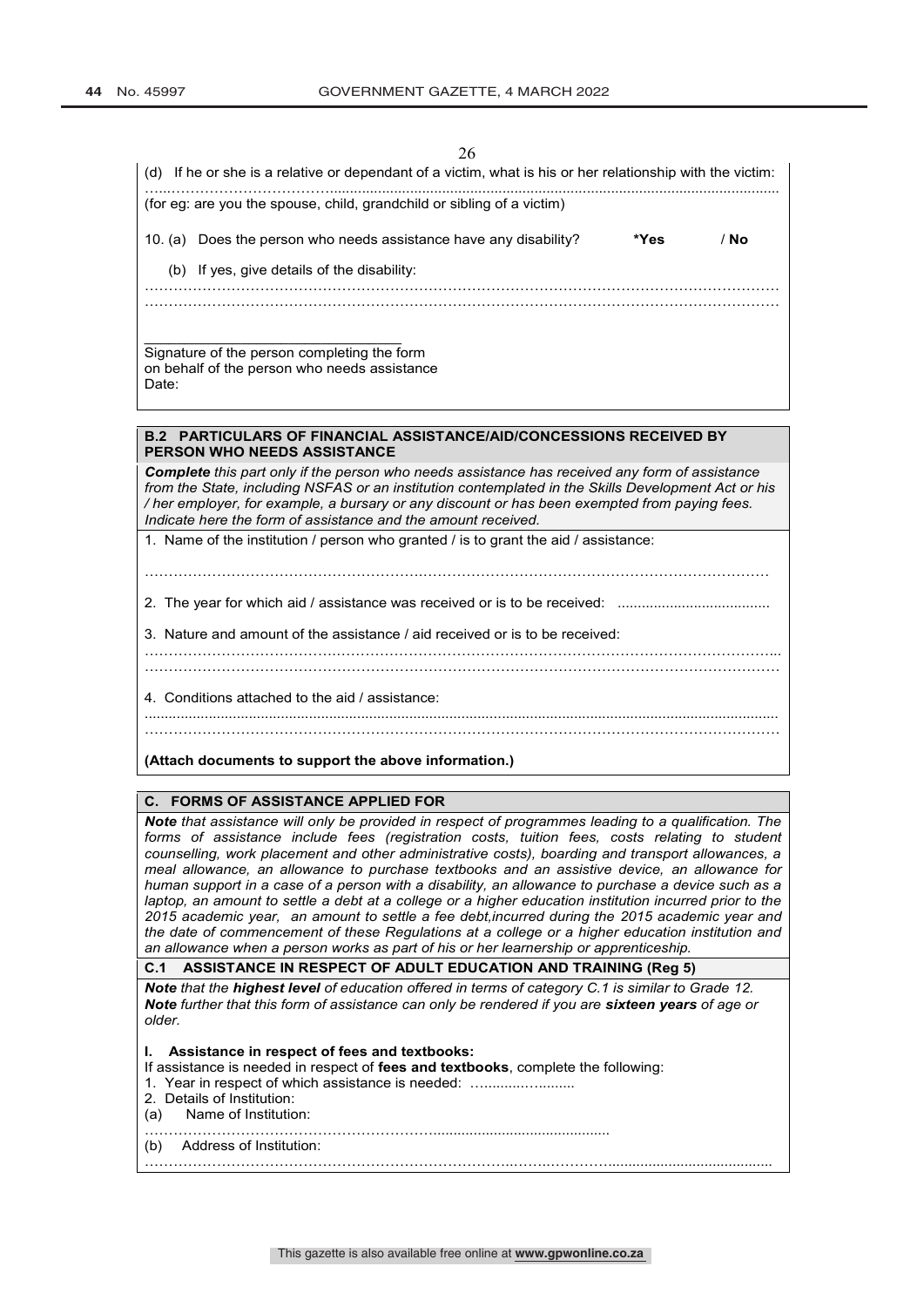| 27                                                                                                                                                                                         |                              |  |
|--------------------------------------------------------------------------------------------------------------------------------------------------------------------------------------------|------------------------------|--|
| (Indicate the physical address, in other words, where the Institution is situated.)                                                                                                        |                              |  |
| (Attach proof of registration at centre and of the amount payable to the Institution. Indicate whether<br>the amount payable is per academic year or subject or module.)                   |                              |  |
| 4.                                                                                                                                                                                         |                              |  |
| Banking details of the Institution in whose bank account the money is to be paid:<br>5.                                                                                                    |                              |  |
|                                                                                                                                                                                            | (Bank in question            |  |
|                                                                                                                                                                                            | must affix its<br>stamp here |  |
|                                                                                                                                                                                            | to confirm the               |  |
|                                                                                                                                                                                            | banking details of<br>the    |  |
|                                                                                                                                                                                            | institution/person)          |  |
|                                                                                                                                                                                            |                              |  |
| Assistance in respect of transport:<br>Н.<br>If assistance is needed in respect of transport, complete the following:                                                                      |                              |  |
| 1. Method of transport to be used by the person who needs assistance:                                                                                                                      |                              |  |
| 2. Particulars of institution / person providing transport:                                                                                                                                |                              |  |
| 3. Distance between place of residence of the person who needs assistance and Institution where                                                                                            |                              |  |
| 4. Amount which has to be paid for transport for the year:<br>(Attach proof of the amount and of the fact that the person who needs assistance, makes use of<br>this method of transport.) |                              |  |
| 5. Banking details of the Institution / person in whose bank account the money is to be paid:                                                                                              |                              |  |
|                                                                                                                                                                                            | (Bank in question            |  |
|                                                                                                                                                                                            | must affix its<br>stamp here |  |
|                                                                                                                                                                                            | to confirm the               |  |
|                                                                                                                                                                                            | banking details of<br>the    |  |
|                                                                                                                                                                                            | <i>institution/person)</i>   |  |
|                                                                                                                                                                                            |                              |  |
|                                                                                                                                                                                            |                              |  |
| Signature of applicant or the person completing the form<br>on behalf of the person who needs assistance                                                                                   |                              |  |
| Date:                                                                                                                                                                                      |                              |  |
|                                                                                                                                                                                            |                              |  |
| C.2<br><b>ASSISTANCE IN RESPECT OF FURTHER EDUCATION AND TRAINING (Reg 6)</b>                                                                                                              |                              |  |
| I. Assistance in respect of fees:                                                                                                                                                          |                              |  |
| If assistance is needed in respect of fees, complete the following:                                                                                                                        |                              |  |
| 1. Year in respect of which assistance is needed:                                                                                                                                          |                              |  |
| 2. Details of Institution:                                                                                                                                                                 |                              |  |
| Name of Institution:<br>(a)<br>Address of Institution:<br>(b)                                                                                                                              |                              |  |
|                                                                                                                                                                                            |                              |  |
| (Indicate the physical address, in other words, where the college is situated.)                                                                                                            |                              |  |
| 3. Are the studies in respect of which assistance is needed, to be done on a full-time or part-time                                                                                        |                              |  |
| basis or through distance learning?<br>*Full-time<br>/Part-time                                                                                                                            |                              |  |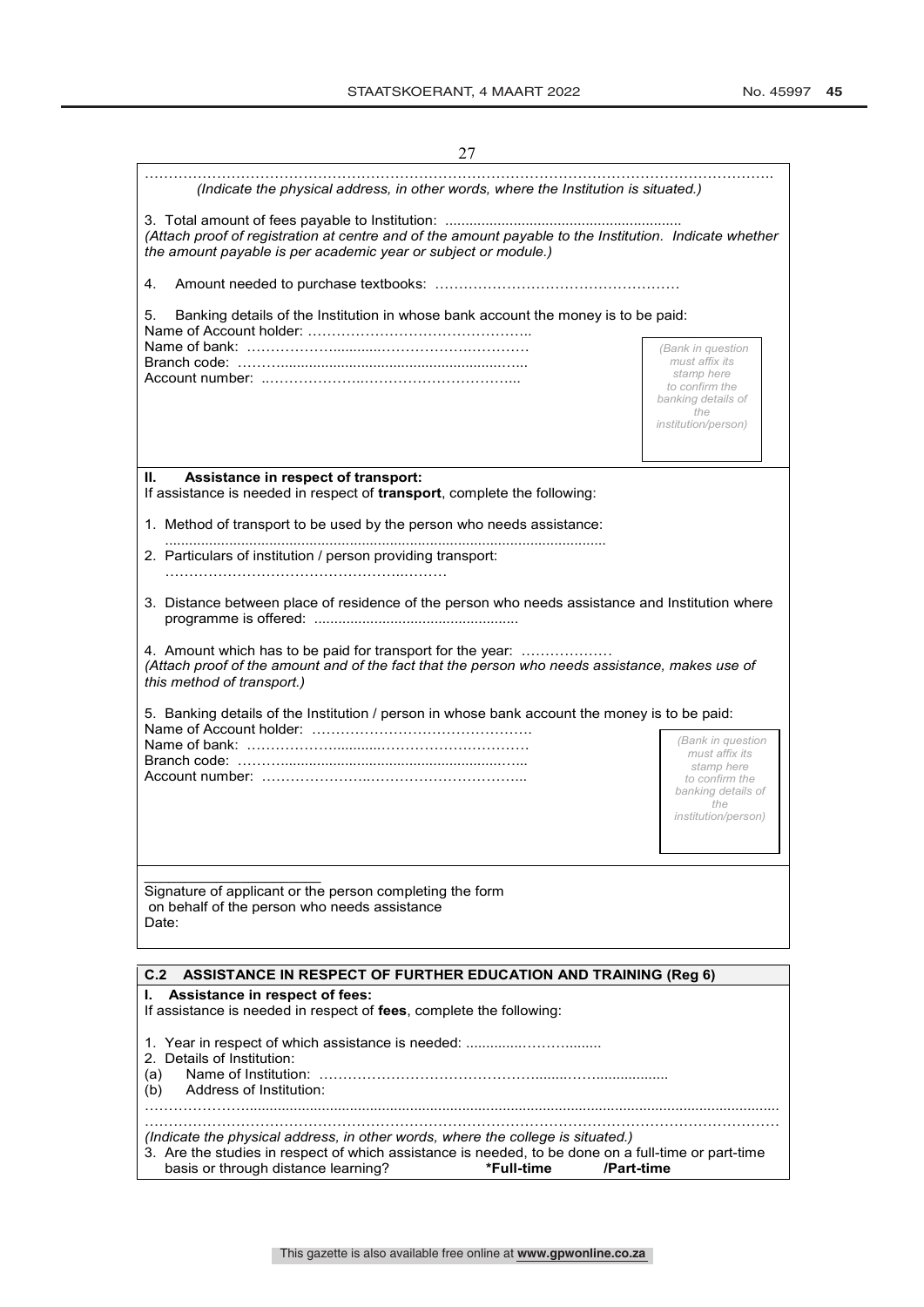| 28                                                                                                                                                                                           |                                                                    |  |
|----------------------------------------------------------------------------------------------------------------------------------------------------------------------------------------------|--------------------------------------------------------------------|--|
| /Distance Learning                                                                                                                                                                           |                                                                    |  |
| (Attach proof of registration at Institution and of the amount payable to the Institution. Indicate<br>whether the amount payable is per academic year or subject or module.)                |                                                                    |  |
| 5. Banking details of the Institution in whose bank account the money is to be paid:                                                                                                         |                                                                    |  |
|                                                                                                                                                                                              | (Bank in question<br>must affix its                                |  |
|                                                                                                                                                                                              | stamp here<br>to confirm the<br>banking details of                 |  |
|                                                                                                                                                                                              | the<br>institution/person)                                         |  |
| Assistance in respect of accommodation:<br>Н.                                                                                                                                                |                                                                    |  |
| If assistance is needed in respect of accommodation, complete the following:<br>Boarding home details:<br>1.<br>Name of hostel / boarding home:                                              |                                                                    |  |
| Address of hostel / boarding home:                                                                                                                                                           |                                                                    |  |
| (Indicate the physical address, in other words, where the hostel / boarding home is situated.)                                                                                               |                                                                    |  |
| 2.<br>(Attach proof of the amount payable and that the person who needs assistance, is hiring<br>accommodation.)                                                                             |                                                                    |  |
| 3. Banking details of the institution / person in whose bank account the money is to be paid:                                                                                                |                                                                    |  |
|                                                                                                                                                                                              | (Bank in question<br>must affix its<br>stamp here                  |  |
|                                                                                                                                                                                              | to confirm the<br>banking details of<br>the<br>institution/person) |  |
|                                                                                                                                                                                              |                                                                    |  |
| Assistance in respect of transport:<br>Ш.<br>If assistance is needed in respect of <b>transport</b> , complete the following:<br>2. Particulars of institution / person providing transport: |                                                                    |  |
| 3. Distance between place of residence of the person who needs assistance and college where                                                                                                  |                                                                    |  |
| 4. Amount which has to be paid for transport for the year:<br>(Attach proof of the amount and of the fact that the person who needs assistance, makes use of<br>this method of transport.)   |                                                                    |  |
| 5. Banking details of the institution / person in whose bank account the money is to be paid:                                                                                                |                                                                    |  |
|                                                                                                                                                                                              | (Bank in question                                                  |  |
|                                                                                                                                                                                              | must affix its<br>stamp here                                       |  |
|                                                                                                                                                                                              | to confirm the                                                     |  |
|                                                                                                                                                                                              | banking details of<br>the                                          |  |
|                                                                                                                                                                                              | <i>institution/person)</i>                                         |  |
|                                                                                                                                                                                              |                                                                    |  |

This gazette is also available free online at **www.gpwonline.co.za**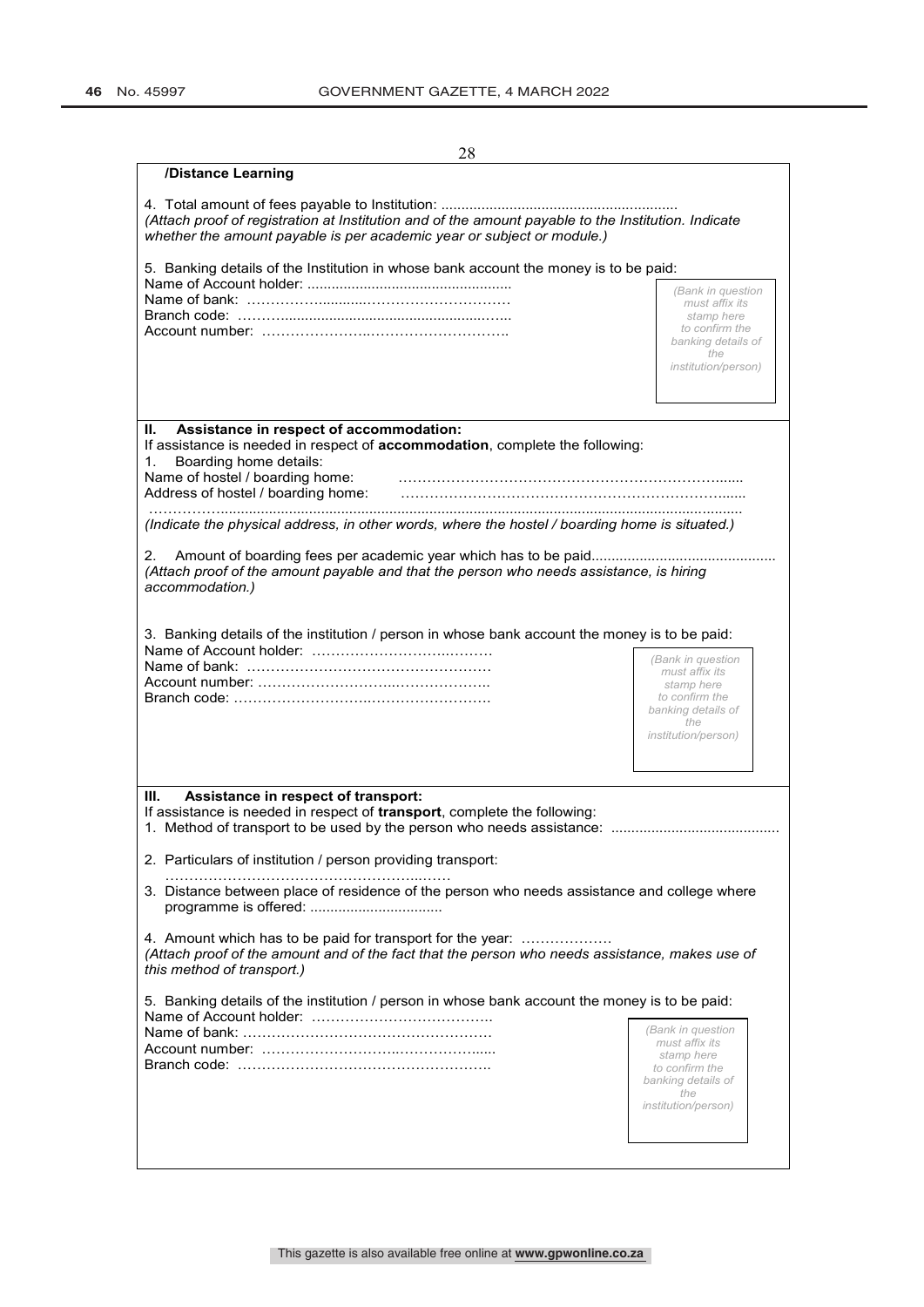| 29                                                                                                                                                                                                                                                                                                                                                                                                                                        |                                      |  |
|-------------------------------------------------------------------------------------------------------------------------------------------------------------------------------------------------------------------------------------------------------------------------------------------------------------------------------------------------------------------------------------------------------------------------------------------|--------------------------------------|--|
| Assistance in respect of textbooks:<br>IV.<br>If assistance is needed in respect of textbooks, complete the following:                                                                                                                                                                                                                                                                                                                    |                                      |  |
|                                                                                                                                                                                                                                                                                                                                                                                                                                           |                                      |  |
| 2. Particulars of the text books to be purchased:                                                                                                                                                                                                                                                                                                                                                                                         |                                      |  |
|                                                                                                                                                                                                                                                                                                                                                                                                                                           |                                      |  |
| (Indicate the name of the author, the title of the book and the price of each book.)                                                                                                                                                                                                                                                                                                                                                      |                                      |  |
| Banking details of the institution / person in whose bank account the money is to be paid:<br>3.                                                                                                                                                                                                                                                                                                                                          |                                      |  |
|                                                                                                                                                                                                                                                                                                                                                                                                                                           |                                      |  |
|                                                                                                                                                                                                                                                                                                                                                                                                                                           | (Bank in question<br>must affix its  |  |
|                                                                                                                                                                                                                                                                                                                                                                                                                                           | stamp here<br>to confirm the         |  |
|                                                                                                                                                                                                                                                                                                                                                                                                                                           | banking details of<br>the            |  |
|                                                                                                                                                                                                                                                                                                                                                                                                                                           | institution/person)                  |  |
|                                                                                                                                                                                                                                                                                                                                                                                                                                           |                                      |  |
| V.<br>Assistance in respect of meals:                                                                                                                                                                                                                                                                                                                                                                                                     |                                      |  |
| If assistance is needed in respect of meals, complete the following:<br>1.<br>The cost of accommodation includes the cost for meals: Yes/No<br>2.<br>For how many months in the year is the allowance needed:<br>3.<br>Banking details of the institution / person in whose bank account the money is to be paid:<br>4.                                                                                                                   |                                      |  |
|                                                                                                                                                                                                                                                                                                                                                                                                                                           | (Bank in question                    |  |
|                                                                                                                                                                                                                                                                                                                                                                                                                                           | must affix its<br>stamp here         |  |
|                                                                                                                                                                                                                                                                                                                                                                                                                                           | to confirm the<br>banking details of |  |
|                                                                                                                                                                                                                                                                                                                                                                                                                                           | the<br><i>institution/person)</i>    |  |
|                                                                                                                                                                                                                                                                                                                                                                                                                                           |                                      |  |
| VI.<br>Assistance in respect of a device:                                                                                                                                                                                                                                                                                                                                                                                                 |                                      |  |
| If assistance is needed in respect of a device, complete the following:<br>1.<br>Amount needed to purchase a device:<br>2.<br>Particulars of the device to be purchased:                                                                                                                                                                                                                                                                  |                                      |  |
|                                                                                                                                                                                                                                                                                                                                                                                                                                           |                                      |  |
|                                                                                                                                                                                                                                                                                                                                                                                                                                           |                                      |  |
| (Indicate the name, make, model and price of the device.)                                                                                                                                                                                                                                                                                                                                                                                 |                                      |  |
| Module and Diploma/Degree/Programme registered for:<br>3.                                                                                                                                                                                                                                                                                                                                                                                 |                                      |  |
| (If you require assistance of more than R10 285,00 to purchase a device that is mandatory for your<br>programme, learning or training, please ensure that the motivation for the device by the head of the<br>Institution on a letter head of the Institution is attached.)<br>Name and Address of Institution registered with:<br>4.<br>Banking details of the Institution / person in whose bank account the money is to be paid:<br>5. |                                      |  |
|                                                                                                                                                                                                                                                                                                                                                                                                                                           | (Bank in question                    |  |
|                                                                                                                                                                                                                                                                                                                                                                                                                                           | must affix its<br>stamp here         |  |
|                                                                                                                                                                                                                                                                                                                                                                                                                                           | to confirm the<br>banking details of |  |
|                                                                                                                                                                                                                                                                                                                                                                                                                                           | the<br><i>institution/person)</i>    |  |
|                                                                                                                                                                                                                                                                                                                                                                                                                                           |                                      |  |
|                                                                                                                                                                                                                                                                                                                                                                                                                                           |                                      |  |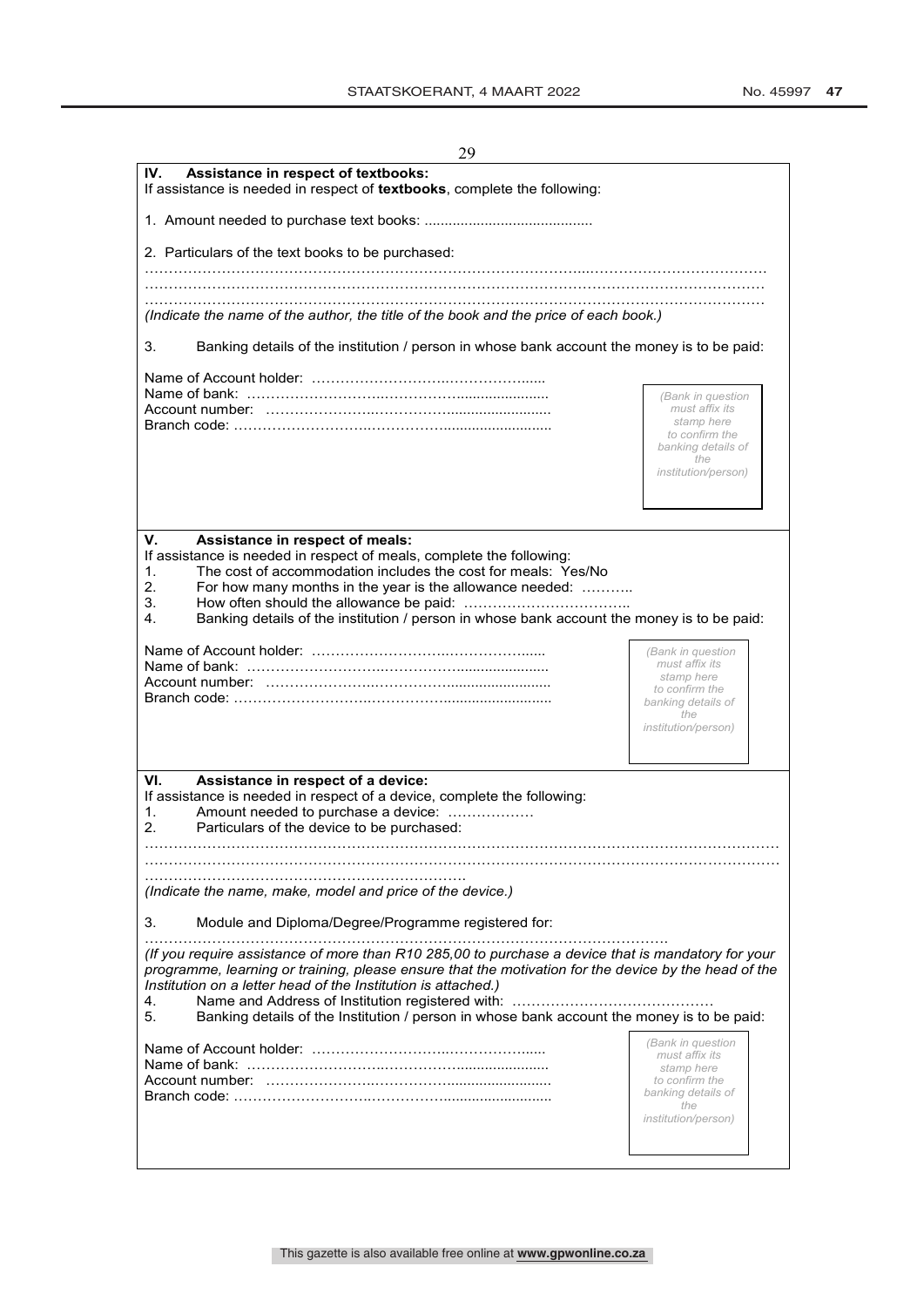| 30                                                                                                                                                                                                                                                                                                                                                                                                                                                                                                                                                                                                                                                                                                                                                                                                                                                   |                                                                                                                         |
|------------------------------------------------------------------------------------------------------------------------------------------------------------------------------------------------------------------------------------------------------------------------------------------------------------------------------------------------------------------------------------------------------------------------------------------------------------------------------------------------------------------------------------------------------------------------------------------------------------------------------------------------------------------------------------------------------------------------------------------------------------------------------------------------------------------------------------------------------|-------------------------------------------------------------------------------------------------------------------------|
| VII.<br>Assistance in respect of the settling of a debt:<br>If assistance is needed in respect of the settling of a debt, complete the following:<br>Amount of the outstanding debt:<br>1.<br>(Proof of the debt and the amount thereof must be attached.)<br>In respect of which academic year is the amount due:<br>2.<br>For which qualification is the amount due:<br>3.<br>4.<br>Details of the Institution:<br>(a)<br>(b)<br>(Indicate the physical address, in other words, where the Institution is situated.)<br>The person whose debt needs to be settled will be allowed to register with the Institution in<br>5.<br>the next academic semester or year after the settlement: Yes/No.<br>(Proof of this statement must be attached.)<br>Banking details of the institution / person in whose bank account the money is to be paid:<br>6. | (Bank in question<br>must affix its<br>stamp here<br>to confirm the<br>banking details of<br>the<br>institution/person) |
| VIII.<br>Assistance in respect of an assistive device:<br>If assistance is needed in respect of an assistive device, complete the following:<br>Amount needed to purchase an assistive device:<br>1.<br>(Attach proof of the amount and of the fact that the assistive device is needed)<br>2.<br>Particulars of the assistive device to be purchased:<br>(Indicate the name, make, model and price of the assistive device.)<br>Module and Diploma/Degree/Programme registered for and which requires the above<br>3.<br>assistive device:<br>4.<br>Banking details of the person/ institution in whose bank account the money is to be paid:<br>5.                                                                                                                                                                                                 | (Bank in question<br>must affix its                                                                                     |
| IX. Assistance in respect of human support:<br>If assistance is needed in respect of human support, complete the following:<br>1.<br>Amount needed for human support:<br>2.<br>3.<br>4.<br>The person providing human support will be staying with the student: Yes/No.<br>5.<br>For how many months in the year is the allowance needed:<br>Banking details of the person/institution in whose bank account the money is to be paid:<br>6.                                                                                                                                                                                                                                                                                                                                                                                                          | stamp here<br>to confirm the<br>banking details of<br>the<br><i>institution/person)</i>                                 |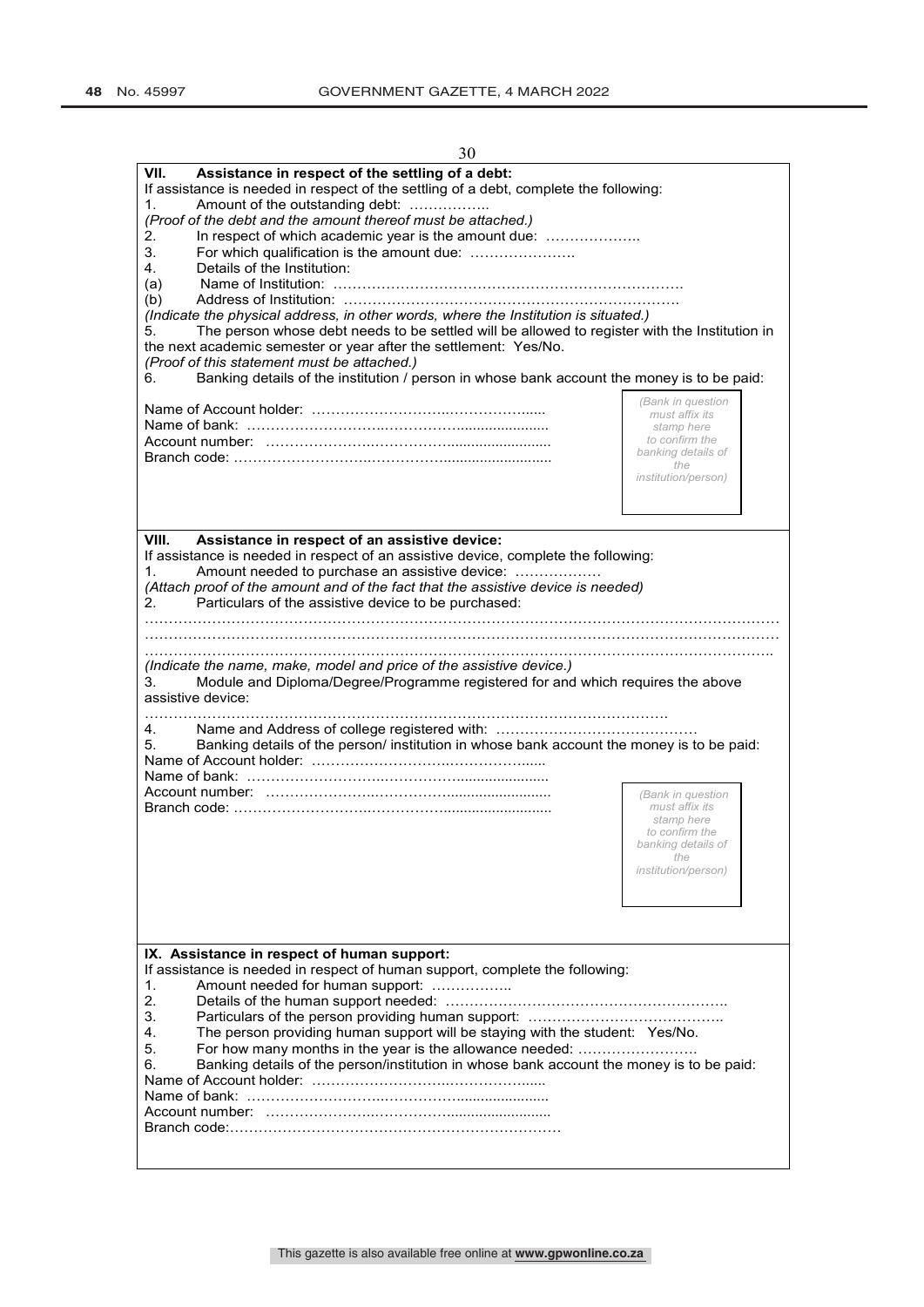|                                                                                                                                                                                                                                                                                                                                                                                                                                                                                                                                                                                                                                                                                                                                                                                                                            | (Bank in question<br>must affix its<br>stamp here<br>to confirm the<br>banking details of<br>the<br>institution/person) |
|----------------------------------------------------------------------------------------------------------------------------------------------------------------------------------------------------------------------------------------------------------------------------------------------------------------------------------------------------------------------------------------------------------------------------------------------------------------------------------------------------------------------------------------------------------------------------------------------------------------------------------------------------------------------------------------------------------------------------------------------------------------------------------------------------------------------------|-------------------------------------------------------------------------------------------------------------------------|
| Х.<br>Assistance in respect of the settling of a fee debt:<br>If assistance is needed in respect of the settling of a fee debt, complete the following:<br>Amount of the outstanding fee debt:<br>1.<br>(Proof of the fee debt and the amount thereof must be attached.)<br>2.<br>In respect of which year is the amount due:<br>3.<br>Details of the Institution:<br>4.<br>Name of Institution:<br>(a)<br>(b)<br>(Indicate the physical address, in other words, where the institution is situated.)<br>The person whose fee debt needs to be settled will be allowed to register with the College<br>5.<br>in the next academic semester or year after the settlement: Yes/No.<br>(Proof of this statement must be attached.)<br>Banking details of the Institution in which bank account the money is to be paid:<br>6. |                                                                                                                         |
|                                                                                                                                                                                                                                                                                                                                                                                                                                                                                                                                                                                                                                                                                                                                                                                                                            | (Bank in question<br>must affix its<br>stamp here<br>to confirm the<br>banking details of<br>the<br>institution/person) |
| Signature of applicant or the person completing the form<br>on behalf of the person who needs assistance<br>Date:                                                                                                                                                                                                                                                                                                                                                                                                                                                                                                                                                                                                                                                                                                          |                                                                                                                         |
| C.3<br><b>ASSISTANCE IN RESPECT OF HIGHER EDUCATION (Reg 7)</b>                                                                                                                                                                                                                                                                                                                                                                                                                                                                                                                                                                                                                                                                                                                                                            |                                                                                                                         |
| Assistance in respect of fees:<br>ı.<br>If assistance is needed in respect of fees, complete the following:<br>1.<br>2.<br>Details of Institution:<br>(a)<br>Address of Institution:<br>(b)                                                                                                                                                                                                                                                                                                                                                                                                                                                                                                                                                                                                                                |                                                                                                                         |
| (Indicate the physical address, in other words, where the Institution is situated.)<br>Are the studies in respect of which assistance is needed, to be done on a full-time or part-<br>3.<br>time basis or through distance learning?<br>*Full-time<br>Learning                                                                                                                                                                                                                                                                                                                                                                                                                                                                                                                                                            | /Part-time<br>/Distance                                                                                                 |
| 4.<br>(Attach proof of registration at Institution and of the amount payable to the Institution. Indicate<br>whether the amount payable is per academic year or subject or module.)                                                                                                                                                                                                                                                                                                                                                                                                                                                                                                                                                                                                                                        |                                                                                                                         |
| Banking details of the Institution in whose bank account the money is to be paid:<br>5.                                                                                                                                                                                                                                                                                                                                                                                                                                                                                                                                                                                                                                                                                                                                    |                                                                                                                         |

Branch code: ………...................................................…...

This gazette is also available free online at **www.gpwonline.co.za**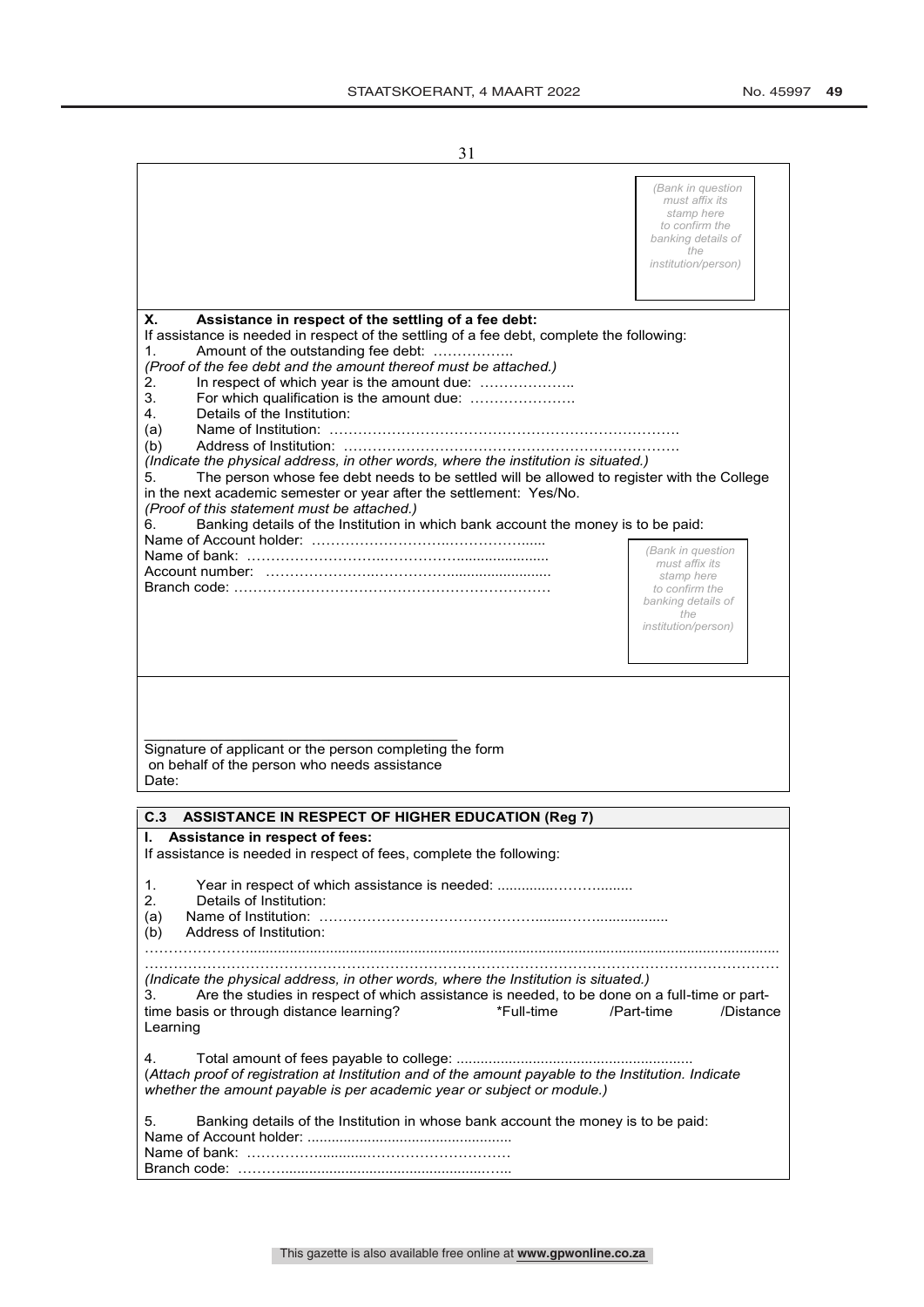| 32                                                                                                                                                                                                                                                                                                                                                                                                                                                                                                                                                         |                                                                                                                                |
|------------------------------------------------------------------------------------------------------------------------------------------------------------------------------------------------------------------------------------------------------------------------------------------------------------------------------------------------------------------------------------------------------------------------------------------------------------------------------------------------------------------------------------------------------------|--------------------------------------------------------------------------------------------------------------------------------|
|                                                                                                                                                                                                                                                                                                                                                                                                                                                                                                                                                            | (Bank in question<br>must affix its<br>stamp here<br>to confirm the<br>banking details of<br>the<br>institution/person)        |
| Н.<br>Assistance in respect of accommodation:<br>If assistance is needed in respect of accommodation, complete the following:<br>1. Boarding home Details:<br>Name of hostel / boarding home:<br>Address of hostel / boarding home:<br>(Indicate the physical address, in other words, where the hostel / boarding home is situated.)<br>2.<br>(Attach proof of the amount payable and that the person who needs assistance, is hiring<br>accommodation.)<br>3. Banking details of the institution / person in whose bank account the money is to be paid: |                                                                                                                                |
|                                                                                                                                                                                                                                                                                                                                                                                                                                                                                                                                                            | (Bank in question<br>must affix its<br>stamp here<br>to confirm the<br>banking details of<br>the<br><i>institution/person)</i> |
| Assistance in respect of transport:<br>Ш.<br>If assistance is needed in respect of transport, complete the following:<br>2. Particulars of institution / person providing transport:<br>3. Distance between place of residence of the person who needs assistance and college where<br>4. Amount which has to be paid for transport for the year:<br>(Attach proof of the amount and of the fact that the person who needs assistance, makes use of<br>this method of transport.)                                                                          |                                                                                                                                |
| 5. Banking details of the institution / person in whose bank account the money is to be paid:                                                                                                                                                                                                                                                                                                                                                                                                                                                              | (Bank in question<br>must affix its<br>stamp here<br>to confirm the<br>banking details of<br>the<br><i>institution/person)</i> |
| Assistance in respect of textbooks:<br>IV.<br>If assistance is needed in respect of textbooks, complete the following:<br>2. Particulars of the text books to be purchased:                                                                                                                                                                                                                                                                                                                                                                                |                                                                                                                                |
|                                                                                                                                                                                                                                                                                                                                                                                                                                                                                                                                                            |                                                                                                                                |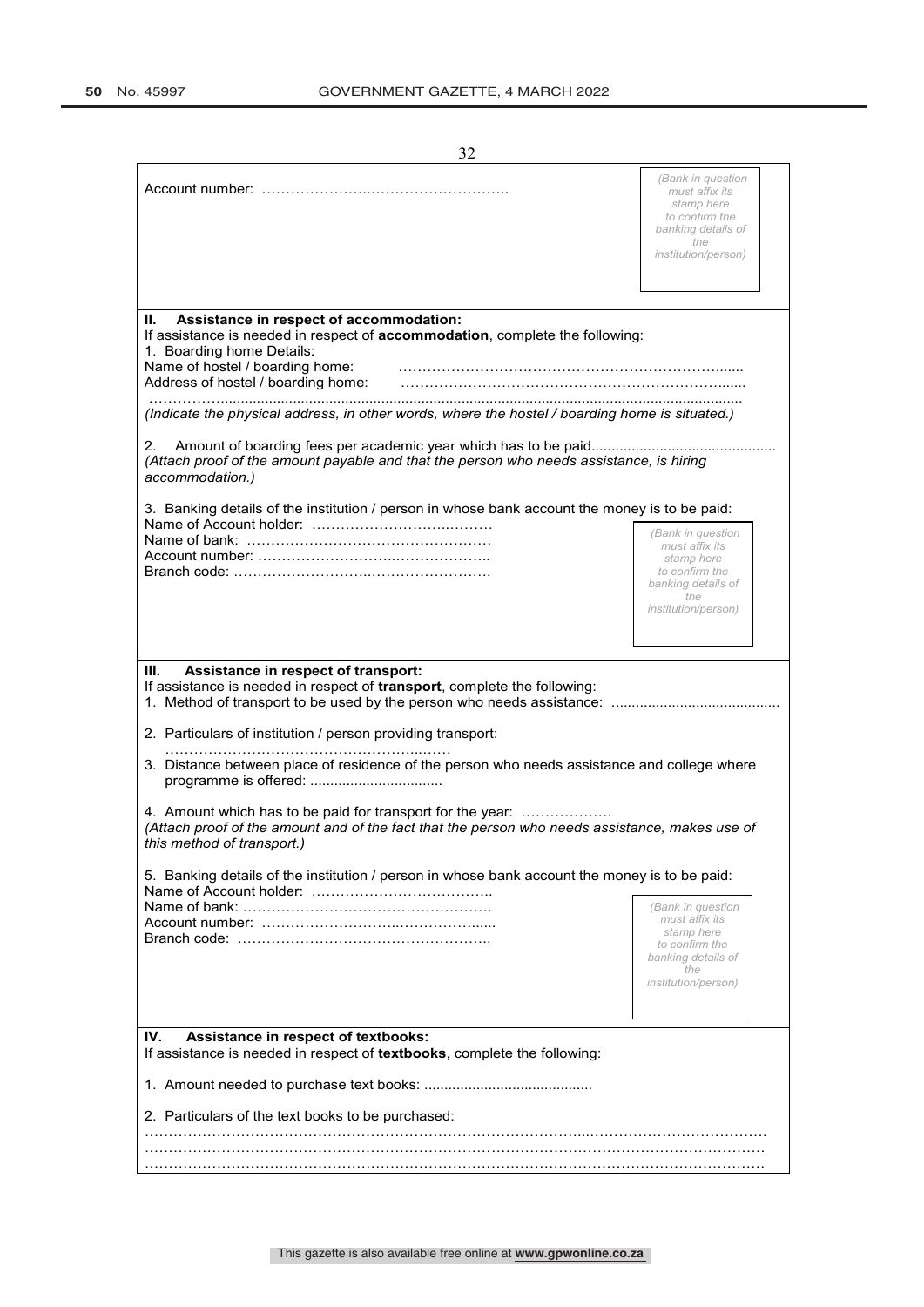| 33                                                                                                                                                                                                                                                                                                                                                                                                                                                                                                                                                                                                                                                                                                                                       |                                                                                                                                |
|------------------------------------------------------------------------------------------------------------------------------------------------------------------------------------------------------------------------------------------------------------------------------------------------------------------------------------------------------------------------------------------------------------------------------------------------------------------------------------------------------------------------------------------------------------------------------------------------------------------------------------------------------------------------------------------------------------------------------------------|--------------------------------------------------------------------------------------------------------------------------------|
| (Indicate the name of the author, the title of the book and the price of each book.)                                                                                                                                                                                                                                                                                                                                                                                                                                                                                                                                                                                                                                                     |                                                                                                                                |
| 3. Banking details of the institution / person in whose bank account the money is to be paid:                                                                                                                                                                                                                                                                                                                                                                                                                                                                                                                                                                                                                                            |                                                                                                                                |
|                                                                                                                                                                                                                                                                                                                                                                                                                                                                                                                                                                                                                                                                                                                                          | (Bank in question<br>must affix its<br>stamp here<br>to confirm the<br>banking details of<br>the<br>institution/person)        |
| V.<br>Assistance in respect of meals:<br>If assistance is needed in respect of meals, complete the following:<br>The cost of accommodation includes the cost for meals: Yes/No<br>1.<br>2.<br>For how many months in the year is the allowance needed:<br>3.<br>Banking details of the institution / person in whose bank account the money is to be paid:<br>4.                                                                                                                                                                                                                                                                                                                                                                         |                                                                                                                                |
|                                                                                                                                                                                                                                                                                                                                                                                                                                                                                                                                                                                                                                                                                                                                          | (Bank in question<br>must affix its<br>stamp here<br>to confirm the<br>banking details of<br>the<br><i>institution/person)</i> |
| VI.<br>Assistance in respect of a device:<br>If assistance is needed in respect of a device, complete the following:<br>Amount needed to purchase a device:<br>1.<br>2.<br>Particulars of the device to be purchased:<br>(Indicate the name, make, model and price of the device.)<br>3.<br>Module and Diploma/Degree/Programme registered for:<br>(If you require assistance of more than R10 285,00 to purchase a device that is mandatory for your<br>programme, learning or training, please ensure that the motivation for the device by the head of the<br>Institution on a letter head of the Institution is attached.)<br>4.<br>Banking details of the Institution / person in whose bank account the money is to be paid:<br>5. |                                                                                                                                |
|                                                                                                                                                                                                                                                                                                                                                                                                                                                                                                                                                                                                                                                                                                                                          | (Bank in question<br>must affix its<br>stamp here<br>to confirm the<br>banking details of<br>the<br>institution/person)        |
| VII.<br>Assistance in respect of the settling of a debt:<br>If assistance is needed in respect of the settling of a debt, complete the following:<br>Amount of the outstanding debt:<br>1.<br>(Proof of the debt and the amount thereof must be attached.)<br>In respect of which year is the amount due:<br>2.<br>3.<br>For which qualification is the amount due:<br>Details of the Institution:<br>4.<br>(a)<br>(b)                                                                                                                                                                                                                                                                                                                   |                                                                                                                                |

This gazette is also available free online at **www.gpwonline.co.za**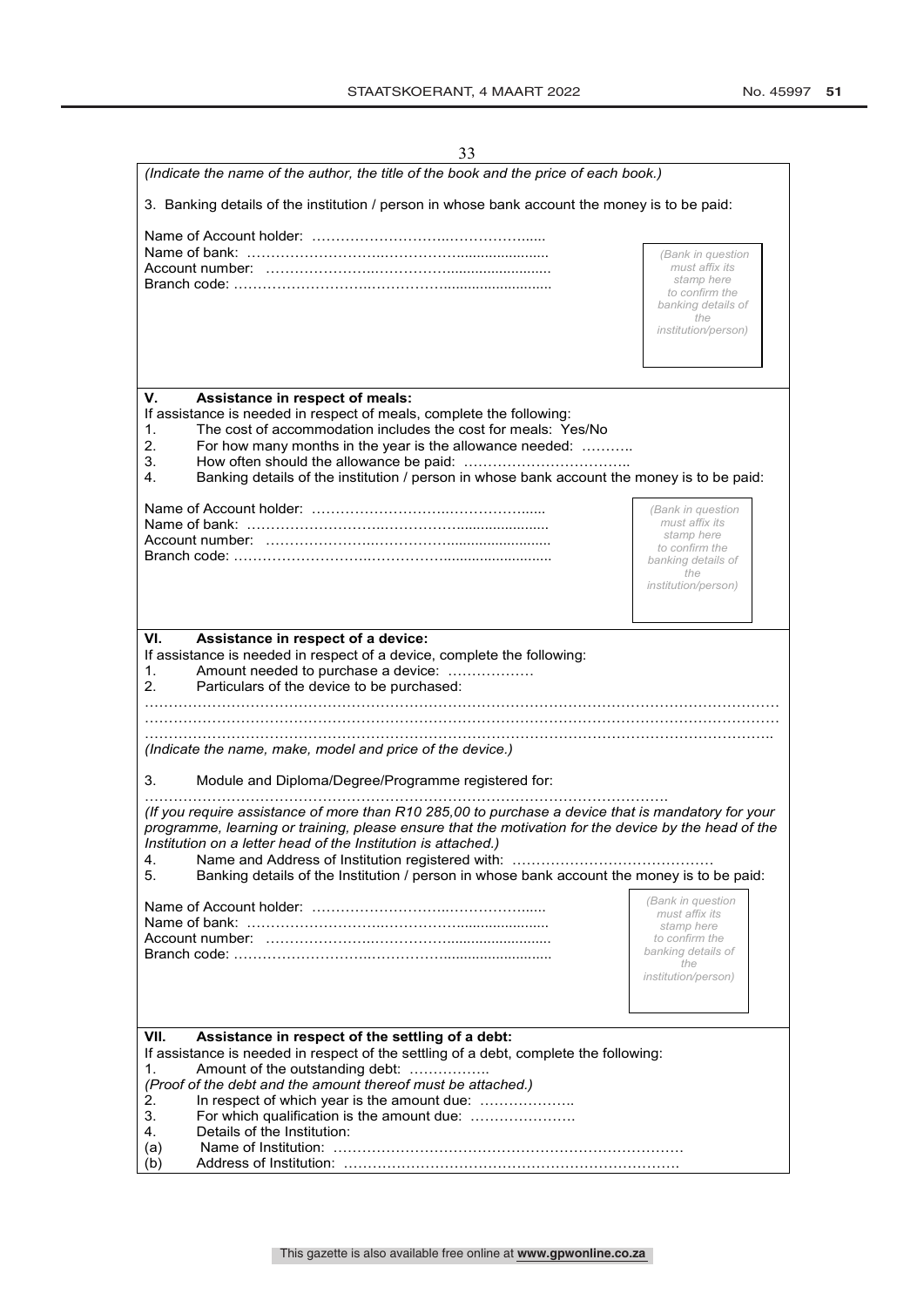| 34                                                                                                                                                                                                                                                                                                                                                                                                                                          |                                                                                                                                |
|---------------------------------------------------------------------------------------------------------------------------------------------------------------------------------------------------------------------------------------------------------------------------------------------------------------------------------------------------------------------------------------------------------------------------------------------|--------------------------------------------------------------------------------------------------------------------------------|
| (Indicate the physical address, in other words, where the Institution is situated.)<br>The person whose debt needs to be settled will be allowed to register with the Institution in<br>5.<br>the next academic semester or year after the settlement: Yes/No.<br>(Proof of this statement must be attached.)<br>Banking details of the institution / person in whose bank account the money is to be paid:<br>6.                           |                                                                                                                                |
|                                                                                                                                                                                                                                                                                                                                                                                                                                             | (Bank in question<br>must affix its<br>stamp here<br>to confirm the<br>banking details of<br>the<br><i>institution/person)</i> |
| VIII.<br>Assistance in respect of an assistive device:<br>If assistance is needed in respect of an assistive device, complete the following:<br>Amount needed to purchase an assistive device:<br>1.<br>(Attach proof of the amount and of the fact that the assistive device is needed)<br>Particulars of the assistive device to be purchased:<br>2.<br>(Indicate the name, make, model and price of the assistive device.)               |                                                                                                                                |
| Module and Diploma/Degree/Programme registered for and which requires the above<br>3.<br>assistive device:                                                                                                                                                                                                                                                                                                                                  |                                                                                                                                |
| 4.<br>Banking details of the person/ institution in whose bank account the money is to be paid:<br>5.                                                                                                                                                                                                                                                                                                                                       | (Bank in question<br>must affix its<br>stamp here<br>to confirm the<br>banking details of<br>the<br>institution/person)        |
| IX. Assistance in respect of human support:<br>If assistance is needed in respect of human support, complete the following:<br>Amount needed for human support:<br>1.<br>2.<br>3.<br>4.<br>The person providing human support will be staying with the student: Yes/No.<br>For how many months in the year is the allowance needed:<br>5.<br>6.<br>Banking details of the person/institution in whose bank account the money is to be paid: | (Bank in question<br>must affix its<br>stamp here<br>to confirm the<br>banking details of<br>the<br>institution/person)        |
| Х.<br>Assistance in respect of the settling of a fee debt:<br>If assistance is needed in respect of the settling of a fee debt, complete the following:<br>Amount of the outstanding fee debt:<br>1.<br>(Proof of the fee debt and the amount thereof must be attached.)<br>In respect of which academic year is the amount due:<br>2.                                                                                                      |                                                                                                                                |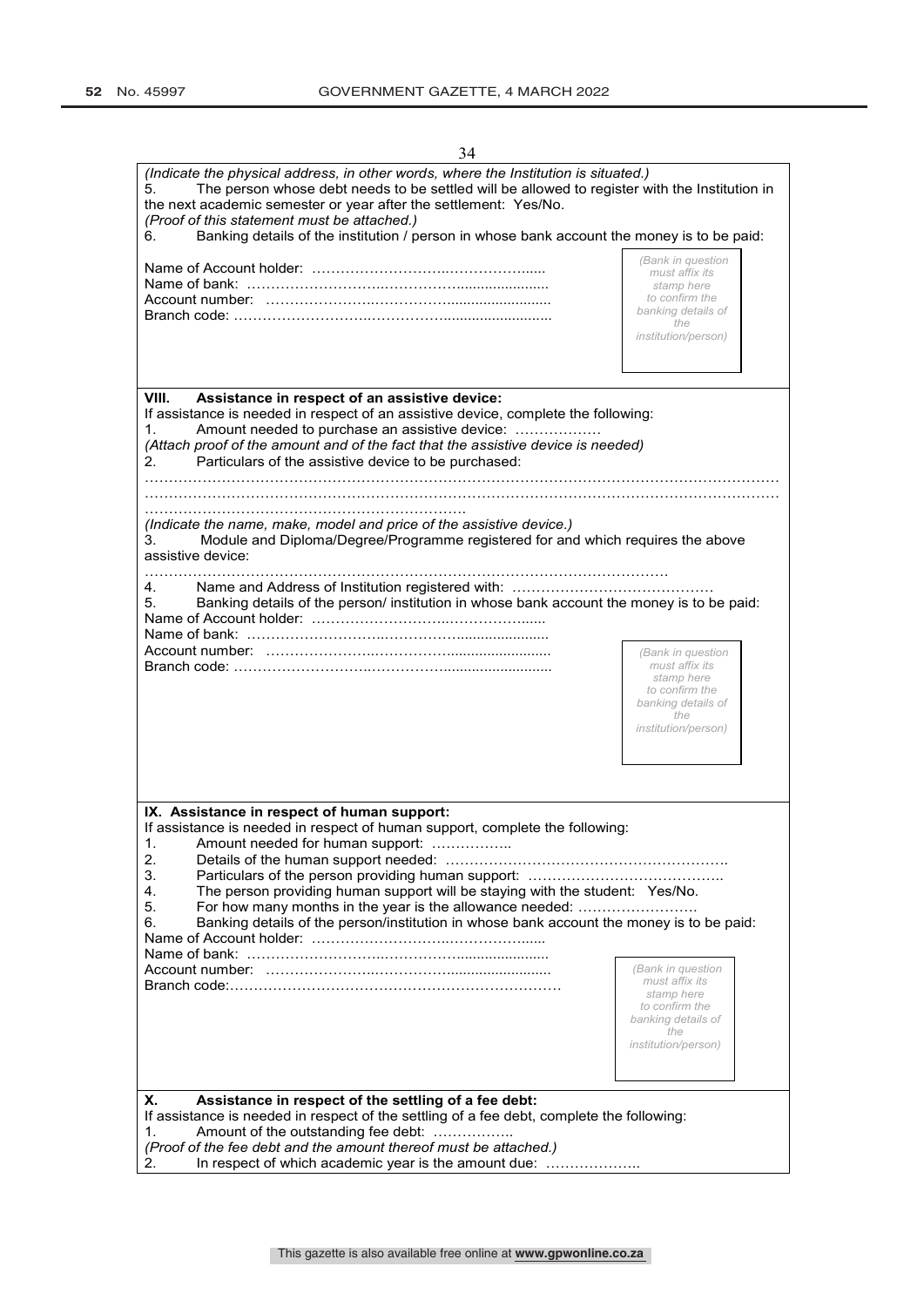| 35                                                                                                                                                                                                                                                                                                                                                                                                                             |                                                                                                                                |  |  |  |
|--------------------------------------------------------------------------------------------------------------------------------------------------------------------------------------------------------------------------------------------------------------------------------------------------------------------------------------------------------------------------------------------------------------------------------|--------------------------------------------------------------------------------------------------------------------------------|--|--|--|
| 3.<br>For which qualification is the amount due:<br>4.<br>Details of the Institution:<br>Name of Institution:<br>(a)                                                                                                                                                                                                                                                                                                           |                                                                                                                                |  |  |  |
| (b)<br>(Indicate the physical address, in other words, where the institution is situated.)<br>5.<br>The person whose fee debt needs to be settled will be allowed to register with the<br>Institution in the next academic semester or year after the settlement: Yes/No.<br>(Proof of this statement must be attached.)<br>Banking details of the Institution in which bank account the money is to be paid:<br>6.            |                                                                                                                                |  |  |  |
|                                                                                                                                                                                                                                                                                                                                                                                                                                | (Bank in question<br>must affix its<br>stamp here<br>to confirm the<br>banking details of<br>the<br><i>institution/person)</i> |  |  |  |
| Signature of applicant or the person completing the form<br>on behalf of the person who needs assistance<br>Date:                                                                                                                                                                                                                                                                                                              |                                                                                                                                |  |  |  |
|                                                                                                                                                                                                                                                                                                                                                                                                                                |                                                                                                                                |  |  |  |
| C.4<br><b>ASSISTANCE IN RESPECT OF SKILLS DEVELOPMENT (Reg 8)</b><br><b>C.4.1 ASSISTANCE IN RESPECT OF LEARNERSHIP OR APPRENTICESHIP</b>                                                                                                                                                                                                                                                                                       |                                                                                                                                |  |  |  |
| <b>Note</b> that a person whose application for assistance has been approved will only receive the<br>allowance of R 2570,00 per month (Reg $8(1)(c)$ ) during the work experience component of the<br>learnership or apprenticeship for which he or she is registered and if he or she complies with the<br>conditions of the learnership agreement entered into with the employer in terms of the Skills<br>Development Act. |                                                                                                                                |  |  |  |
| Assistance in respect of fees:<br>If assistance is needed in respect of fees, complete the following:                                                                                                                                                                                                                                                                                                                          |                                                                                                                                |  |  |  |
| 1. Year in respect of which assistance is needed:                                                                                                                                                                                                                                                                                                                                                                              |                                                                                                                                |  |  |  |
| 2. Details of learnership or apprenticeship for which assistance is needed:                                                                                                                                                                                                                                                                                                                                                    |                                                                                                                                |  |  |  |
|                                                                                                                                                                                                                                                                                                                                                                                                                                |                                                                                                                                |  |  |  |
| Details of Institution:<br>3.<br>Name of Institution:<br>(a)<br>Address of Institution:<br>(b)                                                                                                                                                                                                                                                                                                                                 |                                                                                                                                |  |  |  |
|                                                                                                                                                                                                                                                                                                                                                                                                                                |                                                                                                                                |  |  |  |
| (Indicate the physical address, in other words, where the Institution is situated)                                                                                                                                                                                                                                                                                                                                             |                                                                                                                                |  |  |  |
| (Attach proof of registration at college and of the amount payable to the Institution. Indicate whether<br>the amount payable is per academic year or subject or module)                                                                                                                                                                                                                                                       |                                                                                                                                |  |  |  |
| 5. Banking details of the Institution in whose bank account the money is to be paid:                                                                                                                                                                                                                                                                                                                                           |                                                                                                                                |  |  |  |
|                                                                                                                                                                                                                                                                                                                                                                                                                                | (Bank in question<br>must affix its<br>stamp here<br>to confirm the<br>banking details of<br>the<br><i>institution/person)</i> |  |  |  |
|                                                                                                                                                                                                                                                                                                                                                                                                                                |                                                                                                                                |  |  |  |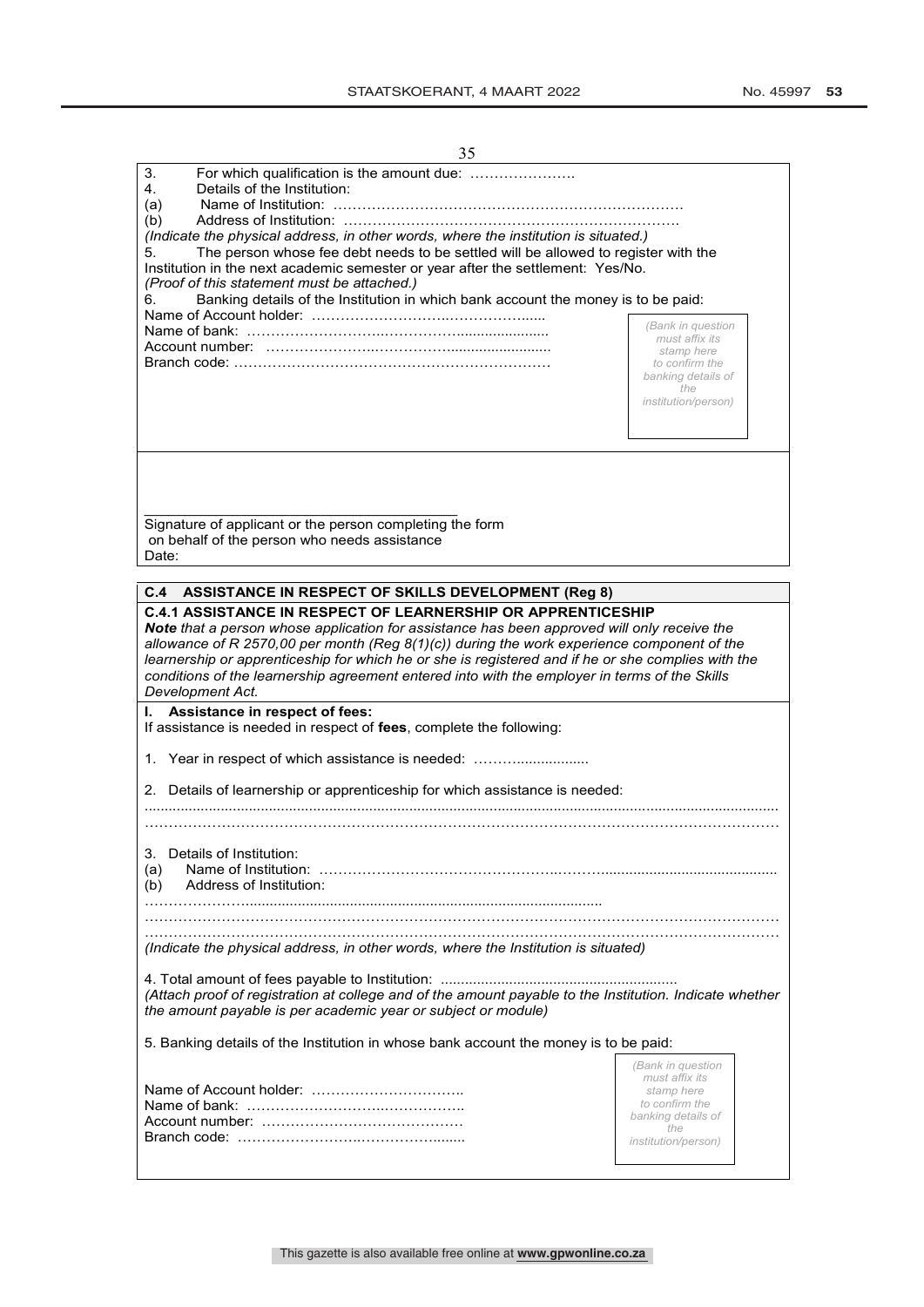| 30                                                                                                                                                                                                                                                                                                                                                                                    |                                      |  |  |  |
|---------------------------------------------------------------------------------------------------------------------------------------------------------------------------------------------------------------------------------------------------------------------------------------------------------------------------------------------------------------------------------------|--------------------------------------|--|--|--|
| Allowance payable during work experience component of learnership or<br>Н.<br>apprenticeship:                                                                                                                                                                                                                                                                                         |                                      |  |  |  |
| If the allowance payable during the work experience component of a learnership or apprenticeship<br>must be paid to the person who needs assistance, complete the following:                                                                                                                                                                                                          |                                      |  |  |  |
| 1. Period and year for which the allowance must be paid:                                                                                                                                                                                                                                                                                                                              |                                      |  |  |  |
|                                                                                                                                                                                                                                                                                                                                                                                       |                                      |  |  |  |
| 2. Details of employer where the person who needs assistance will be working:                                                                                                                                                                                                                                                                                                         |                                      |  |  |  |
|                                                                                                                                                                                                                                                                                                                                                                                       |                                      |  |  |  |
| 3. Contact particulars of the employer:                                                                                                                                                                                                                                                                                                                                               |                                      |  |  |  |
| Cellphone number:                                                                                                                                                                                                                                                                                                                                                                     |                                      |  |  |  |
| Fax number:                                                                                                                                                                                                                                                                                                                                                                           |                                      |  |  |  |
| 4. Banking details of the college in whose bank account the money is to be paid:                                                                                                                                                                                                                                                                                                      |                                      |  |  |  |
| Name of Account holder:                                                                                                                                                                                                                                                                                                                                                               |                                      |  |  |  |
|                                                                                                                                                                                                                                                                                                                                                                                       | (Bank in question                    |  |  |  |
|                                                                                                                                                                                                                                                                                                                                                                                       | must affix its                       |  |  |  |
|                                                                                                                                                                                                                                                                                                                                                                                       | stamp here                           |  |  |  |
|                                                                                                                                                                                                                                                                                                                                                                                       | to confirm the<br>banking details of |  |  |  |
|                                                                                                                                                                                                                                                                                                                                                                                       | the                                  |  |  |  |
|                                                                                                                                                                                                                                                                                                                                                                                       | <i>institution/person)</i>           |  |  |  |
|                                                                                                                                                                                                                                                                                                                                                                                       |                                      |  |  |  |
|                                                                                                                                                                                                                                                                                                                                                                                       |                                      |  |  |  |
| Ш.<br>Assistance in respect of meals:<br>If assistance is needed in respect of meals, complete the following:<br>The cost of accommodation includes the cost for meals: Yes/No<br>1.<br>2.<br>For how many months in the year is the allowance needed:<br>3.<br>Banking details of the institution / person in whose bank account the money is to be paid:<br>4.                      |                                      |  |  |  |
|                                                                                                                                                                                                                                                                                                                                                                                       | (Bank in question                    |  |  |  |
|                                                                                                                                                                                                                                                                                                                                                                                       | must affix its                       |  |  |  |
|                                                                                                                                                                                                                                                                                                                                                                                       | stamp here                           |  |  |  |
|                                                                                                                                                                                                                                                                                                                                                                                       | to confirm the<br>banking details of |  |  |  |
|                                                                                                                                                                                                                                                                                                                                                                                       | the                                  |  |  |  |
|                                                                                                                                                                                                                                                                                                                                                                                       | <i>institution/person)</i>           |  |  |  |
|                                                                                                                                                                                                                                                                                                                                                                                       |                                      |  |  |  |
|                                                                                                                                                                                                                                                                                                                                                                                       |                                      |  |  |  |
| IV.<br>Assistance in respect of a device:                                                                                                                                                                                                                                                                                                                                             |                                      |  |  |  |
| If assistance is needed in respect of a device, complete the following:                                                                                                                                                                                                                                                                                                               |                                      |  |  |  |
| Amount needed to purchase a device:<br>1.                                                                                                                                                                                                                                                                                                                                             |                                      |  |  |  |
| 2.<br>Particulars of the device to be purchased:                                                                                                                                                                                                                                                                                                                                      |                                      |  |  |  |
|                                                                                                                                                                                                                                                                                                                                                                                       |                                      |  |  |  |
|                                                                                                                                                                                                                                                                                                                                                                                       |                                      |  |  |  |
|                                                                                                                                                                                                                                                                                                                                                                                       |                                      |  |  |  |
| (Indicate the name, make, model and price of the device.)                                                                                                                                                                                                                                                                                                                             |                                      |  |  |  |
| Module and Diploma/Degree/Programme registered for:<br>3.                                                                                                                                                                                                                                                                                                                             |                                      |  |  |  |
| (If you require assistance of more than R10 258,00 to purchase a device that is mandatory for your<br>programme, learning or training, please ensure that the motivation for the device by the head of the<br>Institution on a letter head of the Institution is attached.)<br>4.<br>Banking details of the Institution / person in whose bank account the money is to be paid:<br>5. |                                      |  |  |  |
|                                                                                                                                                                                                                                                                                                                                                                                       |                                      |  |  |  |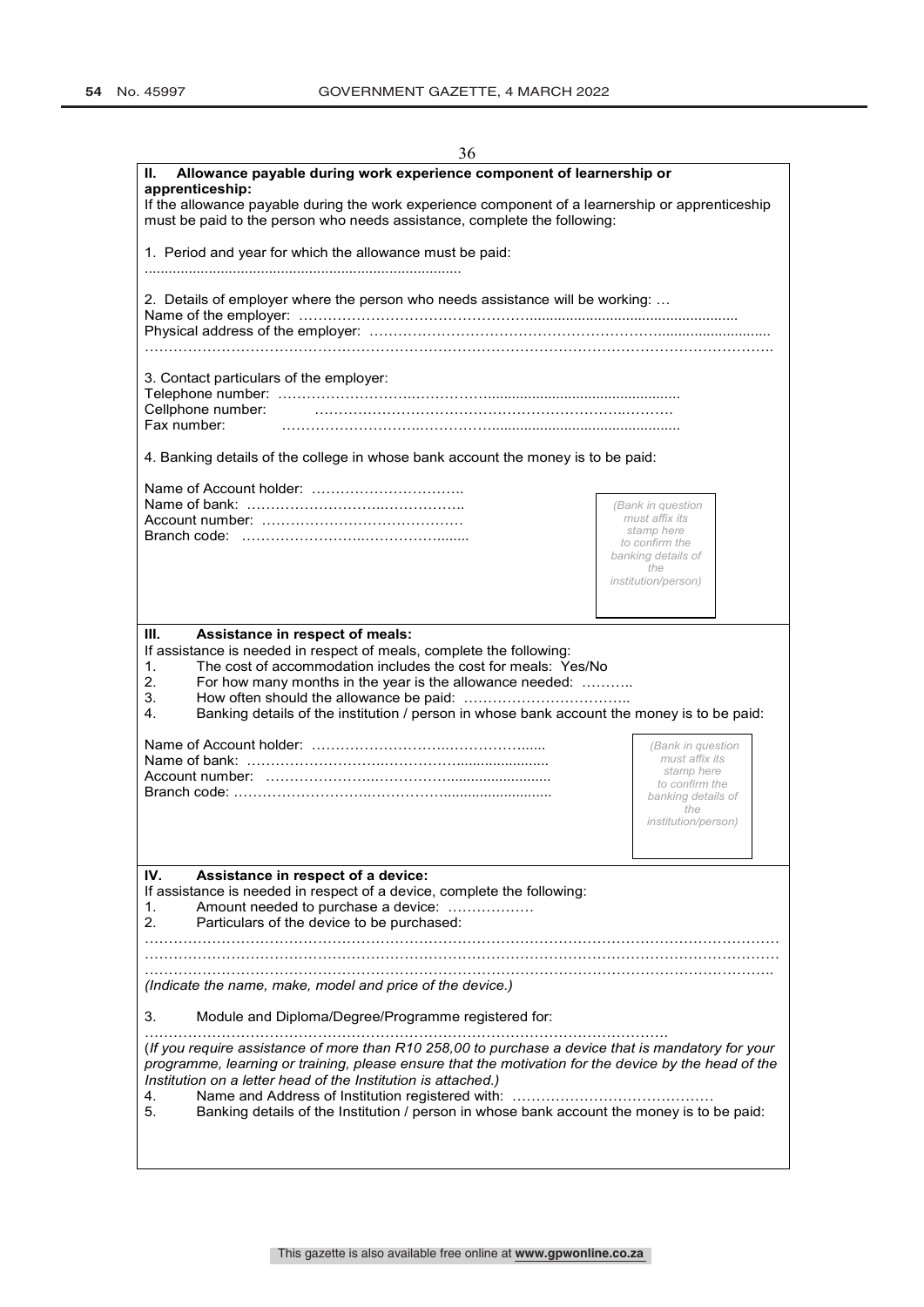| 37                                                                                                                                                                                                                                                                                                                                                                                                                                                                                                                                                                                                                                                                                                                                                                                                                                        |                                                                                                                                |
|-------------------------------------------------------------------------------------------------------------------------------------------------------------------------------------------------------------------------------------------------------------------------------------------------------------------------------------------------------------------------------------------------------------------------------------------------------------------------------------------------------------------------------------------------------------------------------------------------------------------------------------------------------------------------------------------------------------------------------------------------------------------------------------------------------------------------------------------|--------------------------------------------------------------------------------------------------------------------------------|
|                                                                                                                                                                                                                                                                                                                                                                                                                                                                                                                                                                                                                                                                                                                                                                                                                                           | (Bank in question<br>must affix its<br>stamp here<br>to confirm the<br>banking details of<br>the<br>institution/person)        |
| V.<br>Assistance in respect of the settling of a debt:<br>If assistance is needed in respect of the settling of a debt, complete the following:<br>1.<br>Amount of the outstanding debt:<br>(Proof of the debt and the amount thereof must be attached.)<br>In respect of which year is the amount due:<br>2.<br>3.<br>For which qualification is the amount due:<br>Details of the Institution:<br>4.<br>(a)<br>(b)<br>(Indicate the physical address, in other words, where the institution is situated.)<br>The person whose debt needs to be settled will be allowed to register with the Institution in<br>5.<br>the next academic semester or year after the settlement: Yes/No.<br>(Proof of this statement must be attached.)<br>Banking details of the institution / person in whose bank account the money is to be paid:<br>6. |                                                                                                                                |
|                                                                                                                                                                                                                                                                                                                                                                                                                                                                                                                                                                                                                                                                                                                                                                                                                                           | (Bank in question<br>must affix its<br>stamp here<br>to confirm the<br>banking details of<br>the<br><i>institution/person)</i> |
| VI.<br>Assistance in respect of an assistive device:<br>If assistance is needed in respect of an assistive device, complete the following:<br>Amount needed to purchase an assistive device:<br>1.<br>(Attach proof of the amount and of the fact that the assistive device is needed)<br>Particulars of the assistive device to be purchased:<br>2.<br>(Indicate the name, make, model and price of the assistive device.)<br>Module and Diploma/Degree/Programme registered for and which requires the above<br>3.<br>assistive device:                                                                                                                                                                                                                                                                                                 |                                                                                                                                |
| 4.<br>5.<br>Banking details of the person/ institution in whose bank account the money is to be paid:                                                                                                                                                                                                                                                                                                                                                                                                                                                                                                                                                                                                                                                                                                                                     | (Bank in question<br>must affix its<br>stamp here<br>to confirm the<br>banking details of<br>the<br>institution/person)        |
| VII. Assistance in respect of human support:<br>If assistance is needed in respect of human support, complete the following:<br>Amount needed for human support:<br>1.<br>2.<br>3.<br>The person providing human support will be staying with the student: Yes/No.<br>4.<br>For how many months in the year is the allowance needed:<br>5.                                                                                                                                                                                                                                                                                                                                                                                                                                                                                                |                                                                                                                                |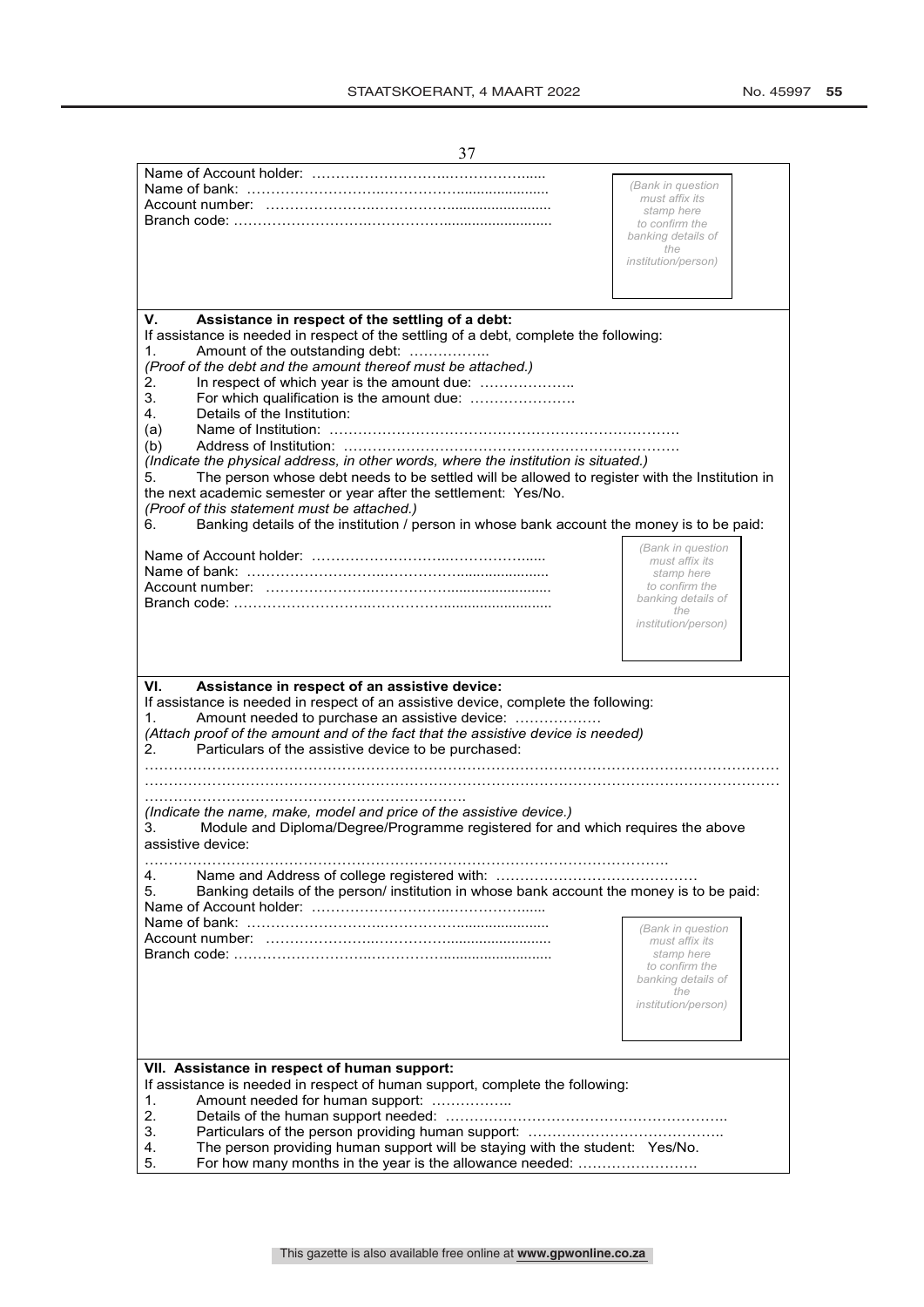| 38                                                                                                                                                                                                                                                                                                                                                                                                                                                                                                                                                                                                                                                                                                                                                                                               |                                                                                                                         |
|--------------------------------------------------------------------------------------------------------------------------------------------------------------------------------------------------------------------------------------------------------------------------------------------------------------------------------------------------------------------------------------------------------------------------------------------------------------------------------------------------------------------------------------------------------------------------------------------------------------------------------------------------------------------------------------------------------------------------------------------------------------------------------------------------|-------------------------------------------------------------------------------------------------------------------------|
| 6.<br>Banking details of the person/institution in whose bank account the money is to be paid:                                                                                                                                                                                                                                                                                                                                                                                                                                                                                                                                                                                                                                                                                                   |                                                                                                                         |
|                                                                                                                                                                                                                                                                                                                                                                                                                                                                                                                                                                                                                                                                                                                                                                                                  |                                                                                                                         |
|                                                                                                                                                                                                                                                                                                                                                                                                                                                                                                                                                                                                                                                                                                                                                                                                  | (Bank in question<br>must affix its<br>stamp here<br>to confirm the<br>banking details of<br>the<br>institution/person) |
| VIII.                                                                                                                                                                                                                                                                                                                                                                                                                                                                                                                                                                                                                                                                                                                                                                                            |                                                                                                                         |
| Assistance in respect of the settling of a fee debt:<br>If assistance is needed in respect of the settling of a fee debt, complete the following:<br>1.<br>Amount of the outstanding fee debt:<br>(Proof of the fee debt and the amount thereof must be attached.)<br>In respect of which year is the amount due:<br>2.<br>3.<br>Details of the Institution:<br>4.<br>(a)<br>(b)<br>(Indicate the physical address, in other words, where the institution is situated.)<br>The person whose fee debt needs to be settled will be allowed to register with the<br>5.<br>Institution in the next academic semester or year after the settlement: Yes/No.<br>(Proof of this statement must be attached.)<br>Banking details of the Institution in which bank account the money is to be paid:<br>6. |                                                                                                                         |
|                                                                                                                                                                                                                                                                                                                                                                                                                                                                                                                                                                                                                                                                                                                                                                                                  | (Bank in question<br>must affix its<br>stamp here<br>to confirm the<br>banking details of<br>the<br>institution/person) |
| Signature of applicant or the person completing the form<br>on behalf of the person who needs assistance<br>Date:                                                                                                                                                                                                                                                                                                                                                                                                                                                                                                                                                                                                                                                                                |                                                                                                                         |
| PARTICULARS OF COMPOSITION OF HOUSEHOLD<br>D.                                                                                                                                                                                                                                                                                                                                                                                                                                                                                                                                                                                                                                                                                                                                                    |                                                                                                                         |
| A household consists of the spouse, children, grandchildren, parents and grandparents of a<br>victim.                                                                                                                                                                                                                                                                                                                                                                                                                                                                                                                                                                                                                                                                                            |                                                                                                                         |
| 1. Number of members in household:                                                                                                                                                                                                                                                                                                                                                                                                                                                                                                                                                                                                                                                                                                                                                               |                                                                                                                         |
| 2. Number of members in household who are working:                                                                                                                                                                                                                                                                                                                                                                                                                                                                                                                                                                                                                                                                                                                                               |                                                                                                                         |
| 3. Number of members in household who are over the age of 65 years:                                                                                                                                                                                                                                                                                                                                                                                                                                                                                                                                                                                                                                                                                                                              |                                                                                                                         |
| 4. Number of members in household who are receiving social assistance in terms of the Social<br>Assistance Act:                                                                                                                                                                                                                                                                                                                                                                                                                                                                                                                                                                                                                                                                                  |                                                                                                                         |
| 5. Number of members in household who are physically or mentally disabled as contemplated in<br>section 21 of the Social Assistance Act:                                                                                                                                                                                                                                                                                                                                                                                                                                                                                                                                                                                                                                                         |                                                                                                                         |

6. Number of members in household who are working in order to contribute to the income of the household and are under the age of 21 years:…………………………………………………………

*(Attach proof in support of the information provided above.)*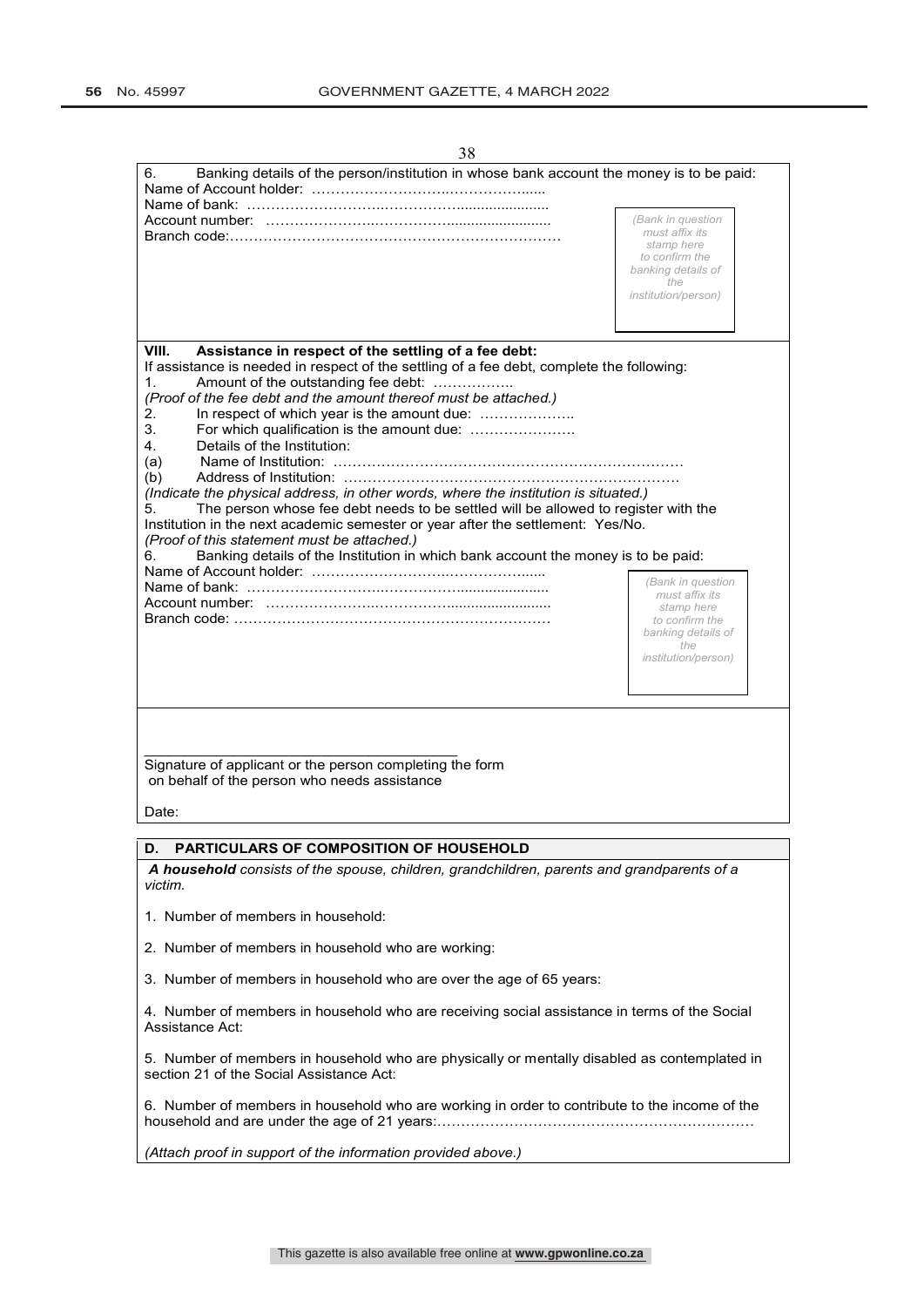| 39        |                                                                                                                                                                                                                                                                                                                  |  |  |  |  |
|-----------|------------------------------------------------------------------------------------------------------------------------------------------------------------------------------------------------------------------------------------------------------------------------------------------------------------------|--|--|--|--|
| Е.        | <b>PARTICULARS OF INCOME OF MEMBERS OF HOUSEHOLD</b>                                                                                                                                                                                                                                                             |  |  |  |  |
|           | Note that it is not necessary to complete this part if assistance in terms of these Regulations has<br>previously been provided to the person who needs assistance.<br>If the space provided on this page is not enough, complete particulars on a separate page/s and<br>attach additional page/s to this form. |  |  |  |  |
| thereof.) | Particulars of income of member(s) of household:<br>(Indicate whether it is a pension, salary, commission or seasonal and if it is seasonal, give details                                                                                                                                                        |  |  |  |  |
| Member 1: | Full names and Surname:                                                                                                                                                                                                                                                                                          |  |  |  |  |
|           | ID no.                                                                                                                                                                                                                                                                                                           |  |  |  |  |
|           | Gross annual income:                                                                                                                                                                                                                                                                                             |  |  |  |  |
|           | Nature of the income:                                                                                                                                                                                                                                                                                            |  |  |  |  |
|           | Relationship with victim:                                                                                                                                                                                                                                                                                        |  |  |  |  |
| Member 2: | Full names and Surname:                                                                                                                                                                                                                                                                                          |  |  |  |  |
|           | ID no.                                                                                                                                                                                                                                                                                                           |  |  |  |  |
|           | Gross annual income:                                                                                                                                                                                                                                                                                             |  |  |  |  |
|           | Nature of the income:                                                                                                                                                                                                                                                                                            |  |  |  |  |
|           | Relationship with victim:                                                                                                                                                                                                                                                                                        |  |  |  |  |
| Member 3: | Full names and Surname:                                                                                                                                                                                                                                                                                          |  |  |  |  |
|           | ID no.                                                                                                                                                                                                                                                                                                           |  |  |  |  |
|           | Gross annual income:                                                                                                                                                                                                                                                                                             |  |  |  |  |
|           | Nature of the income:                                                                                                                                                                                                                                                                                            |  |  |  |  |
|           | Relationship with victim:                                                                                                                                                                                                                                                                                        |  |  |  |  |
| Member 4: | Full names and Surname:                                                                                                                                                                                                                                                                                          |  |  |  |  |
|           | ID no.                                                                                                                                                                                                                                                                                                           |  |  |  |  |
|           | Gross annual income:                                                                                                                                                                                                                                                                                             |  |  |  |  |
|           | Nature of the income:                                                                                                                                                                                                                                                                                            |  |  |  |  |
|           | Relationship with victim:                                                                                                                                                                                                                                                                                        |  |  |  |  |

#### **F. CERTIFICATION**

I, ………………………………………………………………………………………………………………., hereby certify that the information which I have provided above is correct and to the best of my knowledge true. I hereby give permission to the Department of Justice and Constitutional Development to verify the correctness of any of my statements. I know that I can be prosecuted if I knowingly give false information.

 $\overline{\phantom{a}}$  , where  $\overline{\phantom{a}}$  , where  $\overline{\phantom{a}}$  , where  $\overline{\phantom{a}}$ Signature of applicant or the person completing the form on behalf of the person who needs assistance

Date: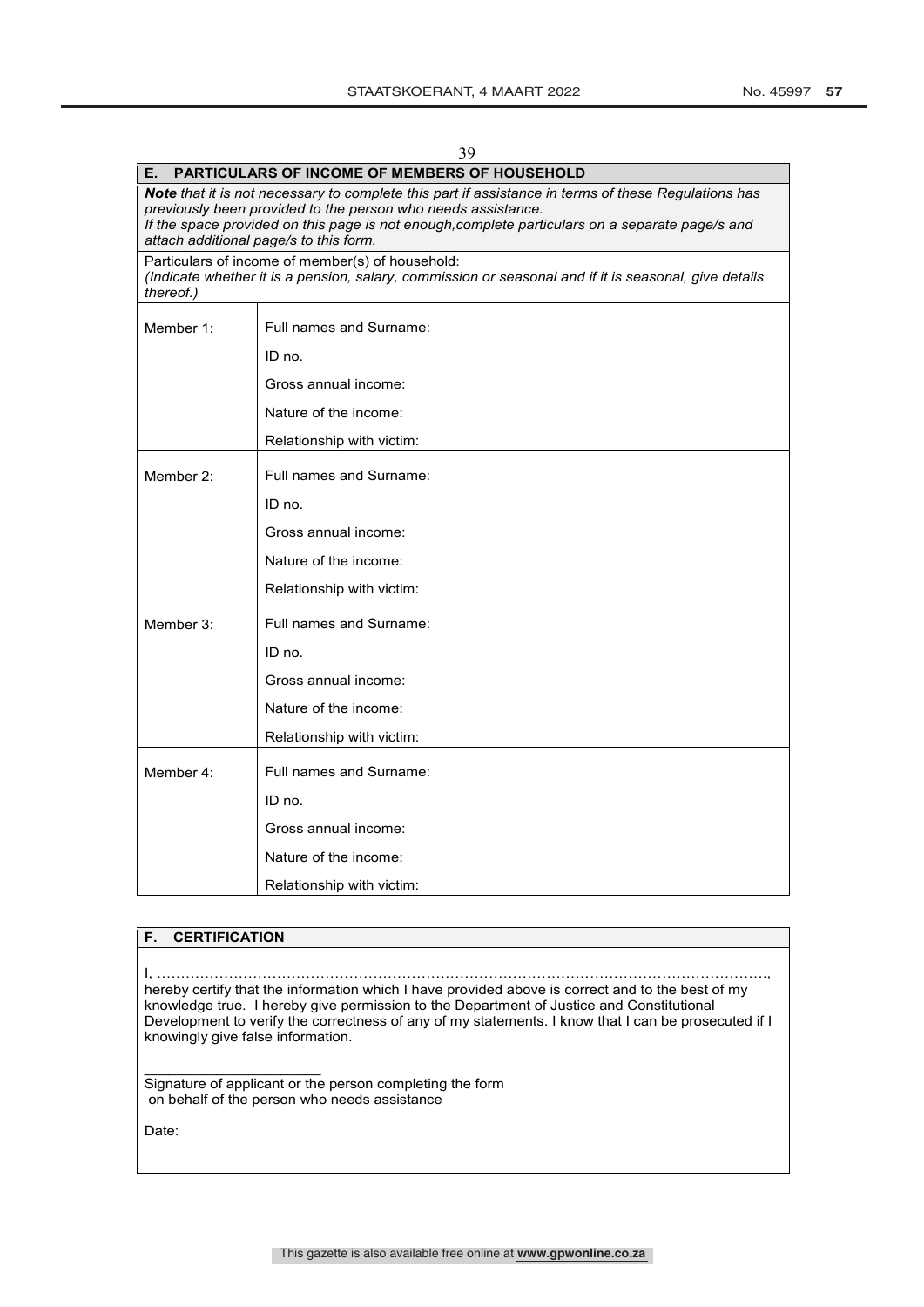### **NOTE**

**The application form must, after completion, be submitted to the dedicated official –**

(a) electronically to the following addresses: **LMmbadi@justice.gov.za**; **or**

(b) by facsimile to **086 641 5744**; or **086 732 2625; or**

(c) by registered post to the following address: The Head: TRC Unit, The Department of Justice and Constitutional Development, Private Bag X81, Pretoria, 0001.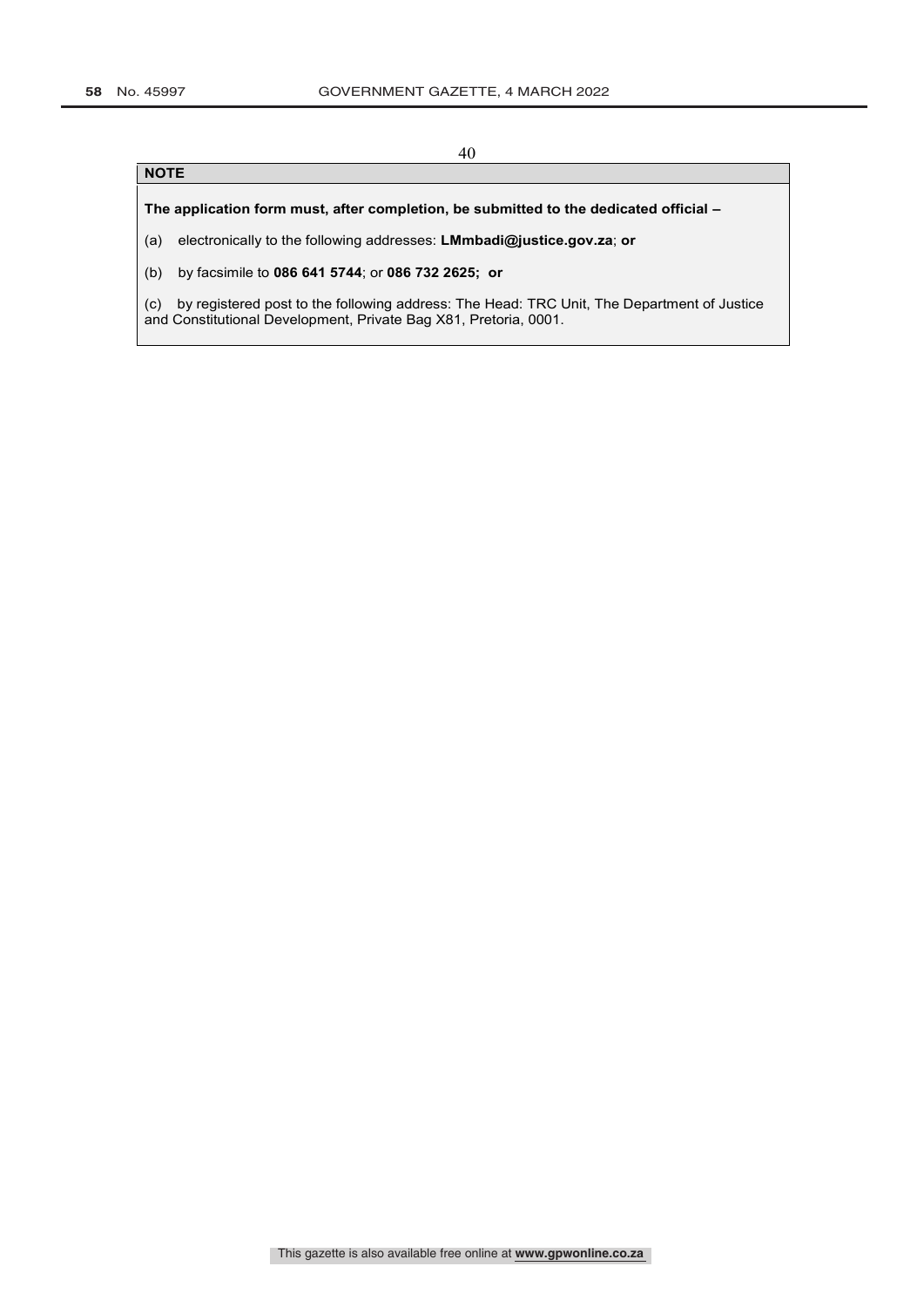## **FORM 2**

#### **CERTIFICATE BY DEDICATED OFFICIAL**

[Regulation 16(3)*(a)*]

## **PROMOTION OF NATIONAL UNITY AND RECONCILIATION ACT, 1995 (ACT 34 OF 1995)**

(*This form must be completed by the dedicated official (an official in the TRC Unit) when verifying whether the person who needs assistance is a victim or a relative or dependant of a victim)*

*\* Mark appropriate block with an X*

| A. PARTICULARS OF PERSON WHO NEEDS ASSISTANCE IN TERMS OF REGULATION 21 |  |  |  |  |
|-------------------------------------------------------------------------|--|--|--|--|
| Name of person who needs<br>assistance:                                 |  |  |  |  |
| ID number/Date of birth:                                                |  |  |  |  |
| Date of application received:                                           |  |  |  |  |
|                                                                         |  |  |  |  |

| <b>B. VERIFICATION BY DEDICATED OFFICIAL</b> |                                             |                    |  |  |
|----------------------------------------------|---------------------------------------------|--------------------|--|--|
| The person mentioned in Part A is $a -$      |                                             |                    |  |  |
| (a) VICTIM:                                  | * Yes<br>/ No                               |                    |  |  |
|                                              | TRC reference check                         | * Yes<br><b>No</b> |  |  |
|                                              | TRC reference number of victim              |                    |  |  |
|                                              | Additional documents / information received |                    |  |  |
|                                              | If Yes, specify                             |                    |  |  |
|                                              |                                             |                    |  |  |

(b) RELATIVE OF A VICTIM \* **Yes / No** His or her relationship with the victim is as follows: …..……………………………………………………………....………………………………………………. ……………………………………………………………………………………………………………………

| v<br>I |              | ٩ |
|--------|--------------|---|
| ×.     | ۰.<br>٠<br>v |   |

……………………………………………………………………………………………………………………

(c) DEPENDANT OF A VICTIM: \* **Yes / No** The basis of his or her dependency on the victim is as follows:

| ٠<br>v<br>×. |  |
|--------------|--|
|              |  |
|              |  |
|              |  |

……………………………………………………………………………………………………………………

## **C. REMARKS BY DEDICATED OFFICIAL**

#### **D. PARTICULARS OF DEDICATED OFFICIAL**

**Name and surname:** ............................................................................................

**ID number:** ............................................ \_\_\_\_\_\_\_\_\_\_\_\_\_\_\_\_\_\_\_\_\_\_\_\_

Signature of dedicated official Date of certificate: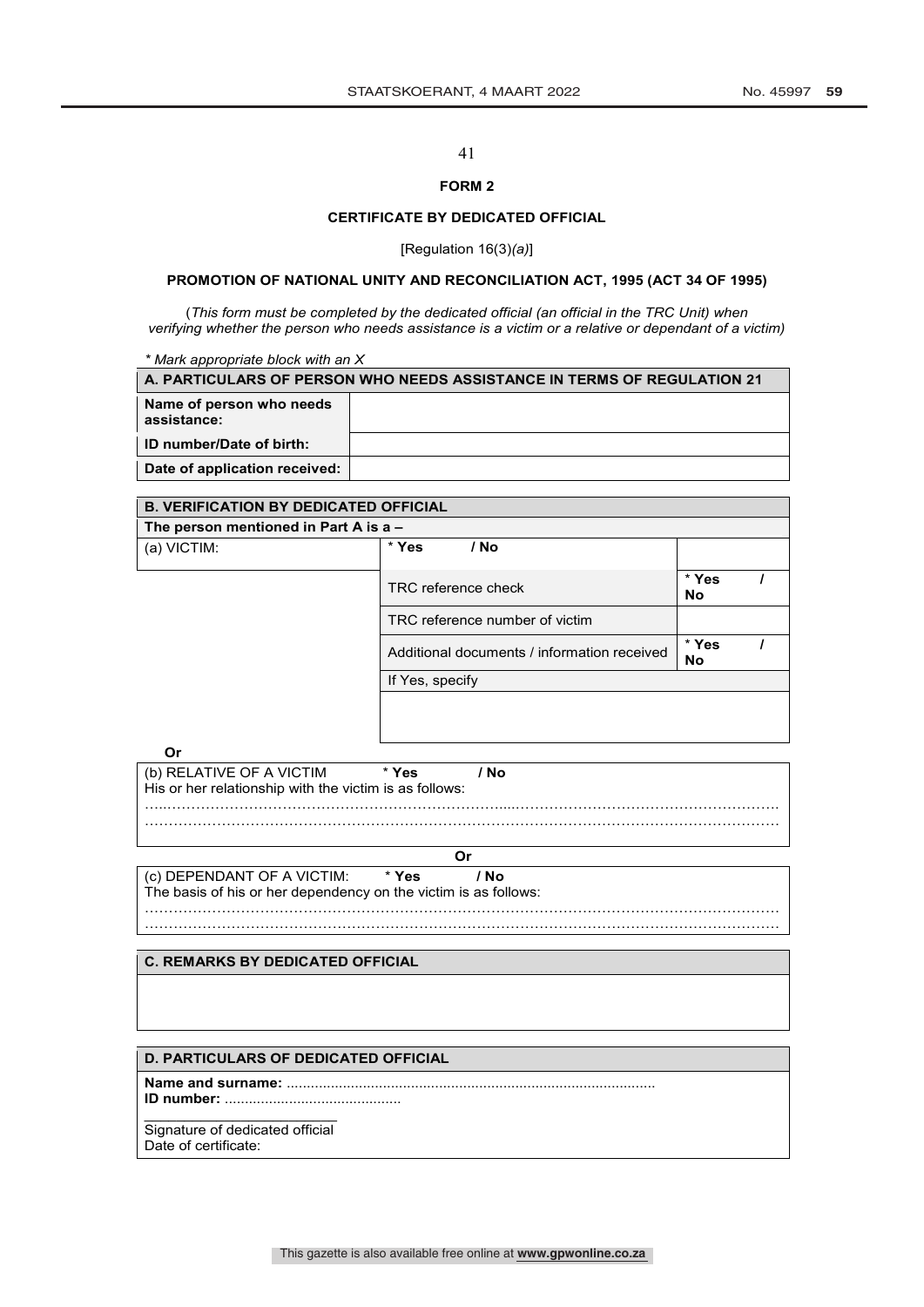### $\frac{42}{3}$ **FORM 3**

#### **FURTHER ASSISTANCE**

[Regulation 15(2)*(a)*]

#### **PROMOTION OF NATIONAL UNITY AND RECONCILIATION ACT, 1995 (ACT 34 OF 1995)**

(*This form must be completed by the student who has already received assistance in terms of the Regulations for a previous year, and wants to receive further assistance.)* 

|                                   | A. PARTICULARS OF APPLICANT (PERSON WHO NEEDS FURTHER ASSISTANCE)                                                                                                                                                                                                                                 |          |         |                                                   |  |                     |
|-----------------------------------|---------------------------------------------------------------------------------------------------------------------------------------------------------------------------------------------------------------------------------------------------------------------------------------------------|----------|---------|---------------------------------------------------|--|---------------------|
| $1.$ Title:                       |                                                                                                                                                                                                                                                                                                   |          |         |                                                   |  | (Mr. Miss. Mrs. Dr) |
| 2. Surname:                       |                                                                                                                                                                                                                                                                                                   |          |         |                                                   |  |                     |
| 3. First Names:                   |                                                                                                                                                                                                                                                                                                   |          |         |                                                   |  |                     |
| 4. ID number:                     |                                                                                                                                                                                                                                                                                                   |          |         | 5. Date of birth:                                 |  |                     |
| 6. Gender:                        | *Male                                                                                                                                                                                                                                                                                             | / Female |         |                                                   |  |                     |
| 7. Highest level of<br>Education: |                                                                                                                                                                                                                                                                                                   |          |         |                                                   |  |                     |
| 8. Contact details:               | * Home address<br>/ Home address of other person (if applicable):<br>(State below the address where you live and to which mail may be sent.<br>If you do not have an address, state the address of another person who<br>can be contacted, e.g. place of worship, school, community leader, etc.) |          |         |                                                   |  |                     |
|                                   | * Postal address                                                                                                                                                                                                                                                                                  |          |         | / Postal address of other person (if applicable): |  |                     |
| Telephone Numbers:                | Home: (                                                                                                                                                                                                                                                                                           |          | Work: ( |                                                   |  | Cell no:            |

### **B. PARTICULARS OF FINANCIAL ASSISTANCE/AID/CONCESSIONS RECEIVED BY THE PERSON WHO NEEDS FURTHER ASSISTANCE**

*Complete this part only if the person who needs further assistance has received any form of assistance from the State, including NSFAS or an institution contemplated in the Skills Development Act or his / her employer, for the year for which assistance is now applied for: For example, a bursary or any discount or has been exempted from paying fees. Indicate here the form of assistance and the amount received.*

1. Name of the institution / person who granted / is to grant the aid / assistance:

……………………………………………………………………………………………………………………... 2. The year for which aid / assistance was received or is to be received: ...................................

3. Nature and amount of the assistance / aid received or is to be received:

……………………………………………………………………………………………………………………..

……………………………………………………………………………………………………………………..

4. Conditions attached to the aid / assistance:

……………………………………………………………………………………………………………………..

**(Attach documents to support the above information.)** 

#### **C. PARTICULARS OF FURTHER ASSISTANCE NEEDED**

#### **I. General particulars:**

- 1. Year in respect of which assistance is needed: ..............................
- 2. Details of higher education and training institution where student will be studying:

(a) Name of institution:

(b) Address of institution: …………………………………………………………………..……..…………........................................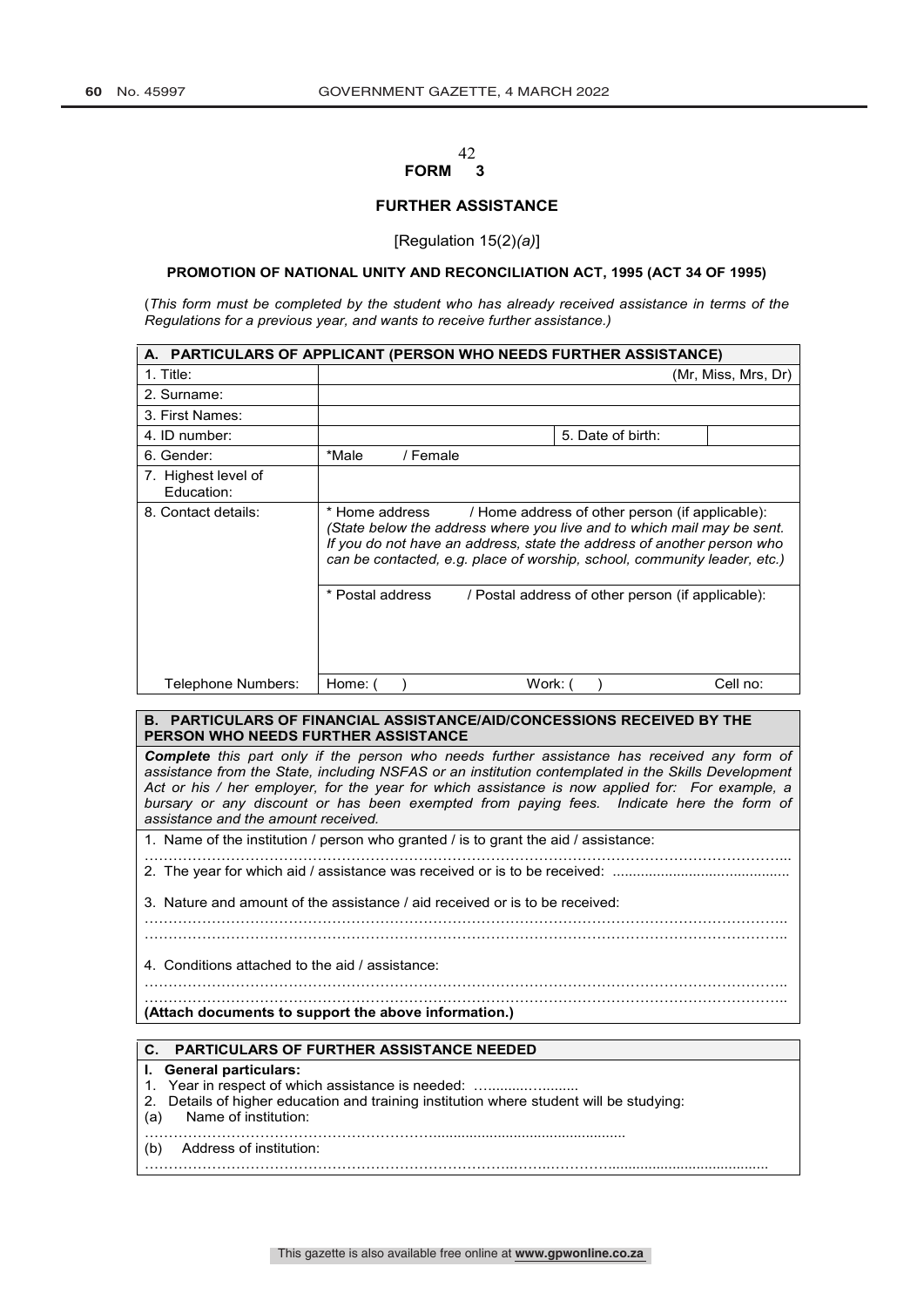| 4. Names of subjects to be registered for:                                                                                                                                                                                                                                                                                                                                                                                                                   |                                                                                                                                    |
|--------------------------------------------------------------------------------------------------------------------------------------------------------------------------------------------------------------------------------------------------------------------------------------------------------------------------------------------------------------------------------------------------------------------------------------------------------------|------------------------------------------------------------------------------------------------------------------------------------|
|                                                                                                                                                                                                                                                                                                                                                                                                                                                              |                                                                                                                                    |
| 5. Which of these subjects has the student not passed previously and how many attempts has the                                                                                                                                                                                                                                                                                                                                                               |                                                                                                                                    |
| 6. Has the student passed 50% of the courses prescribed for the year prior to the year for which<br>he/she needs assistance: YES / NO                                                                                                                                                                                                                                                                                                                        |                                                                                                                                    |
| 7. Are the studies in respect of which assistance is needed, is to be done on a full-time or part-time                                                                                                                                                                                                                                                                                                                                                       |                                                                                                                                    |
| 8. Total amount of fees payable to college/university:<br>(Please attach proof of the above information.)                                                                                                                                                                                                                                                                                                                                                    |                                                                                                                                    |
| Assistance in respect of accommodation:<br>II. I<br>If assistance is needed in respect of accommodation, complete the following:<br>1. Boarding home Details:<br>Name of hostel / boarding home:<br>Address of hostel / boarding home:                                                                                                                                                                                                                       |                                                                                                                                    |
|                                                                                                                                                                                                                                                                                                                                                                                                                                                              |                                                                                                                                    |
|                                                                                                                                                                                                                                                                                                                                                                                                                                                              |                                                                                                                                    |
|                                                                                                                                                                                                                                                                                                                                                                                                                                                              |                                                                                                                                    |
|                                                                                                                                                                                                                                                                                                                                                                                                                                                              |                                                                                                                                    |
| (Indicate the physical address, in other words, where the hostel / boarding home is situated.)<br>2. Amount of boarding fees per academic year which has to be paid:<br>(Attach proof of the amount payable and that the person who needs assistance, is hiring<br>accommodation.)<br>3. Does the cost of accommodation includes the cost for meals: Yes/No<br>4. Banking details of the institution / person in whose bank account the money is to be paid: | (Bank in question<br>must affix its<br>stamp here<br>to confirm the<br>banking details of<br>the the<br><i>institution/person)</i> |
| Ш.<br>Assistance in respect of a device:                                                                                                                                                                                                                                                                                                                                                                                                                     |                                                                                                                                    |
|                                                                                                                                                                                                                                                                                                                                                                                                                                                              |                                                                                                                                    |
| (A devise which has been lost or damaged cannot be replaced - see Regulation 8A (5) and (6)).                                                                                                                                                                                                                                                                                                                                                                |                                                                                                                                    |
| If assistance is needed in respect of a device, complete the following:<br>1. Has the student previously received assistance in respect of a device: Yes/No<br>2. Amount needed to purchase a device:<br>3. Particulars of the device to be purchased:                                                                                                                                                                                                       |                                                                                                                                    |
| (Indicate the name, make, model and price of the device.)                                                                                                                                                                                                                                                                                                                                                                                                    |                                                                                                                                    |
| 4. Module and Diploma/Degree/Programme registered for:                                                                                                                                                                                                                                                                                                                                                                                                       |                                                                                                                                    |

6. Banking details of the college / person in whose bank account the money is to be paid: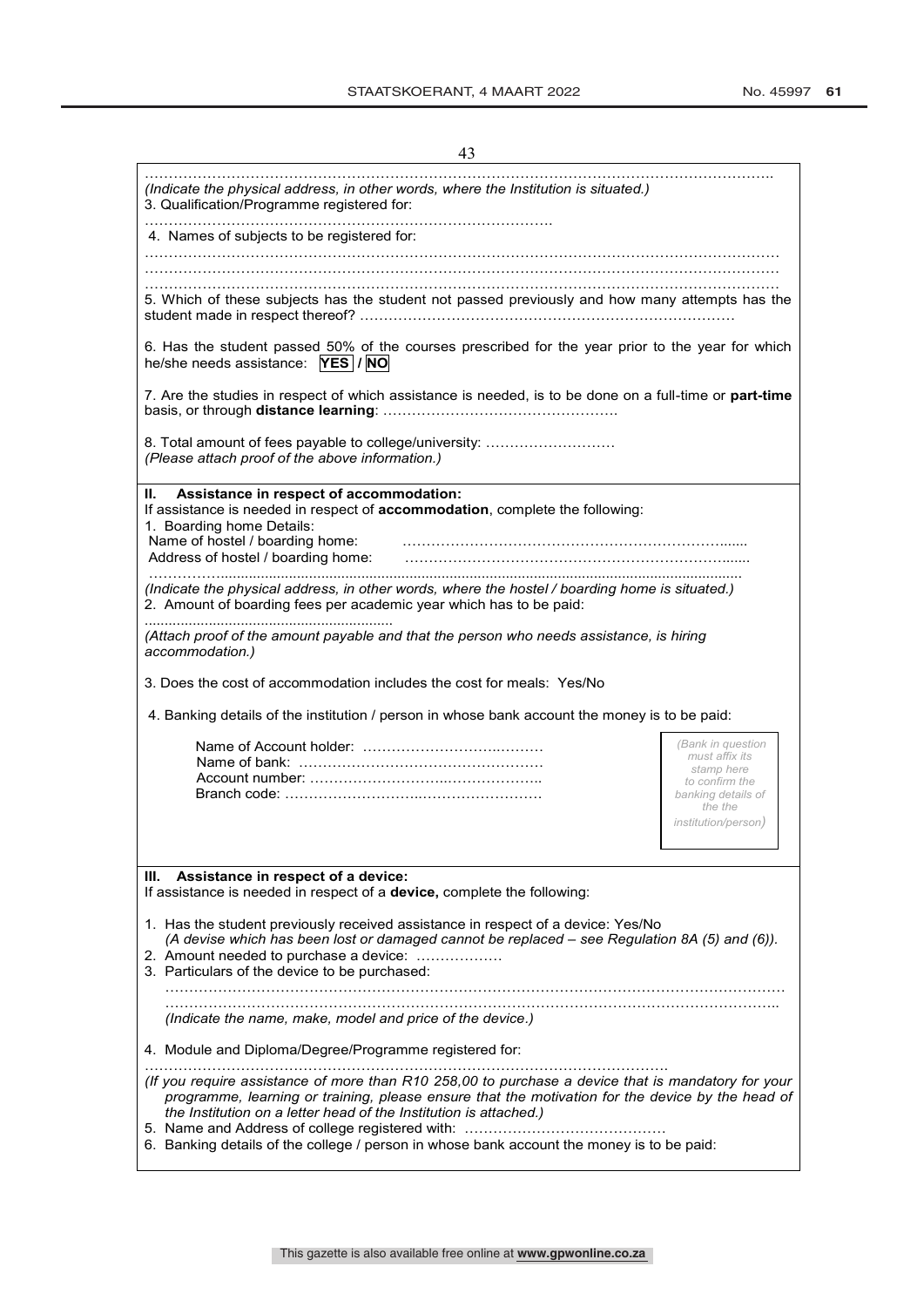| 44                                                                                                                                                                                                                                                                                                                                                                                                                                                                     |                                                                                                                                    |  |  |  |  |
|------------------------------------------------------------------------------------------------------------------------------------------------------------------------------------------------------------------------------------------------------------------------------------------------------------------------------------------------------------------------------------------------------------------------------------------------------------------------|------------------------------------------------------------------------------------------------------------------------------------|--|--|--|--|
|                                                                                                                                                                                                                                                                                                                                                                                                                                                                        | (Bank in question<br>must affix its<br>stamp here<br>to confirm the<br>banking details of<br>the the                               |  |  |  |  |
| <i>institution/person)</i>                                                                                                                                                                                                                                                                                                                                                                                                                                             |                                                                                                                                    |  |  |  |  |
| IV. Assistance in respect of the settling of a debt:<br>If assistance is needed in respect of the settling of a debt, complete the following:<br>Amount of the outstanding debt:<br>1.<br>(Proof of the debt and the amount thereof must be attached.)<br>In respect of which year is the amount due:<br>2.<br>3.<br>Details of the Institution:                                                                                                                       |                                                                                                                                    |  |  |  |  |
| 4.<br>(a)<br>(b)<br>(Indicate the physical address, in other words, where the institution is situated.)                                                                                                                                                                                                                                                                                                                                                                |                                                                                                                                    |  |  |  |  |
| 5.<br>The person whose debt needs to be settled will be allowed to register with the college in the<br>next academic semester or year after the settlement: Yes/No.<br>(Proof of this statement must be attached.)                                                                                                                                                                                                                                                     |                                                                                                                                    |  |  |  |  |
| Banking details of the institution / person in whose bank account the money is to be paid:<br>6.                                                                                                                                                                                                                                                                                                                                                                       | (Bank in question<br>must affix its<br>stamp here<br>to confirm the<br>banking details of<br>the the<br><i>institution/person)</i> |  |  |  |  |
| V. Assistance in respect of an assistive device:<br>If assistance is needed in respect of an <b>assistive device</b> , complete the following:<br>1. Did the student previously receive assistance in respect of an assistive device: Yes/No<br>2.(a) Does the student need the assistive device to be replaced because it was stolen or damaged:<br>Yes/No<br>(b) If yes, particulars relating to the theft or damage to the first assistive device must be provided: |                                                                                                                                    |  |  |  |  |
| (See Regulation $10(7)(a)$ , (b) and (c))                                                                                                                                                                                                                                                                                                                                                                                                                              |                                                                                                                                    |  |  |  |  |
| 3. Amount needed to purchase an assistive device:<br>(Attach proof of the amount and of the fact that the assistive device is needed)                                                                                                                                                                                                                                                                                                                                  |                                                                                                                                    |  |  |  |  |
| 4. Particulars of the assistive device to be purchased:                                                                                                                                                                                                                                                                                                                                                                                                                |                                                                                                                                    |  |  |  |  |
| (Indicate the name, make, model and price of the assistive device.)<br>5. Module and Diploma/Degree/Programme registered for and which requires the above assistive                                                                                                                                                                                                                                                                                                    |                                                                                                                                    |  |  |  |  |
|                                                                                                                                                                                                                                                                                                                                                                                                                                                                        |                                                                                                                                    |  |  |  |  |
| 7. Banking details of the person/ institution in whose bank account the money is to be paid:                                                                                                                                                                                                                                                                                                                                                                           |                                                                                                                                    |  |  |  |  |
|                                                                                                                                                                                                                                                                                                                                                                                                                                                                        |                                                                                                                                    |  |  |  |  |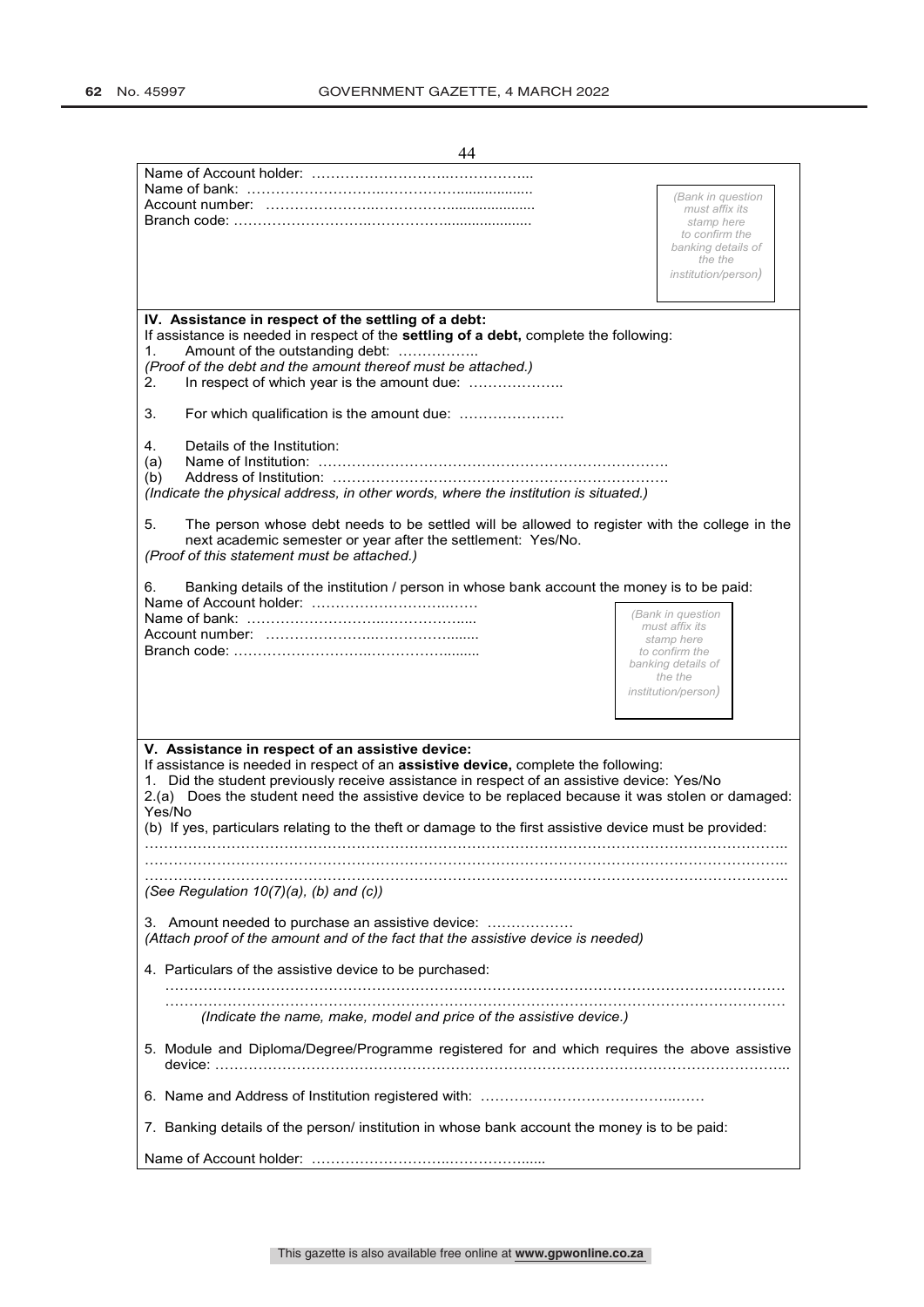| 45                                                                                                                                                               |                                                             |
|------------------------------------------------------------------------------------------------------------------------------------------------------------------|-------------------------------------------------------------|
|                                                                                                                                                                  |                                                             |
|                                                                                                                                                                  | (Bank in question                                           |
|                                                                                                                                                                  | must affix its<br>stamp here<br>to confirm the              |
|                                                                                                                                                                  | banking details of<br>the the<br><i>institution/person)</i> |
|                                                                                                                                                                  |                                                             |
|                                                                                                                                                                  |                                                             |
| VI. Assistance in respect of human support:<br>If assistance is needed in respect of human support, complete the following:                                      |                                                             |
| Amount needed for human support:<br>1.<br>2.                                                                                                                     |                                                             |
| 3.<br>The person providing human support will be staying with the student: Yes/No.<br>4.                                                                         |                                                             |
| For how many months in the year is the allowance needed:<br>5.<br>Banking details of the person/institution in whose bank account the money is to be paid:<br>6. |                                                             |
| Name of Account holder:                                                                                                                                          | (Bank in question                                           |
|                                                                                                                                                                  | must affix its                                              |
| Branch code: …………………………………………                                                                                                                                    | stamp here<br>to confirm the                                |
|                                                                                                                                                                  | banking details of<br>the the                               |
|                                                                                                                                                                  | <i>institution/person)</i>                                  |
|                                                                                                                                                                  |                                                             |
|                                                                                                                                                                  |                                                             |
| VII. Assistance in respect of the settling of a fee debt:<br>If assistance is needed in respect of the settling of a fee debt, complete the following:           |                                                             |
| Amount of the outstanding fee debt:<br>1.<br>(Proof of the fee debt and the amount thereof must be attached.)                                                    |                                                             |
| In respect of which year is the amount due:<br>2.<br>For which qualification is the amount due:<br>3.                                                            |                                                             |
| 4.<br>Details of the Institution:                                                                                                                                |                                                             |
|                                                                                                                                                                  |                                                             |
| (Indicate the physical address, in other words, where the institution is situated.)                                                                              |                                                             |
| The person whose fee debt needs to be settled will be allowed to register with the Institution in<br>5.                                                          |                                                             |
| the next academic semester or year after the settlement: Yes/No.                                                                                                 |                                                             |
| (Proof of this statement must be attached.)<br>Banking details of the Institution in which bank account the money is to be paid:<br>6.                           |                                                             |
|                                                                                                                                                                  |                                                             |
|                                                                                                                                                                  | (Bank in question<br>must affix its                         |
|                                                                                                                                                                  | stamp here                                                  |
|                                                                                                                                                                  | to confirm the<br>banking details of                        |
|                                                                                                                                                                  | the the                                                     |
|                                                                                                                                                                  | <i>institution/person</i> )                                 |
|                                                                                                                                                                  |                                                             |
|                                                                                                                                                                  |                                                             |
| Signature of the student completing the form and                                                                                                                 |                                                             |
| who needs assistance.                                                                                                                                            |                                                             |
| Date:                                                                                                                                                            |                                                             |
|                                                                                                                                                                  |                                                             |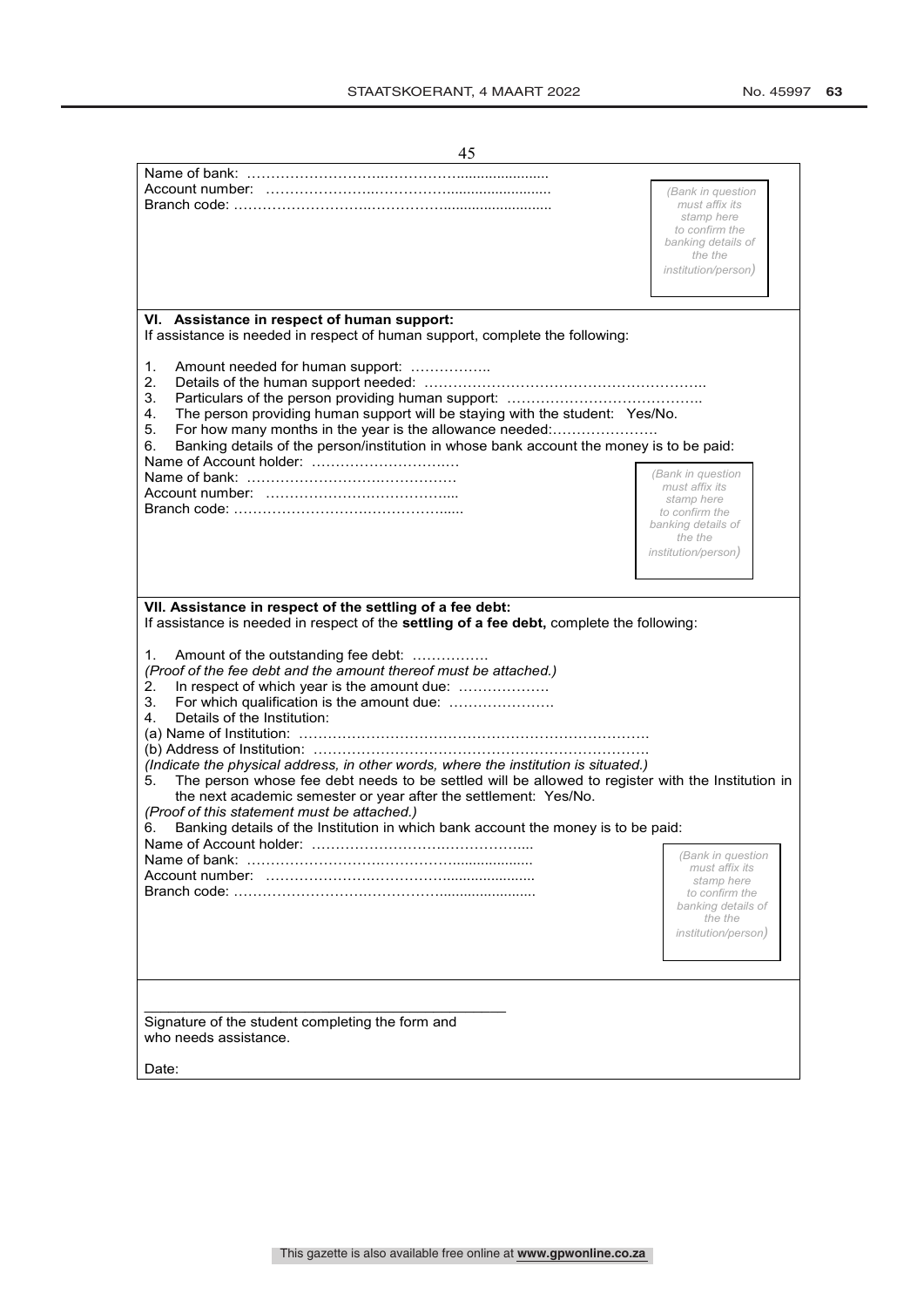## **ANNEXURE B**

## [Regulation 10(4)*(b)]*

## **PROMOTION OF NATIONAL UNITY AND RECONCILIATION ACT, 1995 (ACT 34 OF 1995)**

| Hearing (Deaf, hard of hearing,<br>1. FM Amplification System<br>hearing<br>deaf<br>hearing<br>and<br>2. Induction Loop System |                                  |  |  |  |  |
|--------------------------------------------------------------------------------------------------------------------------------|----------------------------------|--|--|--|--|
|                                                                                                                                |                                  |  |  |  |  |
|                                                                                                                                |                                  |  |  |  |  |
| impaired)<br>3. Personal Sound Amplification Device                                                                            |                                  |  |  |  |  |
| 4. Conversation Software for Communication with Video,                                                                         |                                  |  |  |  |  |
| <b>Text and Voice</b>                                                                                                          |                                  |  |  |  |  |
| 5. Remote Interpreting                                                                                                         |                                  |  |  |  |  |
|                                                                                                                                | 6. Live Captioning               |  |  |  |  |
|                                                                                                                                | 7. Video Closed Captioning       |  |  |  |  |
| 8. Wearable Warning System                                                                                                     |                                  |  |  |  |  |
| 9. Hearing aid and ear mould:                                                                                                  |                                  |  |  |  |  |
| Body aids complete with cord and receiver                                                                                      |                                  |  |  |  |  |
| Behind-the-ear (BTE) analogue hearing aid for<br>٠                                                                             |                                  |  |  |  |  |
| mild hearing loss                                                                                                              |                                  |  |  |  |  |
| BTE analogue hearing aid for severe hearing loss<br>٠                                                                          |                                  |  |  |  |  |
| BTE analogue hearing aid for profound hearing                                                                                  |                                  |  |  |  |  |
| loss                                                                                                                           |                                  |  |  |  |  |
| Canal (in-the-ear-ITE) hearing aid (mild to severe<br>٠                                                                        |                                  |  |  |  |  |
| hearing loss - analogue)                                                                                                       |                                  |  |  |  |  |
| Ear level (BTE/ITE) programme-able                                                                                             | digital                          |  |  |  |  |
| hearing aid                                                                                                                    |                                  |  |  |  |  |
| Tape & Recorder                                                                                                                |                                  |  |  |  |  |
| Assistive listening device (ALD)                                                                                               |                                  |  |  |  |  |
| FM (frequency modulated system - receiver and                                                                                  |                                  |  |  |  |  |
| transmitter                                                                                                                    |                                  |  |  |  |  |
|                                                                                                                                | Sound field amplification system |  |  |  |  |
| Batteries for hearing aid                                                                                                      |                                  |  |  |  |  |
| Vision (Blind, Low Vision, Deaf<br>Desktop Electronic Magnifier<br>1.                                                          |                                  |  |  |  |  |
| 2.<br>Portable Electronic Magnifier<br>Blind)                                                                                  |                                  |  |  |  |  |
| 3.<br>Handheld Electronic Magnifier                                                                                            |                                  |  |  |  |  |
| 4. Mouse-type Magnifier                                                                                                        |                                  |  |  |  |  |
| 5. Electronic Handheld Monocular                                                                                               |                                  |  |  |  |  |
| 6. Optical Magnifier                                                                                                           |                                  |  |  |  |  |
| 7. Keyboard Literacy Software                                                                                                  |                                  |  |  |  |  |
| 8. Screen Magnification Software                                                                                               |                                  |  |  |  |  |
| 9. Large-Print Keyboard                                                                                                        |                                  |  |  |  |  |
| 10. Large Display Calculator                                                                                                   |                                  |  |  |  |  |
| 11. Screen Reading Software                                                                                                    |                                  |  |  |  |  |
| 12. Refreshable Braille Display                                                                                                |                                  |  |  |  |  |
| 13. Braille Reader and Note taker                                                                                              |                                  |  |  |  |  |
| 14. Braille Personal Digital Assistant                                                                                         |                                  |  |  |  |  |
| 15. Optical Character Recognition (OCR) Software and                                                                           |                                  |  |  |  |  |
| Hardware                                                                                                                       |                                  |  |  |  |  |
| 16. Simple Computing Environment                                                                                               |                                  |  |  |  |  |
|                                                                                                                                |                                  |  |  |  |  |
| 17. Manual Braille Writer                                                                                                      |                                  |  |  |  |  |
| 18. Low and Medium Volume Braille Printer                                                                                      |                                  |  |  |  |  |
| 19. High Volume Braille Printer                                                                                                |                                  |  |  |  |  |
| 20. Braille Translation Software<br>21. Mathematics Software                                                                   |                                  |  |  |  |  |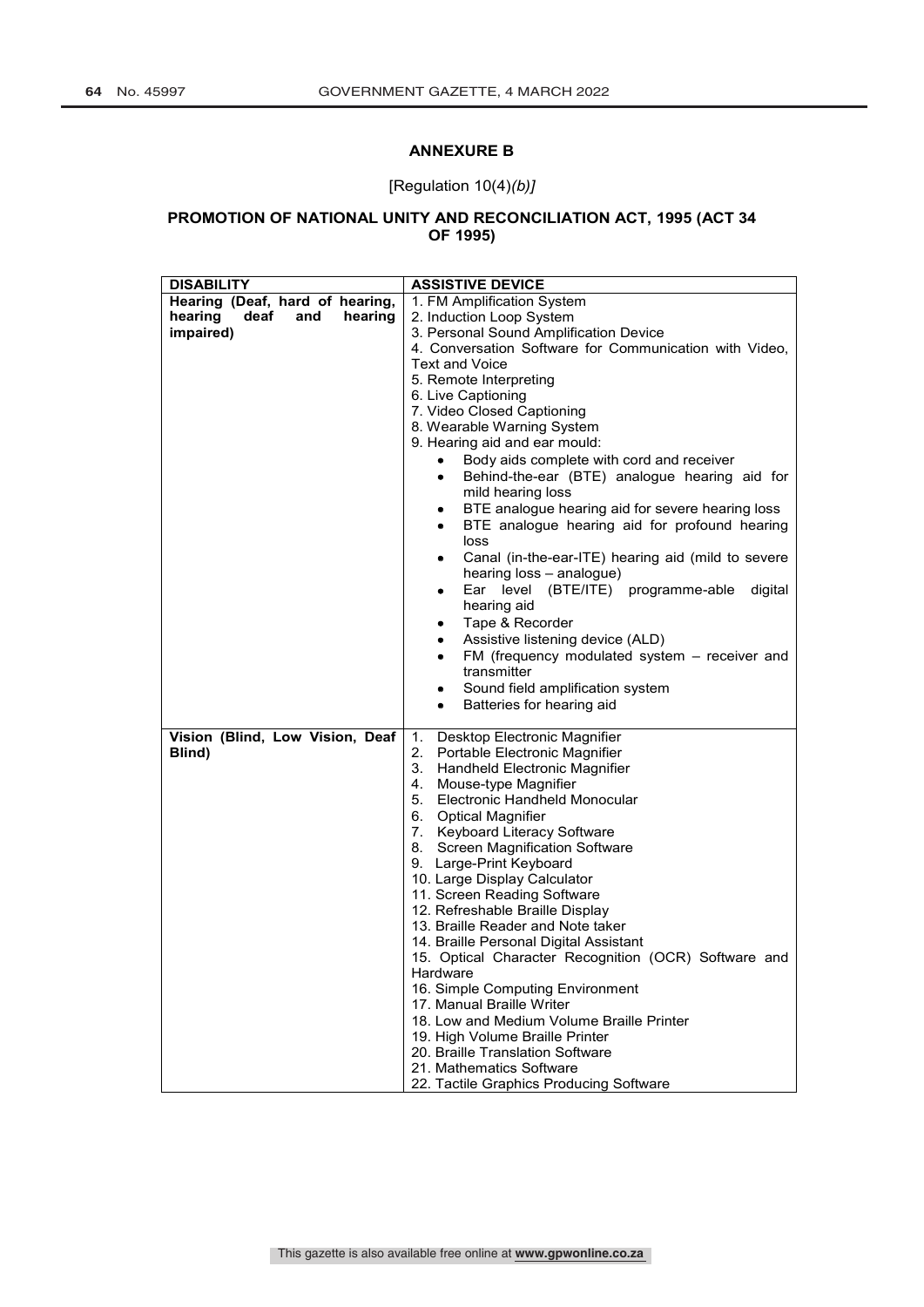|                                                                                                                                            | 23. Tactile Duplicator<br>24. Tactile Touchpad and Audio Software<br>25. Specialised e-Reader<br>26. Multimedia Player<br>27. DAISY Reading Software<br>28. Digital Voice Recorder<br>29. Talking Calculator<br>30. Audio Labelling Device<br>31. Navigational Aid for the Visually Impaired<br>32. Cane Mountable Electronic Travel Aid<br>33. Handheld Talking GPS<br>34. Perkins Braille<br>35. Tape recorder<br>36. Digital recorder tapes<br>37. Personal computer<br>38. Travelling alarm clock<br>39. Spectacles                                                                                                                                                                                                                                                                                                                                                                                                                                                                                                                                                                                                                                                                                                                                                                                                                                      |
|--------------------------------------------------------------------------------------------------------------------------------------------|--------------------------------------------------------------------------------------------------------------------------------------------------------------------------------------------------------------------------------------------------------------------------------------------------------------------------------------------------------------------------------------------------------------------------------------------------------------------------------------------------------------------------------------------------------------------------------------------------------------------------------------------------------------------------------------------------------------------------------------------------------------------------------------------------------------------------------------------------------------------------------------------------------------------------------------------------------------------------------------------------------------------------------------------------------------------------------------------------------------------------------------------------------------------------------------------------------------------------------------------------------------------------------------------------------------------------------------------------------------|
| <b>Mobility/Motor</b><br>(physical<br>function e.g.<br>impaired<br>upper<br>limb or lower limb functionality,<br>quadriplegia, paraplegia) | 1. Speech Recognition Software<br>2. Mechanical Switch<br>3. Proximity Switch<br>4. Infrared Switch<br>5. Switch Interface Box<br>6. Switch Skills Software<br>7. Wireless Transmitter for Switch<br>8. Wireless Receiver<br>9. Alternative Mouse – Joystick<br>10. Alternative Mouse - Rollerball<br>11. Alternative Mouse - Head / Limb Mouse<br>12. Alternative Mouse - Eye Tracker<br>13. Eye Gaze Learning Software<br>14. Eye Gaze User's Capability Software<br>15. Alternative Large-Key Keyboard<br>16. Alternative Keyboard Keyguard<br>17. Left-Handed Keyboard<br>18. Single Handed Keyboard<br>19. Head Pointer<br>20. Typing Stick<br>21. Toy / Appliance Control<br>22. Wheel chair<br>$\bullet$ manual wheel chair<br>• adjustable posture support chair<br>• motorized chair with base seating system and lap<br>belts<br>• seating cushions<br>● tension adjustable backrest<br>• backrest with adjustable lateral supports<br>$\bullet$ custom backrest<br>$\bullet$ tray table<br>• head rest<br>$\bullet$ moulded headrest<br>• adjustable headrest<br>$\bullet$ custom headrest<br>$\bullet$ chin control mount<br>$\bullet$ chin control – joystick<br>$\bullet$ chin control – ball<br>• text-to-speech computer software<br>• height adjustable table<br>23. Computer (Tetra & Quadriplegic)<br>24. Recorder (Tetra & Quadriplegic) |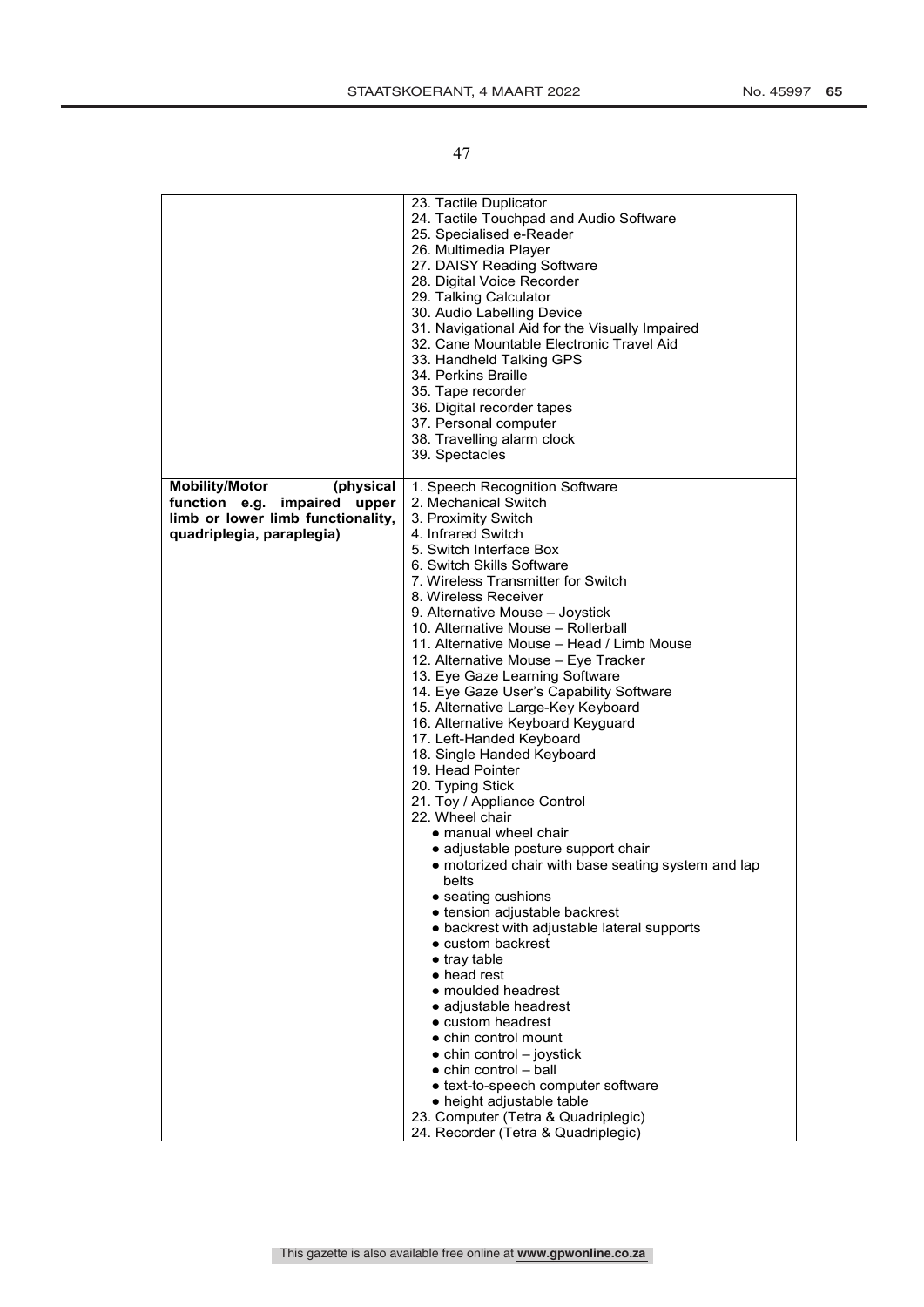|                                                                                                                                                                                                                                                                                                                                                                                  | 25. Boots (footwear)<br>26. Commode<br>27. Walking stick<br>28. Crutches<br>29. Callipers<br>30. Ferrules<br>31. Walking frame<br>32. Writing splint<br>33. Ankle brace and splints<br>34. Foot and leg orthotics<br>35. Literacy Software for Reading and Writing Support<br>36. Maths Development Software<br>37. Text-to-Speech Handheld Scanner<br>38. A selection of developmental resources to stimulate<br>vision, touch, auditory skills, sense of smell<br>39. Digital voice recorders<br>40. Fluency device<br>41. Autistic augmentative and alternative communication<br>device<br>42. AAC devices 7, including the following:<br>Dedicated computer system<br>software for non-dedicated computer<br>٠<br>computer access devices, including specially<br>٠<br>designed<br>keyboards and<br>voice recognition<br>systems<br>other peripherals that provide adapted access to<br>٠<br>computers<br>computer output devices adapted for monitors and<br>٠<br>printers<br>software systems specific to ACC systems<br>٠<br>switching devices<br>٠<br>non-electronic ACC devices and systems<br>43. Device to measure the amount of time available or<br>elapsed<br>44. Computerised wristwatch with functionality that goes<br>beyond timekeeping<br>45. Picture Symbol Software<br>46. Social skills computer software<br>47. Social skills board games, activities and classroom<br>resources |
|----------------------------------------------------------------------------------------------------------------------------------------------------------------------------------------------------------------------------------------------------------------------------------------------------------------------------------------------------------------------------------|----------------------------------------------------------------------------------------------------------------------------------------------------------------------------------------------------------------------------------------------------------------------------------------------------------------------------------------------------------------------------------------------------------------------------------------------------------------------------------------------------------------------------------------------------------------------------------------------------------------------------------------------------------------------------------------------------------------------------------------------------------------------------------------------------------------------------------------------------------------------------------------------------------------------------------------------------------------------------------------------------------------------------------------------------------------------------------------------------------------------------------------------------------------------------------------------------------------------------------------------------------------------------------------------------------------------------------------------------------------------------------------------------------|
| Neurological<br>and<br>neurodevelopmental<br>impairments (e.g. cerebral palsy,<br>autism, foetal alcohol syndrome,<br>traumatic head injury, stroke,<br>epilepsy,<br>attention<br>and<br>hyperactivity disorder, dyslexia,<br>syndrome, dyscalculia,<br>down<br>dysgraphia) and Behaviour and<br>social skills (caused by e.g.<br>abuse.<br>neglect,<br>trauma,<br>malnutrition) | 1. Literacy Software for Reading and Writing Support<br>2. Maths Development Software<br>3. Text-to-Speech Handheld Scanner<br>4. A selection of developmental resources to stimulate<br>vision, touch, auditory skills, sense of smell<br>5. Digital voice recorders<br>6. Fluency device<br>7. Autistic augmentative and alternative communication<br>device<br>8. AAC devices 7, including the following:<br>Dedicated computer system<br>software for non-dedicated computer<br>$\bullet$<br>computer access devices,<br>including<br>specially<br>٠<br>designed<br>keyboards<br>voice<br>and<br>recognition<br>systems<br>other peripherals that provide adapted access to<br>٠<br>computers<br>computer output devices adapted for monitors and<br>٠                                                                                                                                                                                                                                                                                                                                                                                                                                                                                                                                                                                                                                               |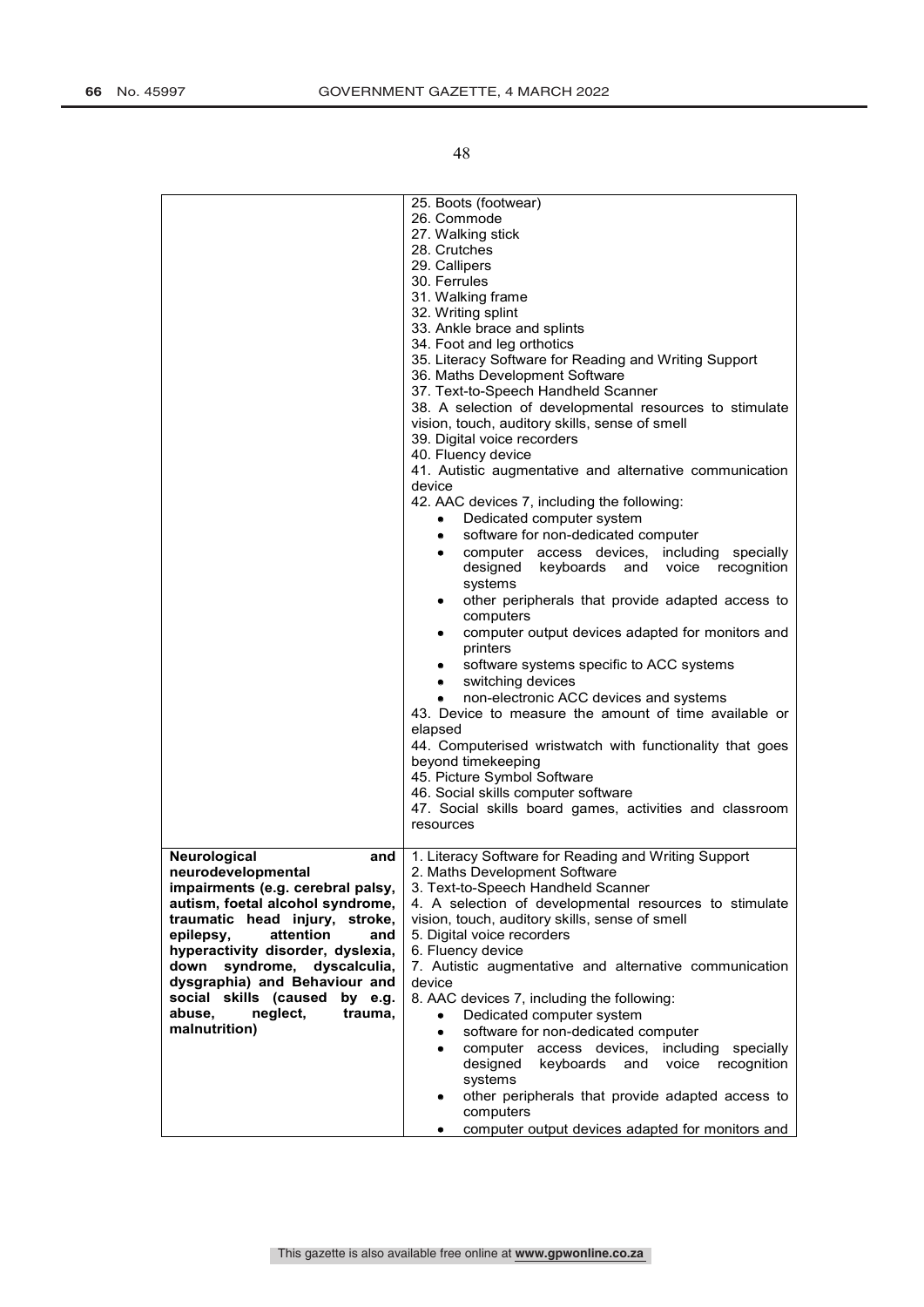|                                                          | printers<br>software systems specific to ACC systems<br>switching devices<br>٠<br>non-electronic ACC devices and systems<br>9. Device to measure the amount of time available or<br>elapsed<br>10. Computerised wristwatch with functionality that goes<br>beyond timekeeping<br>11. Picture Symbol Software<br>12. Social skills computer software<br>13. Social skills board games, activities and classroom<br>resources                                                                                                                                                                                                                                                                                                                                                                                                                                                                   |
|----------------------------------------------------------|-----------------------------------------------------------------------------------------------------------------------------------------------------------------------------------------------------------------------------------------------------------------------------------------------------------------------------------------------------------------------------------------------------------------------------------------------------------------------------------------------------------------------------------------------------------------------------------------------------------------------------------------------------------------------------------------------------------------------------------------------------------------------------------------------------------------------------------------------------------------------------------------------|
| Cognition<br>and<br>learning                             | 1. Colour-coded Mouse                                                                                                                                                                                                                                                                                                                                                                                                                                                                                                                                                                                                                                                                                                                                                                                                                                                                         |
| moderate, severe and profound<br>intellectual disability | 2. Mouse Skills Software<br>3. Keyboard Skills Software<br>4. Literacy, Numeracy, Science, Creativity Curriculum<br><b>Activities Software</b><br>5. Simulation Software for Maths, Science, Technology,<br>Computing, Automotive Skills<br>6. Literacy Development Software<br>7. Mind Mapping Software<br>8. Inclusive Interactive Music System<br>9. Autistic augmentative and alternative communication<br>device<br>10. AAC devices 7, including the following:<br>Dedicated computer system<br>software for non-dedicated computer<br>٠<br>computer access devices, including specially<br>٠<br>keyboards and<br>designed<br>voice recognition<br>systems<br>other peripherals that provide adapted access to<br>٠<br>computers<br>computer output devices adapted for monitors and<br>٠<br>printers<br>software systems specific to ACC systems<br>٠<br>switching devices<br>$\bullet$ |
|                                                          | non-electronic ACC devices and systems<br>٠                                                                                                                                                                                                                                                                                                                                                                                                                                                                                                                                                                                                                                                                                                                                                                                                                                                   |
| Communication - little or no<br>functional speech        | 1. Portable Voice Amplifier<br>2. Single Message Recordable Device<br>3. Multi-Message Recordable Device<br>4. Picture Symbol Software<br>5. Dedicated Text-to-Speech Device<br>6. Dynamic Communication Device<br>7. Communication Software<br>8. Synthesised Voices<br>9. Literacy Software for Reading and Writing Support<br>10. Maths Development Software<br>11. Text-to-Speech Handheld Scanner<br>12. A selection of developmental resources to stimulate<br>vision, touch, auditory skills, sense of smell<br>13. Digital voice recorders<br>14. Fluency device<br>15. Autistic augmentative and alternative communication<br>device<br>16. AAC devices 7, including the following:<br>Dedicated computer system<br>software for non-dedicated computer<br>٠                                                                                                                         |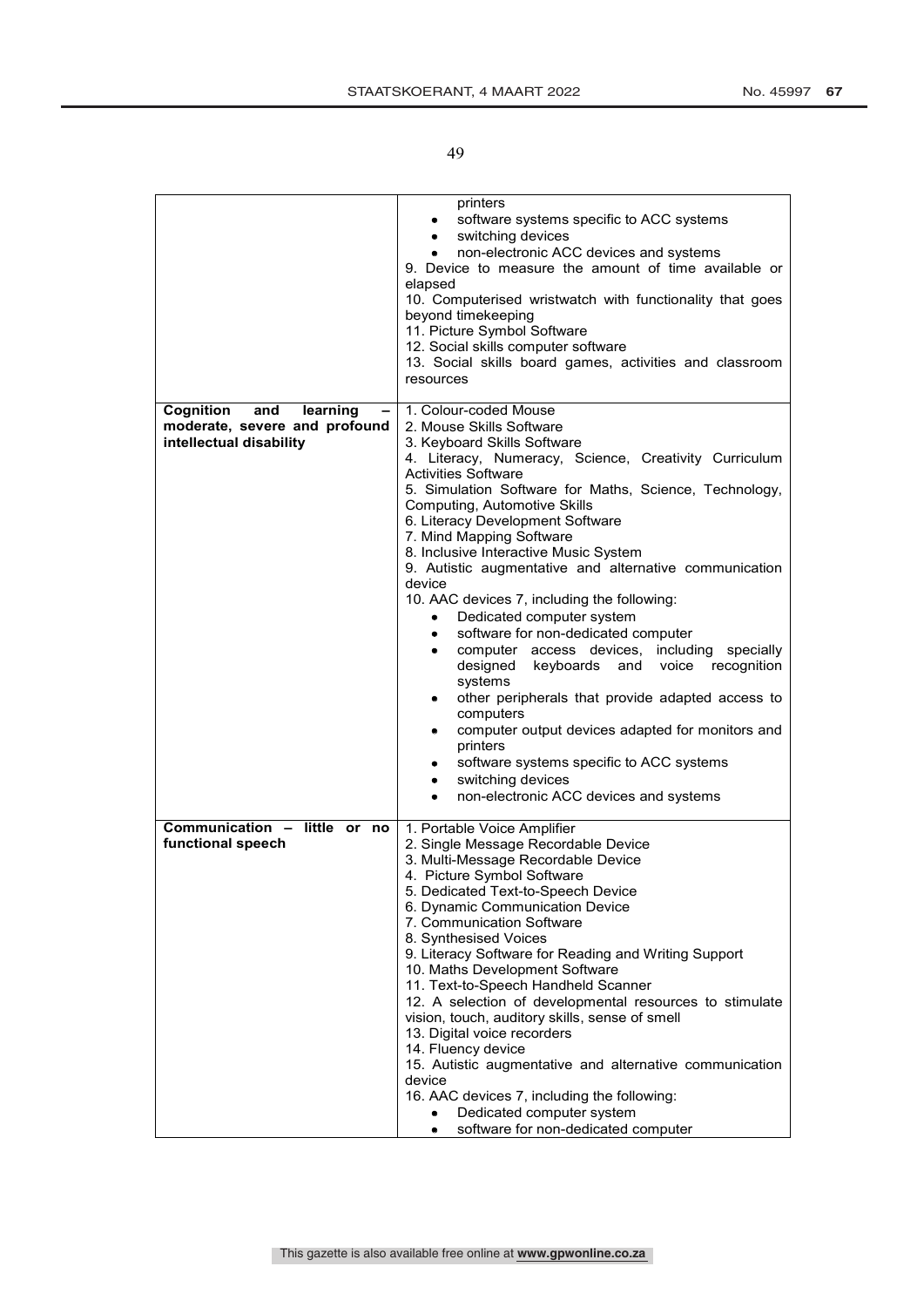|                                                                                                                           | computer access devices, including specially<br>٠<br>designed<br>keyboards and voice recognition<br>systems<br>other peripherals that provide adapted access to<br>٠<br>computers<br>computer output devices adapted for monitors and<br>٠<br>printers<br>software systems specific to ACC systems<br>٠<br>switching devices<br>٠<br>non-electronic ACC devices and systems<br>$\bullet$<br>17. Device to measure the amount of time available or<br>elapsed |
|---------------------------------------------------------------------------------------------------------------------------|--------------------------------------------------------------------------------------------------------------------------------------------------------------------------------------------------------------------------------------------------------------------------------------------------------------------------------------------------------------------------------------------------------------------------------------------------------------|
|                                                                                                                           | 18. Computerised wristwatch with functionality that goes<br>beyond timekeeping<br>19. Picture Symbol Software<br>20. Social skills computer software<br>21. Social skills board games, activities and classroom<br>resources                                                                                                                                                                                                                                 |
|                                                                                                                           |                                                                                                                                                                                                                                                                                                                                                                                                                                                              |
| Health<br>(diabetes,<br>chronic  <br>conditions, mental health e.g.<br>depression,<br>schizophrenia,<br>bipolar disorder) | 1. Sensory Development Resources<br>2. Inclusive Interactive Music System                                                                                                                                                                                                                                                                                                                                                                                    |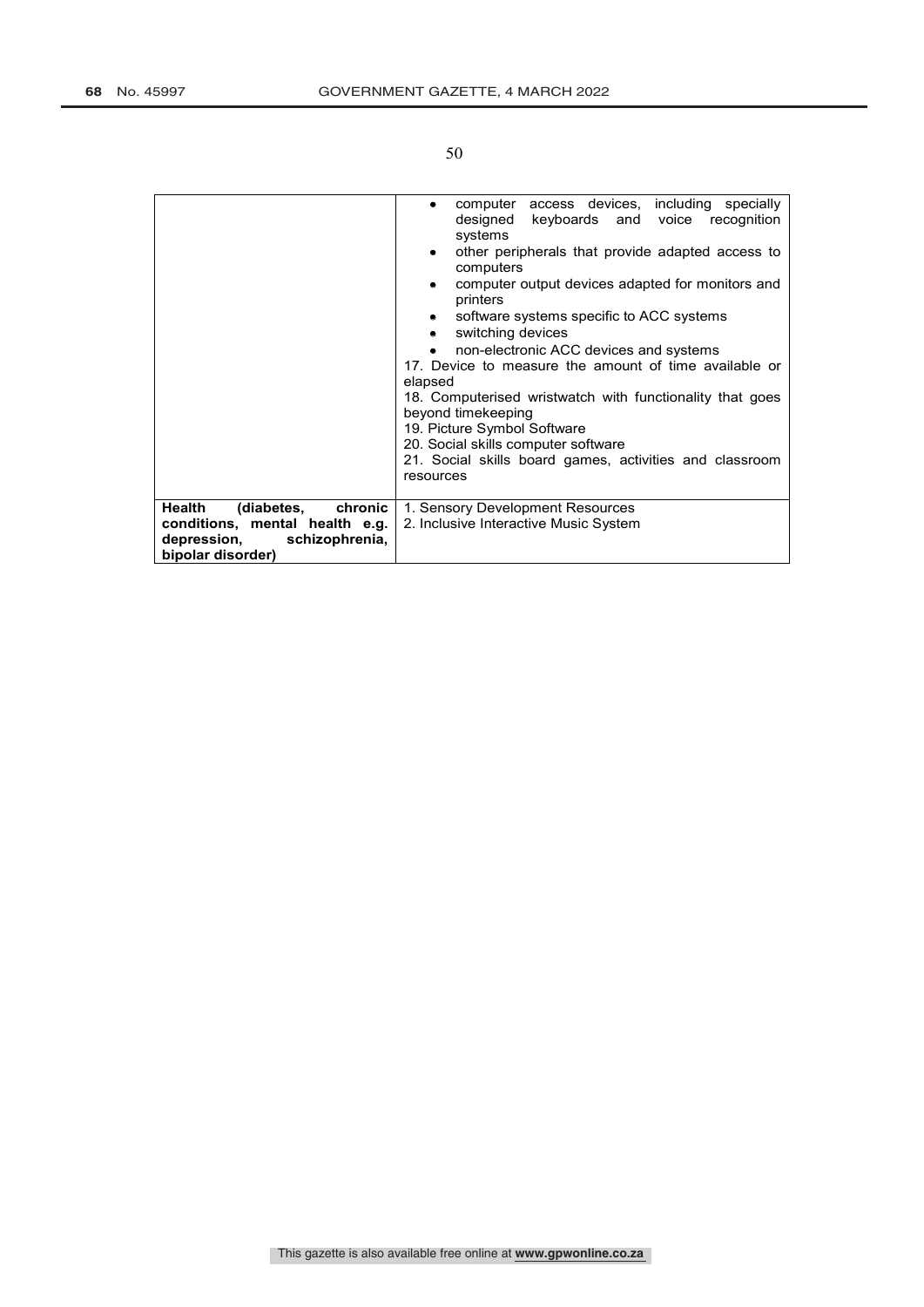# **ANNEXURE C**

[Regulation 10(3)*(a)]*

## **ASSESSMENT**

#### **PROMOTION OF NATIONAL UNITY AND RECONCILIATION ACT, 1995 (ACT 34 OF 1995)**

#### **READ THIS FIRST**

1. This application form must be completed if you have a disability and require assistance in respect of an assistive device.

2. Should the nature of your disability change over the term of study, and if this impacts directly on your ability to participate in your educational programme, then you will need to submit updated details and a full medical/rehabilitation report from a certified professional.

3. This application form must be completed by a registered medical doctor or other appropriately qualified professional and it is your responsibility to have this form completed as indicated.

4. Please ensure that this form is duly completed, signed and accompanied by all the required supporting

documents, as missing or omitted information will delay the finalisation of the application or your application will not be considered.

5.This application form and supporting documentation will remain confidential.

| A. PARTICULARS OF APPLICANT                                        |                                                                                                                                                                                                                                                                                                                                                                               |  |  |  |  |
|--------------------------------------------------------------------|-------------------------------------------------------------------------------------------------------------------------------------------------------------------------------------------------------------------------------------------------------------------------------------------------------------------------------------------------------------------------------|--|--|--|--|
| 1. Title:                                                          | (Mr, Miss, Mrs)                                                                                                                                                                                                                                                                                                                                                               |  |  |  |  |
| 2. Surname:                                                        |                                                                                                                                                                                                                                                                                                                                                                               |  |  |  |  |
| 3. First Names:                                                    |                                                                                                                                                                                                                                                                                                                                                                               |  |  |  |  |
| 4. ID number:                                                      | 5. Date of birth:                                                                                                                                                                                                                                                                                                                                                             |  |  |  |  |
| 6. Gender:                                                         | / Female<br>*Male                                                                                                                                                                                                                                                                                                                                                             |  |  |  |  |
| 7. Student number:                                                 |                                                                                                                                                                                                                                                                                                                                                                               |  |  |  |  |
| Contact<br>details:<br>8.                                          | * Home address<br>/ Home address of other person (if applicable):<br>(State below the address where you live and to which mail may be<br>sent. If you do not have an address, state the address of another<br>person who can be contacted, e.g. place of worship, school,<br>community leader, etc.)<br>* Postal address<br>/ Postal address of other person (if applicable): |  |  |  |  |
| 9. Telephone Numbers:                                              | Cell no:<br>Home: (<br>Work: (                                                                                                                                                                                                                                                                                                                                                |  |  |  |  |
|                                                                    | 10. Please indicate your disability in the section below and give details of the disability                                                                                                                                                                                                                                                                                   |  |  |  |  |
| <b>DISABILITY</b>                                                  | <b>INDICATE</b><br><b>DETAILS OF DISABILITY</b><br>WTH x                                                                                                                                                                                                                                                                                                                      |  |  |  |  |
| Hearing<br>(Deaf,<br>hard<br>hearing, hearing<br>hearing impaired) | оf<br>deaf and                                                                                                                                                                                                                                                                                                                                                                |  |  |  |  |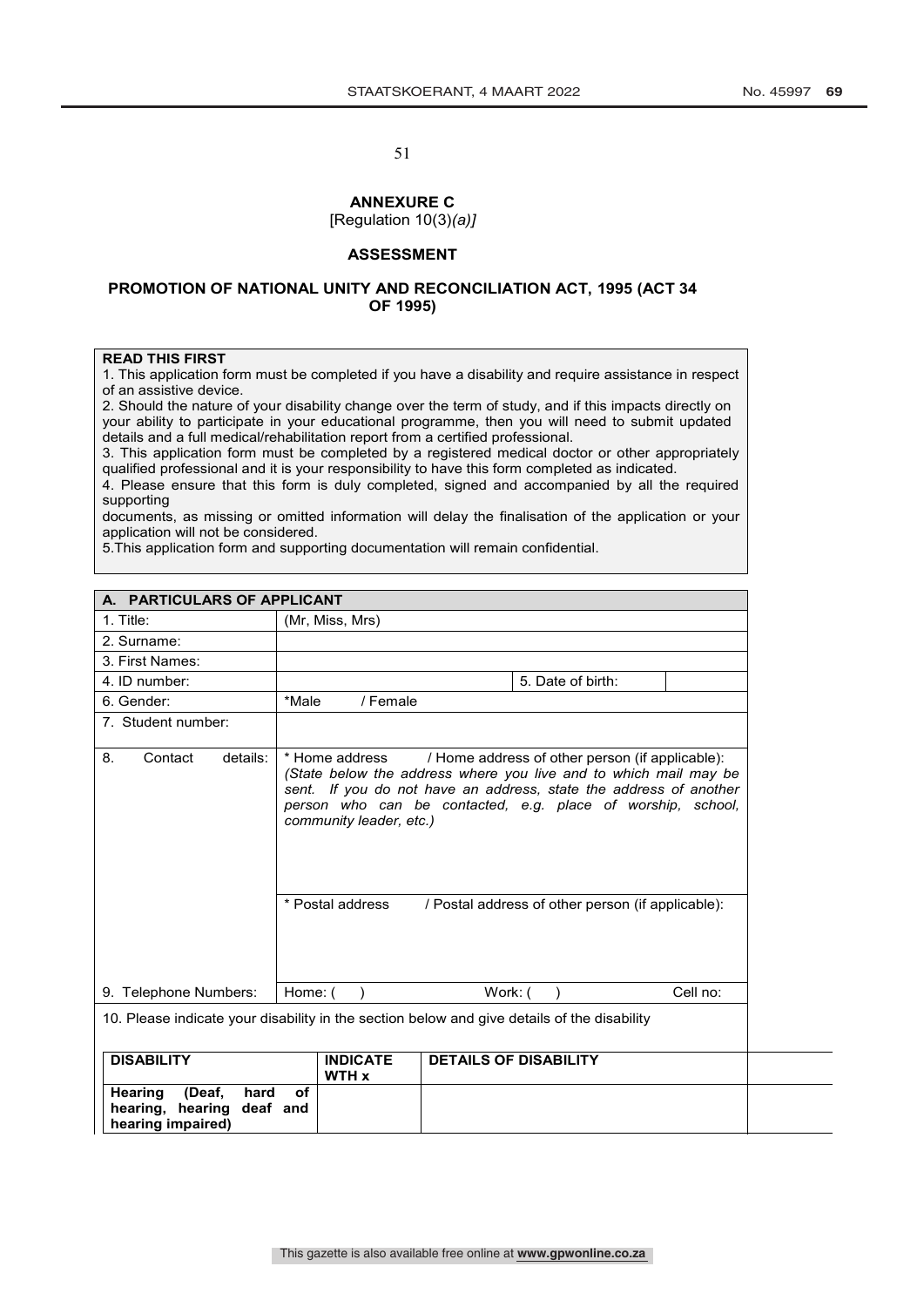| Vision (Blind, Low Vision,<br>Deaf Blind)                                                                                                                                                                                                                                                                                                                                               |  |
|-----------------------------------------------------------------------------------------------------------------------------------------------------------------------------------------------------------------------------------------------------------------------------------------------------------------------------------------------------------------------------------------|--|
| <b>Mobility/Motor</b><br>(physical<br>function e.g. impaired upper<br>limb<br>limb<br>lower<br>or<br>functionality,<br>quadriplegia,<br>paraplegia)                                                                                                                                                                                                                                     |  |
| <b>Neurological</b><br>and<br>neurodevelopmental<br>impairments (e.g. cerebral<br>palsy, autism, foetal alcohol<br>syndrome, traumatic head<br>stroke,<br>injury,<br>epilepsy.<br>attention and hyperactivity<br>disorder, dyslexia,<br>down<br>dyscalculia,<br>syndrome,<br>dysgraphia) and Behaviour<br>and social skills (caused by<br>e.g. abuse, neglect, trauma,<br>malnutrition) |  |
| Cognition and learning -<br>moderate,<br>severe<br>and<br>profound<br>intellectual<br>disability                                                                                                                                                                                                                                                                                        |  |
| Communication - little or no<br>functional speech                                                                                                                                                                                                                                                                                                                                       |  |
| Health (diabetes,<br>chronic<br>health<br>conditions, mental<br>depression,<br>e.g.<br>schizophrenia,<br>bipolar<br>disorder)                                                                                                                                                                                                                                                           |  |
|                                                                                                                                                                                                                                                                                                                                                                                         |  |

11. Please provide further details if you have a disability not mentioned above **AND** provide a medical report from a registered medical doctor or other appropriately qualified professional regarding this disability:

**Signature** Date:

 $\overline{\phantom{a}}$  , which is a set of the set of the set of the set of the set of the set of the set of the set of the set of the set of the set of the set of the set of the set of the set of the set of the set of the set of th

| <b>B. PARTICULARS OF REGISTERED MEDICAL DOCTOR OR QUALIFIED PROFESSIONAL</b> |                     |  |  |
|------------------------------------------------------------------------------|---------------------|--|--|
| 1. Title:                                                                    | (Dr. Mr. Miss, Mrs) |  |  |
| l 2. Surname:                                                                |                     |  |  |
| l 3. First Names:                                                            |                     |  |  |
| 4. Speciality:                                                               |                     |  |  |